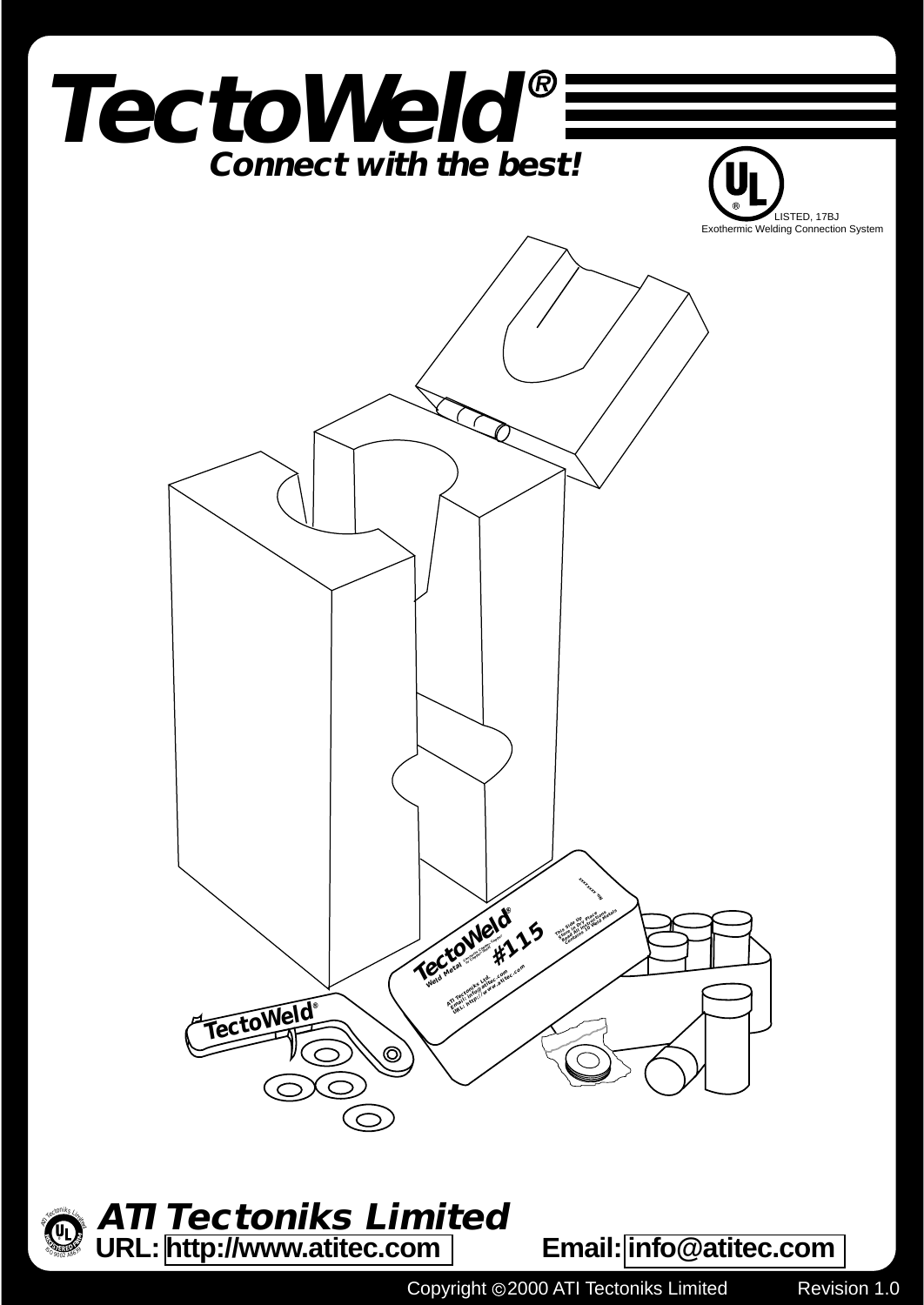

### **Exothermic Welded Connectors THE TECTOWELD MOLD**

The process of exothermic welding is a method of making electrical connections of copper to copper or copper to steel in which no outside source of heat or power is required.

In this process, a special welding powder is placed into a high temperature mold and ignited. This ignition process of the particles (exothermic reaction) creates extremely high heat and produces a molten metal slag. The liquid copper metal flows into the weld cavity, filling any available space and completes the weld. The weld is then allowed to cool and solidify before it is removed from the mould. The mold is ready for the next weld after a brief cleaning with a brush. This entire process takes only seconds to complete.

Exothermically welded connections produce a permanent connection superior in performance to any known mechanical or pressure type surface-tosurface contact connector. Because the connection produced is a molecular bond, an exothermically welded connection will not loosen or increase in resistance over the lifetime of the installation.

As recommended by IEC and IEEE regulations all earthing system connections should be made by exothermic weld. Connections should include, but not be limited to, all cable to cable splices, T s, X s, etc.; all cable to earthing rods, earthing rod splices, cable to steel and cast iron, cable lug terminations, bus bar connections and cable to rail connections.



#### **Advantages of Exothermic Welding:**

- Current carrying (fusing) capacity equal to that of the conductor
- Will not deteriorate with age
- Permanent molecular bond that cannot loosen or corrode
- Will withstand repeated faults
- Low labour costs
- No special skills required
- No external power or heat required
- Can be checked visually for quality
- Portable.

Exothermic welding is applicable to materials other than copper, some of these are listed below.

- Common steel Stainless steel Steel rail Monel
- Copper-clad Steel Cast iron Columbium Niobium
	-
- 
- Wrought iron  **Silicon Bronze** Galvanised
- 
- 
- Bronze  **Brass** Brass Commercially pure iron
	-
	- - **PAGE 1 http://www.atitec.com info@atitec.com**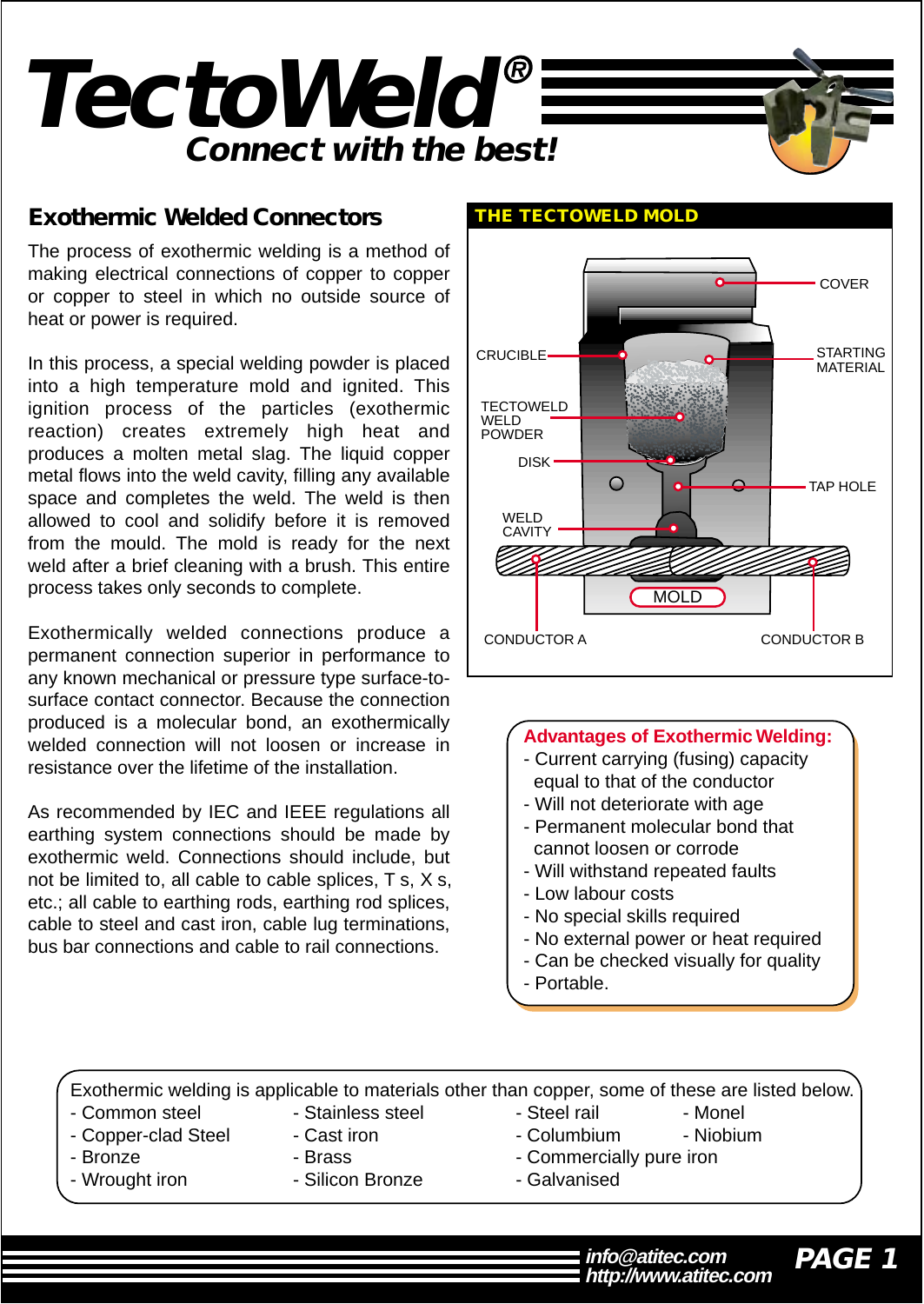

# **Part Numbering & Ordering Information**





| Conductor A        | Conductor B       | Mold Type  | Price Code | <b>Weld Metal</b> |
|--------------------|-------------------|------------|------------|-------------------|
| 10 mm <sup>2</sup> | 10mm <sup>2</sup> | WE-10/10   | 3          | 32                |
| 16                 | 16                | WE-16/16   | 3          | 32                |
| 25                 | 25                | WE-25/25   | 3          | 32                |
| 30                 | 30                | WE-30/30   | 3          | 32                |
| 35                 | 35                | WE-35/35   | 3          | 32                |
| 50                 | 50                | WE-50/50   | 3          | 45                |
| 70                 | 70                | WE-70/70   | 3          | 65                |
| 95                 | 95                | WE-95/95   | 3          | 90                |
| 120                | 120               | WE-120/120 | 3          | 115               |
| 150                | 150               | WE-150/150 | 3          | 115               |
| 185                | 185               | WE-185/185 | 3          | 150               |
| 240                | 240               | WE-240/240 | 3          | 200               |
| 300                | 300               | WE-300/300 | 3          | 250               |
| 400                | 400               | WE-400/400 | 4          | 2 X 150           |
| 500                | 500               | WE-500/500 | 4          | 2 X 200           |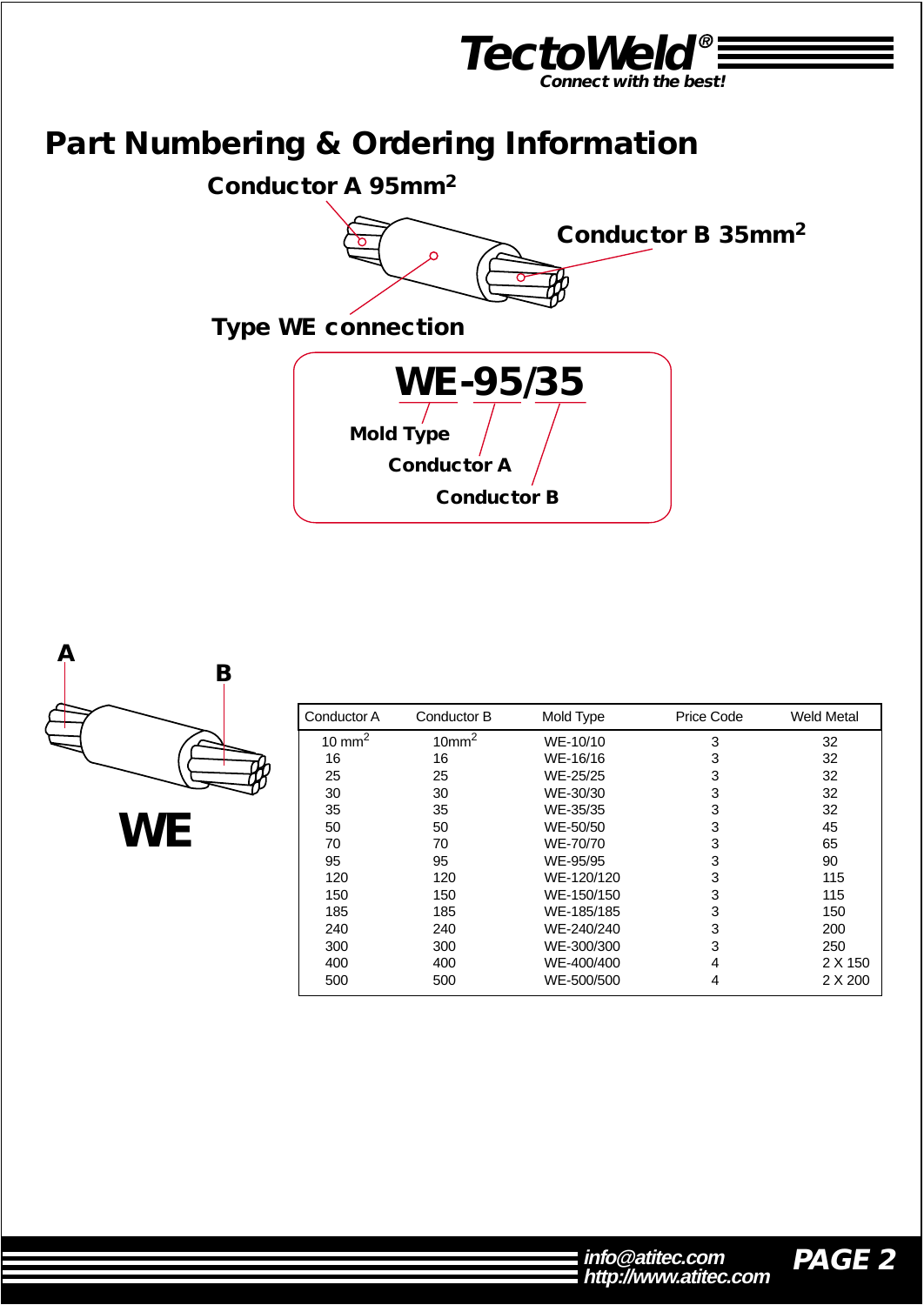



Г

| Conductor A       | Conductor B       | Mold Type  | Price Code              | <b>Weld Metal</b> |
|-------------------|-------------------|------------|-------------------------|-------------------|
| $10 \text{ mm}^2$ | 10mm <sup>2</sup> | WT-10/10   | 3                       | 32                |
| 16                | 16                | WT-16/16   | 3                       | 45                |
| 25                | 25                | WT-25/25   | 3                       | 45                |
| 25                | 16                | WT-25/16   | 3                       | 45                |
| 30                | 30                | WT-30/30   | $\mathsf 3$             | 45                |
|                   | 25                |            | $\mathsf 3$             | 45                |
| 30                |                   | WT-30/25   |                         |                   |
| 30                | 16                | WT-30/16   | 3                       | 45                |
| 35                | 35                | WT-35/35   | 3                       | 45                |
| 35                | 30                | WT-35/30   | 3                       | 45                |
| 35                | 25                | WT-35/25   | 3                       | 45                |
| 35                | 16                | WT-35/16   | 3                       | 45                |
| 50                | 50                | WT-50/50   | 3                       | 90                |
| 50                | 35                | WT-50/35   | 3                       | 45                |
| 50                | 30                | WT-50/30   | 3                       | 45                |
| 50                | 25                | WT-50/25   | 3                       | 45                |
| 50                | 16                | WT-50/16   | 3                       | 45                |
| 70                | 70                | WT-70/70   | $\mathsf 3$             | 90                |
| 70                | 50                | WT-70/50   | $\mathsf 3$             | 90                |
| 70                | 35                | WT-70/35   | 3                       | 65                |
| 70                | 30                | WT-70/30   | 3                       | 65                |
| 70                | 25                | WT-70/25   | 3                       | 65                |
| 70                | 16                | WT-70/16   | 3                       | 65                |
| 95                | 95                | WT-95/95   | 3                       | 115               |
| 95                | 70                | WT-95/70   | 3                       | 90                |
| 95                | 50                | WT-95/50   | 3                       | 90                |
| 95                | 35                | WT-95/35   | 3                       | 90                |
| 95                | 30                | WT-95/30   | 3                       | 90                |
| 95                | 25                | WT-95/25   | 3                       | 65                |
| 95                | 16                |            | $\mathsf 3$             | 65                |
|                   |                   | WT-95/16   |                         |                   |
| 120               | 120               | WT-120/120 | $\mathsf 3$             | 150               |
| 120               | 95                | WT-120/95  | 3                       | 150               |
| 120               | 70                | WT-120/70  | 3                       | 90                |
| 120               | 50                | WT-120/50  | 3                       | 90                |
| 120               | 35                | WT-120/35  | 3                       | 90                |
| 150               | 150               | WT-150/150 | 3                       | 200               |
| 150               | 120               | WT-150/120 | 3                       | 150               |
| 150               | 95                | WT-150/95  | 3                       | 150               |
| 150               | 70                | WT-150/70  | 3                       | 90                |
| 150               | 50                | WT-150/50  | 3                       | 90                |
| 150               | 35                | WT-150/35  | 3                       | 90                |
| 150               | 30                | WT-150/30  | 3                       | 90                |
| 150               | 25                | WT-150/25  | 3                       | 90                |
| 185               | 185               | WT-185/185 | 3                       | 200               |
| 185               | 150               | WT-185/150 | 3                       | 200               |
| 185               | 120               | WT-185/120 | 3                       | 200               |
| 185               | 95                | WT-185/95  | 3                       | 150               |
| 240               | 240               | WT-240/240 | 3                       | 2 X 150           |
| 240               | 185               | WT-240/185 | 3                       | 200               |
| 240               | 150               | WT-240/150 | 3                       | 200               |
| 240               | 120               | WT-240/120 | 3                       | 200               |
|                   |                   |            |                         |                   |
| 240               | 95                | WT-240/95  | 3                       | 200               |
| 300               | 300               | WT-300/300 | $\overline{\mathbf{4}}$ | 2 X 200           |
| 300               | 240               | WT-300/240 | 4                       | 2 X 200           |
| 300               | 185               | WT-300/185 | 3                       | 250               |
| 300               | 150               | WT-300/150 | 3                       | 200               |

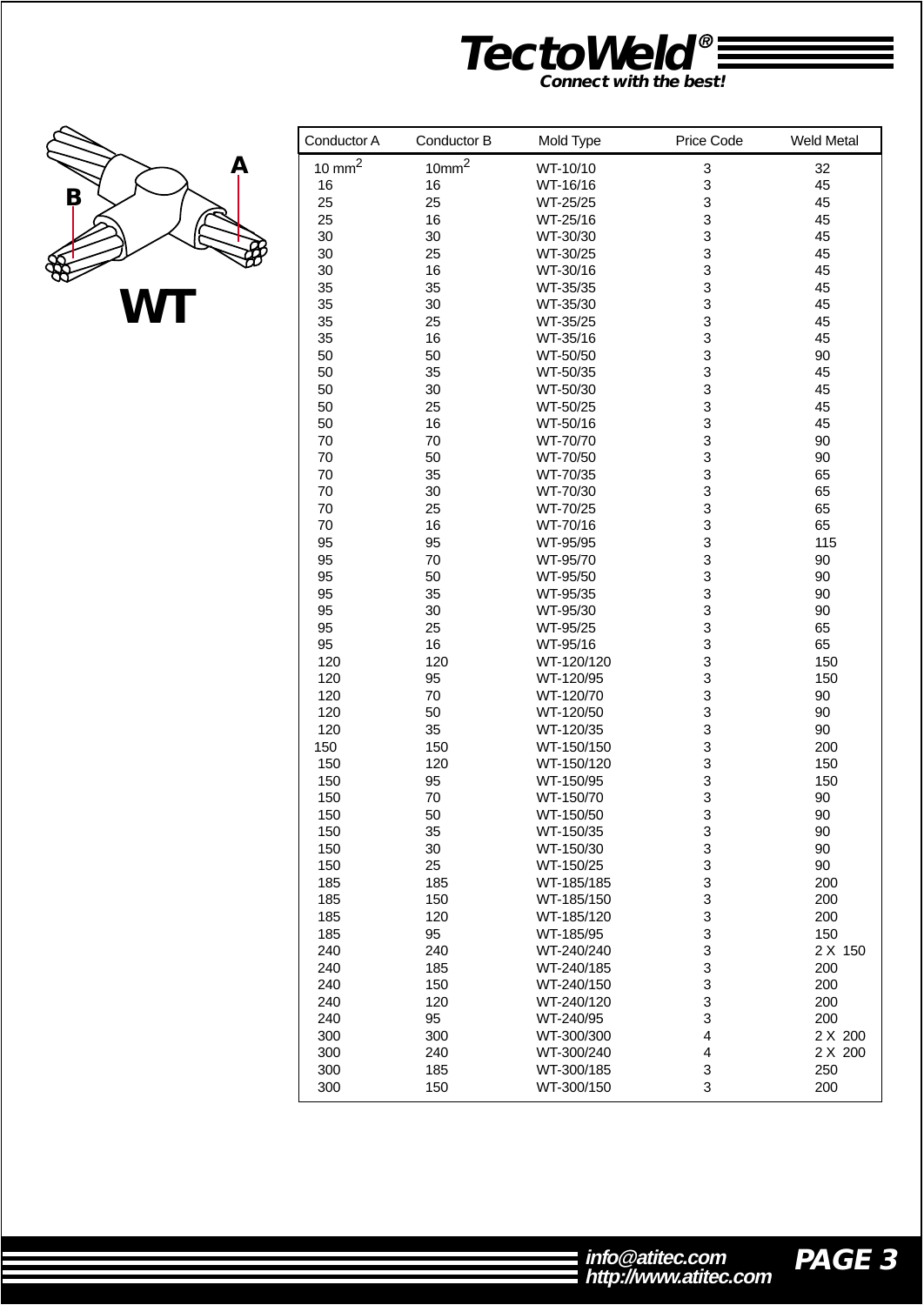



| Conductor A       | Conductor B       | Mold Type  | Price Code  | <b>Weld Metal</b> |
|-------------------|-------------------|------------|-------------|-------------------|
| $10 \text{ mm}^2$ | 10mm <sup>2</sup> | WX-10/10   | $\mathsf 3$ | 32                |
| 16                | 16                | WX-16/16   | 3           | 45                |
| 25                | 25                | WX-25/25   | 3           | 45                |
| 30                | 30                | WX-30/30   | 3           | 65                |
| 35                | 35                | WX-35/35   | 3           | 65                |
| 35                | 25                | WX-35/25   | 3           | 65                |
| 50                | 50                | WX-50/50   | 3           | 90                |
| 50                | 35                | WX-50/35   | 3           | 90                |
| 50                | 25                | WX-50/25   | 3           | 90                |
| 70                | 70                | WX-70/70   | 3           | 115               |
| 70                | 50                | WX-70/50   | 3           | 115               |
| 70                | 35                | WX-70/35   | 3           | 115               |
| 70                | 25                | WX-70/25   | 3           | 115               |
| 95                | 95                | WX-95/95   | 3           | 150               |
| 95                | 70                | WX-95/70   | 3           | 150               |
| 95                | 50                | WX-95/50   | 3           | 115               |
| 95                | 35                | WX-95/35   | 3           | 115               |
| 120               | 120               | WX-120/120 | 3           | 200               |
| 120               | 95                | WX-120/95  | 3           | 200               |
| 120               | 70                | WX-120/70  | 3           | 150               |
| 120               | 50                | WX-120/50  | 3           | 150               |
| 120               | 35                | WX-120/35  | 3           | 150               |
| 120               | 25                | WX-120/25  | 3           | 150               |
| 150               | 150               | WX-150/150 | 3           | 250               |
| 150               | 120               | WX-150/120 | 3           | 250               |
| 150               | 95                | WX-150/95  | 3           | 200               |
| 150               | 70                | WX-150/70  | 3           | 150               |
| 150               | 50                | WX-150/50  | 3           | 150               |
| 185               | 185               | WX-185/185 | 3           | 2 X 150           |
| 185               | 150               | WX-185/150 | 3           | 250               |
| 185               | 120               | WX-185/120 | 3           | 250               |
| 185               | 95                | WX-185/95  | 3           | 200               |
| 185               | 70                | WX-185/70  | 3           | 200               |
| 240               | 240               | WX-240/240 | 4           | 2 X 250           |
| 240               | 185               | WX-240/185 | 4           | 2 X 200           |
| 240               | 150               | WX-240/150 | 4           | 2 X 200           |
| 240               | 120               | WX-240/120 | 4           | 2 X 150           |



| Conductor A       | Conductor B       | Mold Type  | Price Code | <b>Weld Metal</b> |
|-------------------|-------------------|------------|------------|-------------------|
| 10mm <sup>2</sup> | 10mm <sup>2</sup> | WF-10/10   | 3          | 45                |
| 16                | 16                | WF-16/16   | 3          | 45                |
| 25                | 25                | WF-25/25   | 3          | 45                |
| 30                | 30                | WF-30/30   | 3          | 65                |
| 35                | 35                | WF-35/35   | 3          | 65                |
| 35                | 25                | WF-35/25   | 3          | 65                |
| 50                | 50                | WF-50/50   | 3          | 90                |
| 50                | 35                | WF-50/35   | 3          | 90                |
| 50                | 25                | WF-50/25   | 3          | 90                |
| 70                | 70                | WF-70/70   | 3          | 115               |
| 70                | 50                | WF-70/50   | 3          | 115               |
| 70                | 35                | WF-70/35   | 3          | 90                |
| 70                | 25                | WF-70/25   | 3          | 90                |
| 95                | 95                | WF-95/95   | 3          | 150               |
| 95                | 70                | WF-95/70   | 3          | 150               |
| 95                | 50                | WF-95/50   | 3          | 150               |
| 95                | 35                | WF-95/35   | 3          | 115               |
| 120               | 120               | WF-120/120 | 3          | 200               |
| 120               | 95                | WF-120/95  | 3          | 200               |
| 120               | 70                | WF-120/70  | 3          | 200               |
| 120               | 50                | WF-120/50  | 3          | 150               |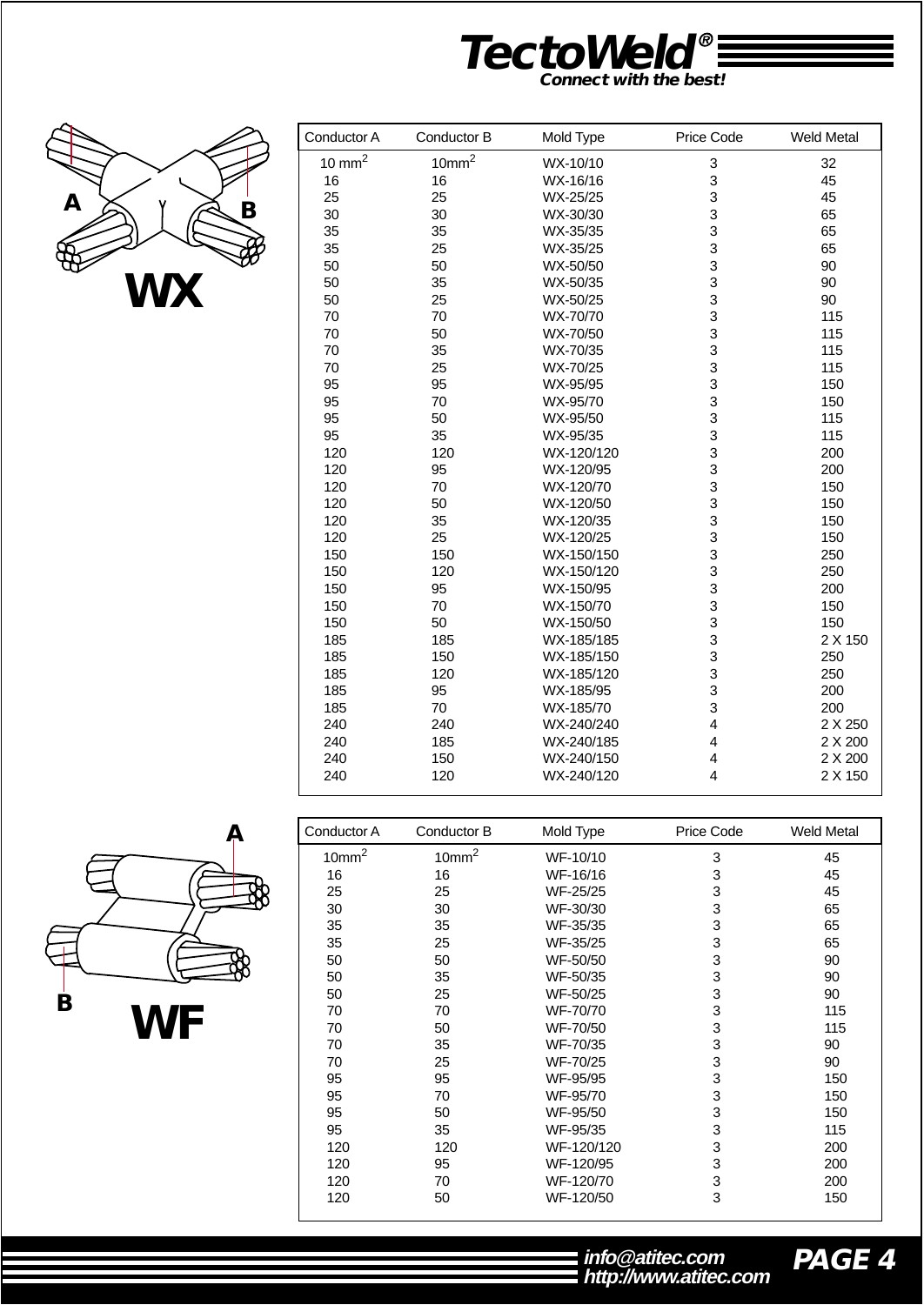



| Conductor A | Conductor B | Mold Type  | Price Code              | <b>Weld Metal</b> |
|-------------|-------------|------------|-------------------------|-------------------|
| $10mm^2$    | $10mm^2$    | WP-10/10   | 3                       | 45                |
| 16          | 16          | WP-16/16   | 3                       | 45                |
| 25          | 25          | WP-25/25   | 3                       | 45                |
| 30          | 30          | WP-30/30   | 3                       | 45                |
| 35          | 35          | WP-35/35   | 3                       | 65                |
| 35          | 30          | WP-35/30   | 3                       | 65                |
| 50          | 50          | WP-50/50   | 3                       | 90                |
| 50          | 35          | WP-50/35   | 3                       | 90                |
| 50          | 25          | WP-50/25   | 3                       | 65                |
| 70          | 70          | WP-70/70   | 3                       | 115               |
| 70          | 50          | WP-70/50   | 3                       | 115               |
| 70          | 35          | WP-70/35   | 3                       | 90                |
| 70          | 30          | WP-70/30   | 3                       | 90                |
| 95          | 95          | WP-95/95   | 3                       | 150               |
| 95          | 70          | WP-95/70   | 3                       | 150               |
| 95          | 50          | WP-95/50   | 3                       | 115               |
| 95          | 35          | WP-95/35   | 3                       | 115               |
| 120         | 120         | WP-120/120 | 3                       | 200               |
| 120         | 95          | WP-120/95  | 3                       | 200               |
| 120         | 70          | WP-120/70  | 3                       | 150               |
| 120         | 50          | WP-120/50  | 3                       | 150               |
| 150         | 150         | WP-150/150 | $\overline{\mathbf{4}}$ | 2 X 150           |
| 150         | 120         | WP-150/120 | 3                       | 250               |
| 150         | 95          | WP-150/95  | 3                       | 200               |
| 150         | 70          | WP-150/70  | 3                       | 150               |
| 185         | 185         | WP-185/185 | $\overline{\mathbf{4}}$ | 2 X 150           |
| 185         | 150         | WP-185/150 | 4                       | 2 X 150           |
| 185         | 120         | WP-185/120 | 3                       | 250               |
| 185         | 95          | WP-185/95  | 3                       | 200               |
| 240         | 240         | WP-240/240 | 4                       | 2 X 200           |
| 240         | 185         | WP-240/185 | 4                       | 2 X 150           |
| 240         | 150         | WP-240/150 | 4                       | 2 X 150           |
| 240         | 120         | WP-240/120 | 4                       | 250               |
| 300         | 300         | WP-300/300 | 4                       | 2 X 250           |
| 300         | 240         | WP-300/240 | 4                       | 2 X 250           |
| 300         | 185         | WP-300/185 | $\overline{\mathbf{4}}$ | 2 X 200           |
| 300         | 150         | WP-300/150 | 4                       | 2 X 150           |
| 240         | 95          | WX-240/95  | 4                       | 250               |
| 120         | 30          | WT-120/30  | 3                       | 90                |
| 120         | 25          | WT-120/25  | 3                       | 90                |
| 120         | 16          | WT-120/16  | 3                       | 90                |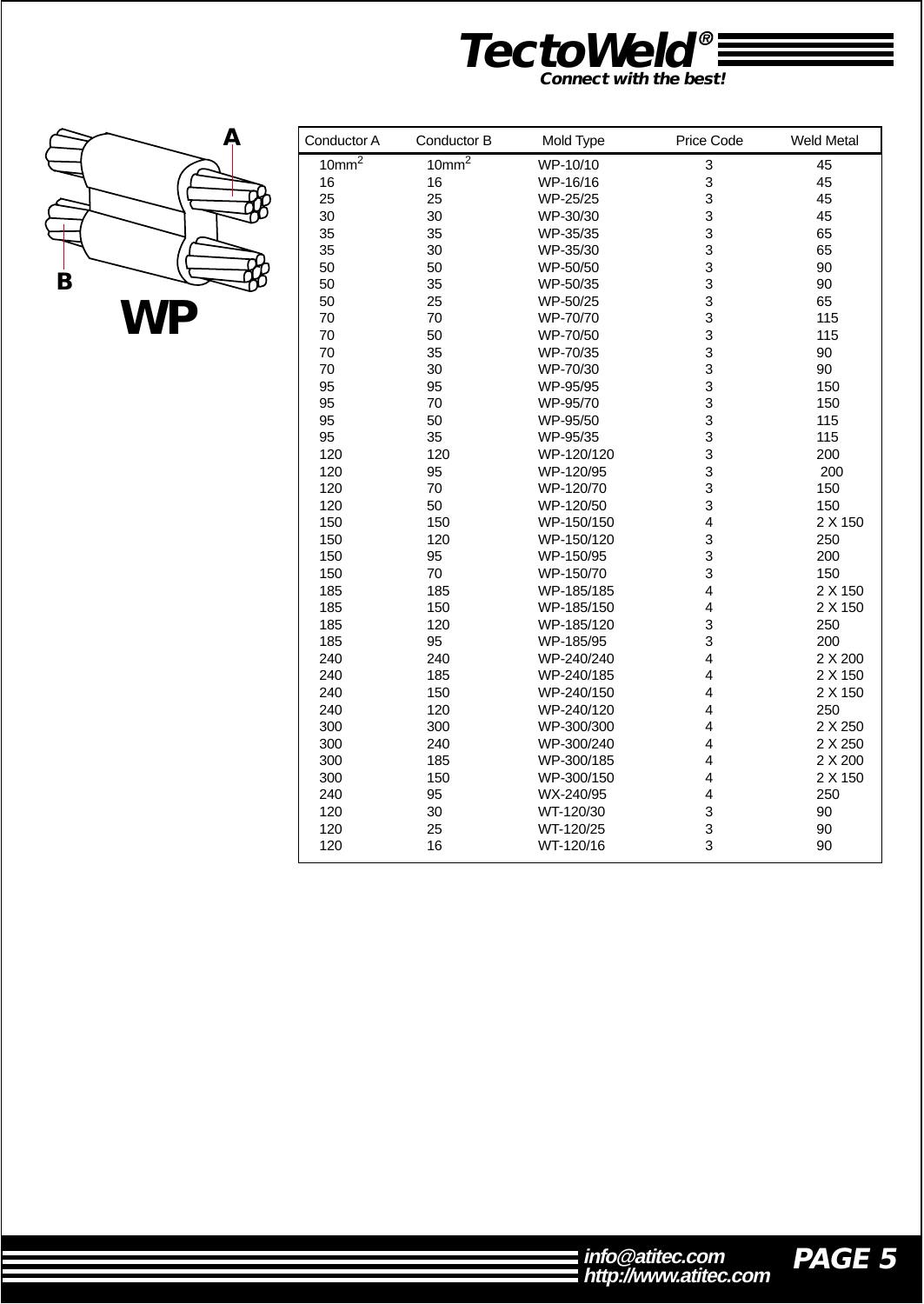



**WL**

| Conductor A       | Conductor B       | Mold Type  | Price Code | <b>Weld Metal</b> |
|-------------------|-------------------|------------|------------|-------------------|
| 10mm <sup>2</sup> | 10mm <sup>2</sup> | WL-10/10   | 3          | 45                |
| 16                | 16                | WL-16/16   | 3          | 45                |
| 25                | 25                | WL-25/25   | 3          | 45                |
| 30                | 30                | WL-30/30   | 3          | 65                |
| 35                | 35                | WL-35/35   | 3          | 65                |
| 35                | 25                | WL-35/25   | 3          | 65                |
| 50                | 50                | WL-50/50   | 3          | 90                |
| 50                | 35                | WL-50/35   | 3          | 65                |
| 50                | 25                | WL-50/25   | 3          | 65                |
| 70                | 70                | WL-70/70   | 3          | 115               |
| 70                | 50                | WL-70/50   | 3          | 115               |
| 70                | 35                | WL-70/35   | 3          | 90                |
| 70                | 25                | WL-70/25   | 3          | 90                |
| 95                | 95                | WL-95/95   | 3          | 150               |
| 95                | 70                | WL-95/70   | 3          | 115               |
| 95                | 50                | WL-95/50   | 3          | 115               |
| 95                | 35                | WL-95/35   | 3          | 115               |
| 120               | 120               | WL-120/120 | 3          | 200               |
| 120               | 95                | WL-120/95  | 3          | 200               |
| 120               | 70                | WL-120/70  | 3          | 150               |
| 120               | 50                | WL-120/50  | 3          | 115               |

| $\blacksquare$ info@atitec.com | PAGE 6 |
|--------------------------------|--------|
| http://www.atitec.com          |        |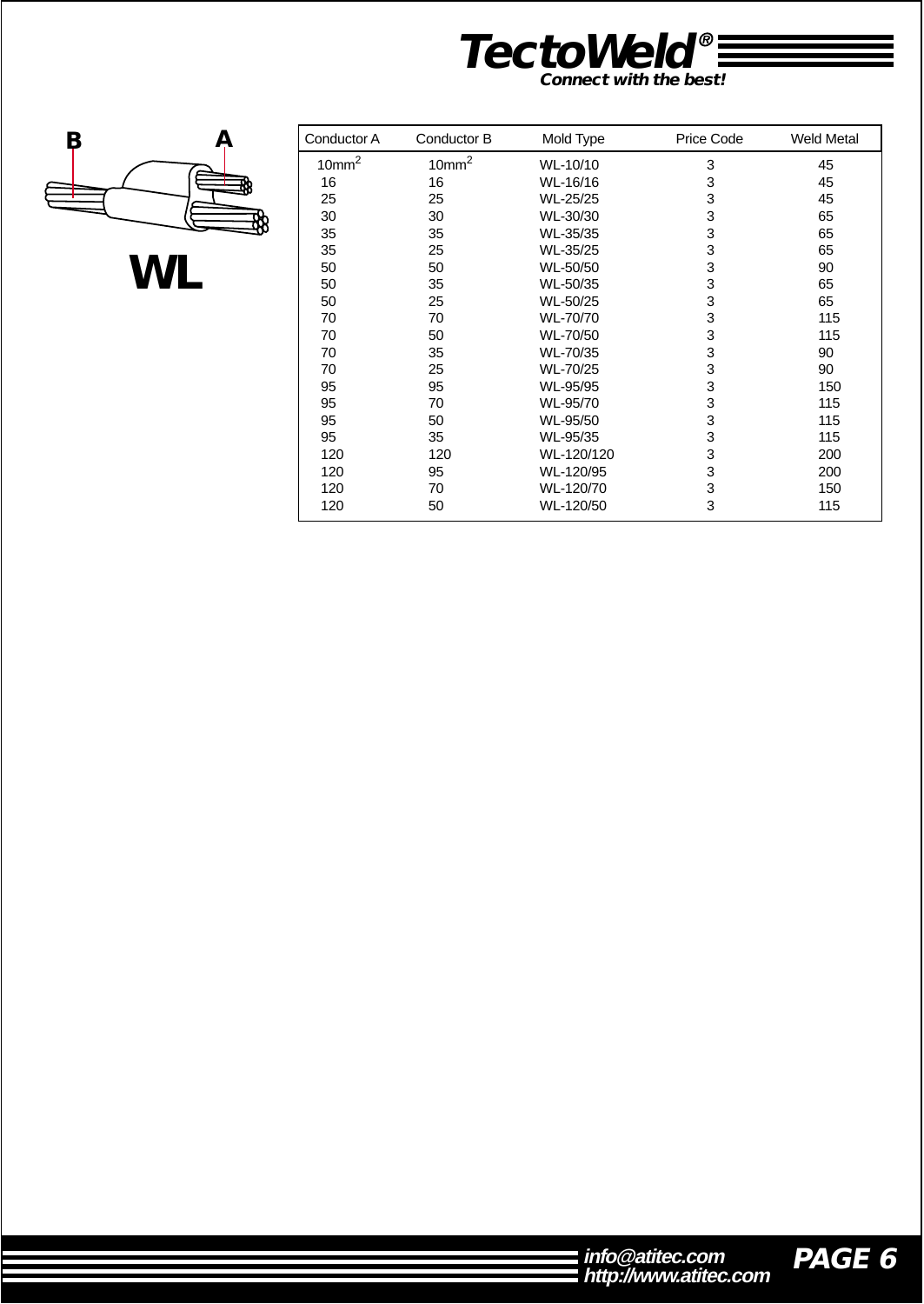



| Conductor A | Conductor B | Mold Type   | Price Code | <b>Weld Metal</b> |
|-------------|-------------|-------------|------------|-------------------|
| 10 $mm^2$   | $10mm^2$    | WXL-10/10   | 5          | 65                |
| 16          | 16          | WXL-16/16   | 5          | 65                |
| 25          | 25          | WXL-25/25   | 5          | 90                |
| 30          | 30          | WXL-30/30   | 5          | 90                |
| 35          | 35          | WXL-35/35   | 5          | 90                |
| 35          | 25          | WXL-35/25   | 5          | 90                |
| 50          | 50          | WXL-50/50   | 10         | 150               |
| 50          | 35          | WXL-50/35   | 10         | 150               |
| 50          | 25          | WXL-50/25   | 10         | 115               |
| 70          | 70          | WXL-70/70   | 10         | 200               |
| 70          | 50          | WXL-70/50   | 10         | 150               |
| 70          | 35          | WXL-70/35   | 10         | 115               |
| 70          | 25          | WXL-70/25   | 10         | 115               |
| 95          | 95          | WXL-95/95   | 10         | 250               |
| 95          | 70          | WXL-95/70   | 10         | 200               |
| 95          | 50          | WXL-95/50   | 10         | 150               |
| 95          | 35          | WXL-95/35   | 10         | 150               |
| 120         | 120         | WXL-120/120 | 10         | 2 X 150           |
| 120         | 95          | WXL-120/95  | 10         | 250               |
| 120         | 70          | WXL-120/70  | 10         | 200               |
| 120         | 50          | WXL-120/50  | 10         | 200               |
| 120         | 35          | WXL-120/35  | 10         | 150               |
| 120         | 25          | WXL-120/25  | 10         | 150               |
| 150         | 150         | WXL-150/150 | 11         | 2 X 200           |
| 150         | 120         | WXL-150/120 | 11         | 2 X 200           |
| 150         | 95          | WXL-150/95  | 10         | 2 X 150           |
| 150         | 70          | WXL-150/70  | 10         | 250               |
| 150         | 50          | WXL-150/50  | 10         | 200               |
| 185         | 185         | WXL-185/185 | 11         | 3 X 200           |
| 185         | 150         | WXL-185/150 | 11         | 3 X 200           |
| 185         | 120         | WXL-185/120 | 11         | 2 X 250           |
| 185         | 95          | WXL-185/95  | 11         | 2 X 200           |
| 185         | 70          | WXL-185/70  | 10         | 2 X 150           |
| 240         | 240         | WXL-240/240 | 11         | 3 X 250           |
| 240         | 185         | WXL-240/185 | 11         | 3 X 200           |
| 240         | 150         | WXL-240/150 | 11         | 3 X 200           |
| 240         | 120         | WXL-240/120 | 11         | 2 X 250           |
| 240         | 95          | WXL-240/95  | 11         | 2 X 250           |

NOTE: For WXL connections mold price codes 10 & 11 include a handle clamp.



| Conductor A          | Conductor B       | Mold Type | Price Code | Weld Metal |
|----------------------|-------------------|-----------|------------|------------|
| $10$ mm <sup>2</sup> | 10mm <sup>2</sup> | WES-10/10 |            | 32         |
| 16                   | 16                | WES-16/16 | 2          | 32         |
| 25                   | 25                | WES-25/25 |            | 32         |
| 30                   | 30                | WES-30/30 |            | 32         |
| 35                   | 35                | WES-35/35 |            | 32         |
| 50                   | 50                | WES-50/50 |            | 45         |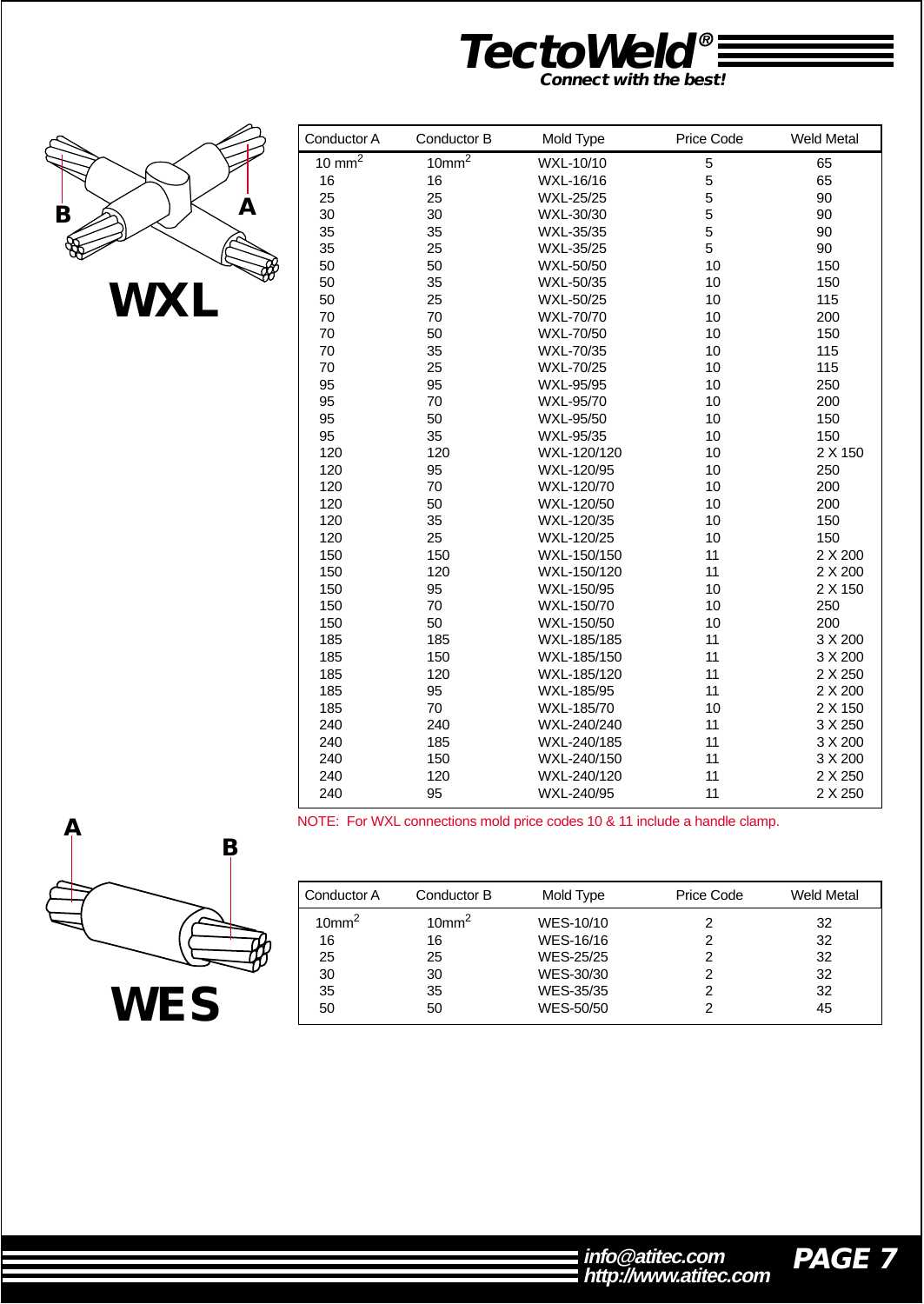



| Conductor A       | Conductor B       | Mold Type | Price Code     | Weld Metal |
|-------------------|-------------------|-----------|----------------|------------|
| 10mm <sup>2</sup> | 10mm <sup>2</sup> | WTS-10/10 | 2              | 45         |
| 16                | 16                | WTS-16/16 | $\overline{2}$ | 45         |
| 25                | 25                | WTS-25/25 | $\overline{2}$ | 45         |
| 25                | 16                | WTS-25/16 | $\overline{2}$ | 45         |
| 30                | 30                | WTS-30/30 | $\overline{2}$ | 45         |
| 30                | 25                | WTS-30/25 | $\overline{2}$ | 45         |
| 30                | 16                | WTS-30/16 | $\overline{2}$ | 45         |
| 35                | 35                | WTS-35/35 | $\overline{2}$ | 45         |
| 35                | 30                | WTS-35/30 | $\overline{2}$ | 45         |
| 35                | 25                | WTS-35/25 | $\overline{2}$ | 45         |
| 35                | 16                | WTS-35/16 | $\overline{2}$ | 45         |
| 50                | 50                | WTS-50/50 | $\overline{2}$ | 90         |
| 50                | 35                | WTS-50/35 | $\overline{2}$ | 65         |
| 50                | 30                | WTS-50/30 | $\overline{2}$ | 65         |
| 50                | 25                | WTS-50/25 | $\overline{2}$ | 45         |
| 50                | 16                | WTS-50/16 | $\overline{2}$ | 45         |



| Conductor A       | Conductor B       | Mold Type | Price Code | Weld Metal |
|-------------------|-------------------|-----------|------------|------------|
| 10mm <sup>2</sup> | 10mm <sup>2</sup> | WXS-10/10 | 2          | 45         |
| 16                | 16                | WXS-16/16 | 2          | 45         |
| 25                | 25                | WXS-25/25 | 2          | 45         |
| 30                | 30                | WXS-30/30 | 2          | 45         |
| 35                | 35                | WXS-35/35 | 2          | 65         |
| 35                | 25                | WXS-35/25 | 2          | 65         |
| 50                | 50                | WXS-50/50 | 2          | 90         |
| 50                | 35                | WXS-50/35 | 2          | 90         |
| 50                | 25                | WXS-50/25 | 2          | 90         |

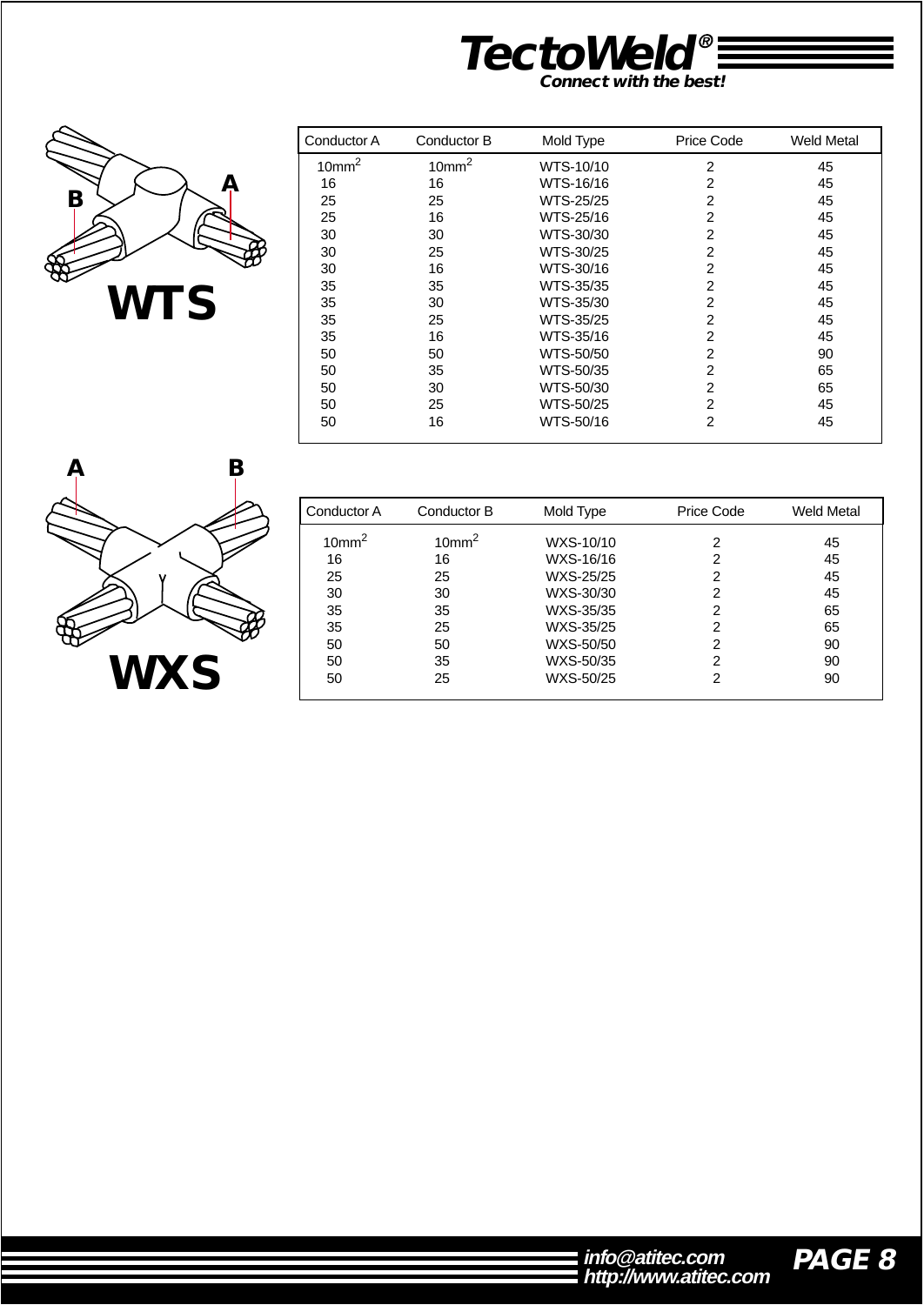



| 16mm <sup>2</sup> |                   |                                        |                                                   |
|-------------------|-------------------|----------------------------------------|---------------------------------------------------|
|                   | GEE-12/16         | 3                                      | 45                                                |
| 25                | GEE-12/25         | 3                                      | 65                                                |
| 30                | GEE-12/30         | 3                                      | 65                                                |
| 35                | GEE-12/35         | 3                                      | 65                                                |
| 50                | GEE-12/50         | 3                                      | 90                                                |
| 70                | GEE-12/70         | 3                                      | 90                                                |
| 95                | GEE-12/95         | 3                                      | 90                                                |
| 120               | GEE-12/120        | 3                                      | 90                                                |
| 16                | GEE-15/16         |                                        | 65                                                |
| 25                | GEE-15/25         |                                        | 65                                                |
| 30                | GEE-15/30         | 3                                      | 65                                                |
| 35                | GEE-15/35         | 3                                      | 65                                                |
| 50                | GEE-15/50         | 3                                      | 90                                                |
| 70                | GEE-15/70         | 3                                      | 90                                                |
| 95                | GEE-15/95         | 3                                      | 90                                                |
| 120               | GEE-15/120        | 3                                      | 90                                                |
| 150               | GEE-15/150        | 3                                      | 115                                               |
| 185               | GEE-15/185        | 3                                      | 150                                               |
|                   | GEE-15/240        |                                        | 150                                               |
| 25                | GEE-18/25         | $\overline{3}$                         | 90                                                |
| 30                | GEE-18/30         | 3                                      | 90                                                |
| 35                | GEE-18/35         | 3                                      | 90                                                |
| 50                | GEE-18/50         | 3                                      | 90                                                |
| 70                | GEE-18/70         | 3                                      | 90                                                |
| 95                | GEE-18/95         | 3                                      | 90                                                |
| 120               | GEE-18/120        | 3                                      | 90                                                |
| 150               | GEE-18/150        | 3                                      | 115                                               |
| 185               | GEE-18/185        |                                        | 150                                               |
| 240               | GEE-18/240        | 3                                      | 200                                               |
| 25                | GEE-24/25         | $\overline{3}$                         | 150                                               |
| 30                | GEE-24/30         |                                        | 150                                               |
| 35                | GEE-24/35         | 3                                      | 150                                               |
| 50                | GEE-24/50         | 3                                      | 150                                               |
| 70                | GEE-24/70         | 3                                      | 150                                               |
| 95                | GEE-24/95         | 3                                      | 150                                               |
| 120               | GEE-24/120        | 3                                      | 150                                               |
| 150               | GEE-24/150        |                                        | 200                                               |
| 185               |                   |                                        | 200                                               |
|                   |                   |                                        | 200                                               |
|                   |                   | 3                                      | 250                                               |
|                   | 240<br>240<br>300 | GEE-24/185<br>GEE-24/240<br>GEE-24/300 | $\overline{3}$<br>3<br>3<br>3<br>3<br>3<br>3<br>3 |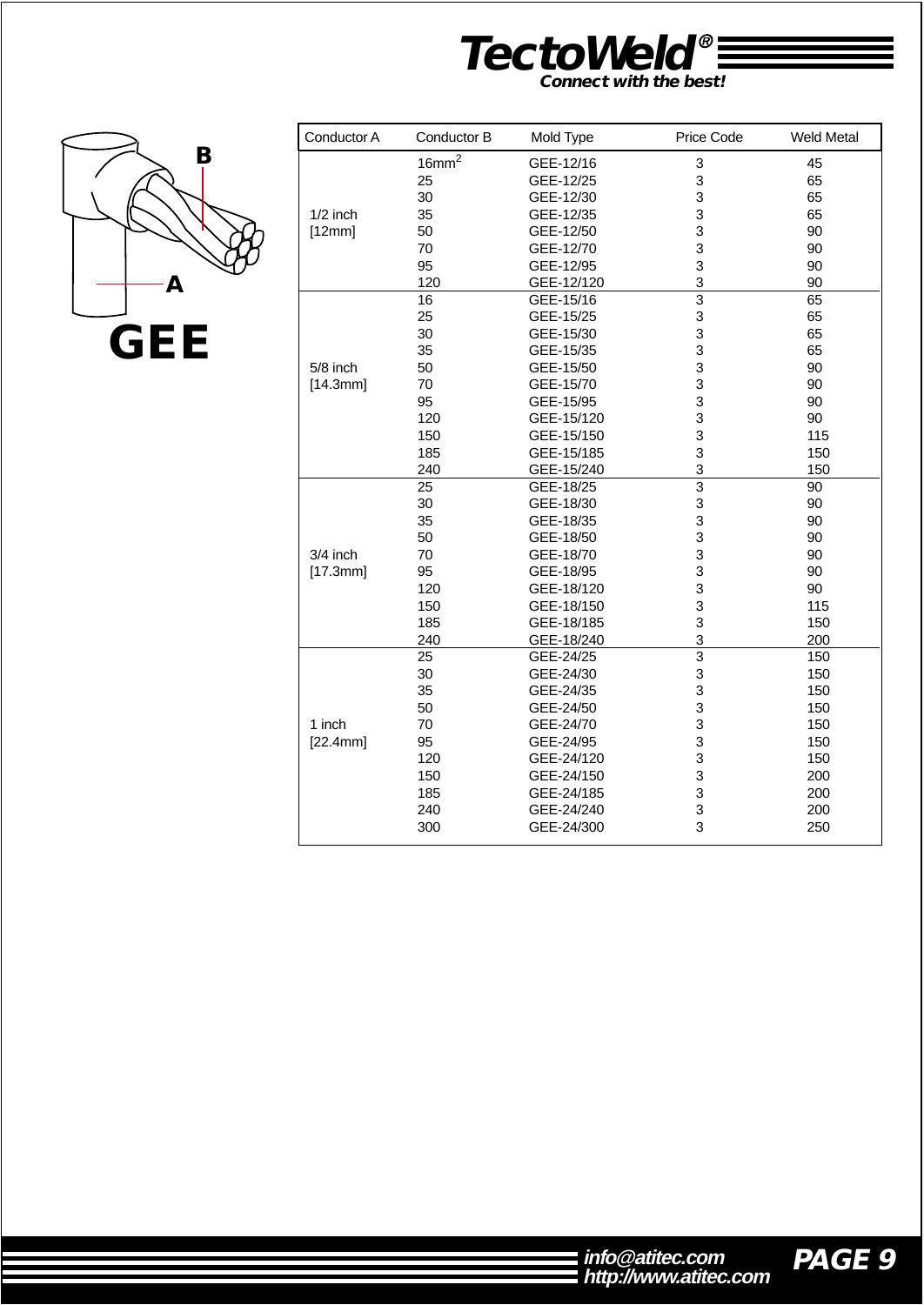



| Conductor A | Conductor B       | Mold Type  | Price Code     | <b>Weld Metal</b> |
|-------------|-------------------|------------|----------------|-------------------|
|             | 16mm <sup>2</sup> | GET-12/16  | 3              | 90                |
|             | 25                | GET-12/25  | 3              | 90                |
|             | 30                | GET-12/30  | 3              | 90                |
| $1/2$ inch  | 35                | GET-12/35  | 3              | 90                |
| [12mm]      | 50                | GET-12/50  | 3              | 90                |
|             | 70                | GET-12/70  | 3              | 115               |
|             | 95                | GET-12/95  | 3              | 115               |
|             | 120               | GET-12/120 | 3              | 150               |
|             | 16                | GET-15/16  | $\overline{3}$ | 90                |
|             | 25                | GET-15/25  | 3              | 90                |
|             | 30                | GET-15/30  | 3              | 90                |
|             | 35                | GET-15/35  | 3              | 90                |
| 5/8 inch    | 50                | GET-15/50  | 3              | 90                |
| [14.3mm]    | 70                | GET-15/70  | 3              | 115               |
|             | 95                | GET-15/95  | 3              | 115               |
|             | 120               | GET-15/120 | 3              | 150               |
|             | 150               | GET-15/150 | 3              | 200               |
|             | 185               | GET-15/185 | 3              | 250               |
|             | 240               | GET-15/240 | 3              | 250               |
|             | 25                | GET-18/25  | $\overline{3}$ | 90                |
|             | 30                | GET-18/30  | 3              | 90                |
|             | 35                | GET-18/35  | 3              | 90                |
|             | 50                | GET-18/50  | 3              | 115               |
| 3/4 inch    | 70                | GET-18/70  | 3              | 115               |
| [17.3mm]    | 95                | GET-18/95  | 3              | 115               |
|             | 120               | GET-18/120 | 3              | 150               |
|             | 150               | GET-18/150 | 3              | 200               |
|             | 185               | GET-18/185 | 3              | 250               |
|             | 240               | GET-18/240 | 3              | 250               |
|             | 25                | GET-24/25  | 3              | 150               |
|             | 30                | GET-24/30  | 3              | 150               |
|             | 35                | GET-24/35  | 3              | 150               |
|             | 50                | GET-24/50  | 3              | 150               |
| 1 inch      | 70                | GET-24/70  | 3              | 150               |
| [22.4mm]    | 95                | GET-24/95  | 3              | 150               |
|             | 120               | GET-24/120 | 3              | 200               |
|             | 150               | GET-24/150 | 3              | 200               |
|             | 185               | GET-24/185 | 3              | 250               |
|             | 240               | GET-24/240 | 3              | 250               |
|             | 300               | GET-24/300 | 4              | 2 X 150           |



| Conductor A | Conductor B       | Mold Type | Price Code     | <b>Weld Metal</b> |
|-------------|-------------------|-----------|----------------|-------------------|
|             | 10mm <sup>2</sup> | GES-12/10 | 2              | 45                |
|             | 16                | GES-12/16 | 2              | 45                |
| $1/2$ inch  | 25                | GES-12/25 | 2              | 65                |
|             | 30                | GES-12/30 | $\overline{2}$ | 65                |
|             | 35                | GES-12/35 | 2              | 65                |
|             | 10                | GES-15/10 | $\overline{2}$ | 45                |
|             | 16                | GES-15/16 | $\overline{2}$ | 65                |
| $5/8$ inch  | 25                | GES-15/25 | $\overline{2}$ | 65                |
|             | 30                | GES-15/30 | $\overline{2}$ | 65                |
|             | 35                | GES-15/35 | $\overline{c}$ | 65                |
|             | 10                | GES-18/10 | $\overline{2}$ | 45                |
|             | 16                | GES-18/16 | $\overline{2}$ | 65                |
| $3/4$ inch  | 25                | GES-18/25 | $\overline{2}$ | 65                |
|             | 30                | GES-18/30 | $\overline{2}$ | 65                |
|             | 35                | GES-18/35 | 2              | 90                |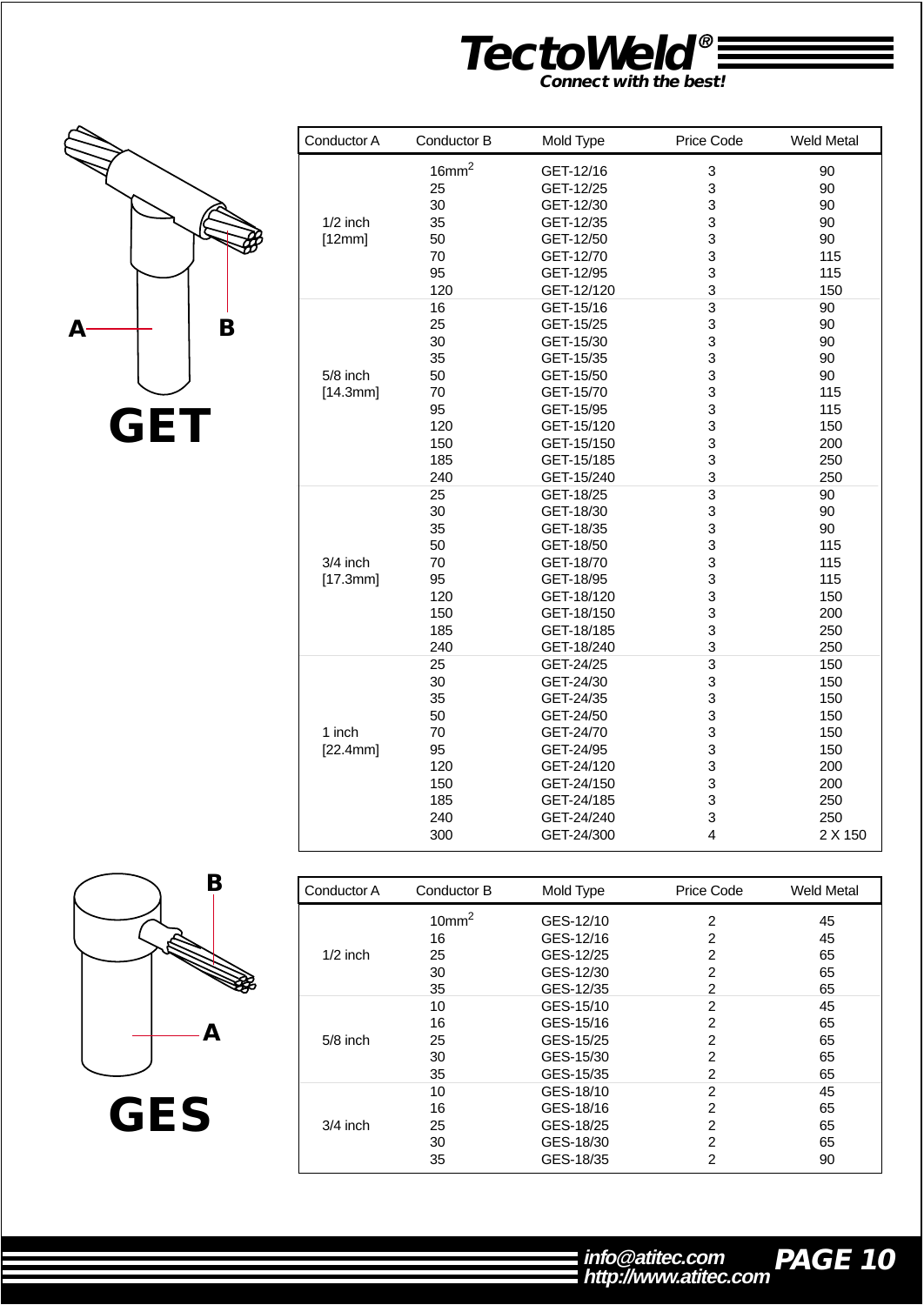



|            | 16mm <sup>2</sup> | GST-12/16  | $\overline{7}$ | 90      |
|------------|-------------------|------------|----------------|---------|
|            | 25                | GST-12/25  | $\overline{7}$ | 90      |
|            | 30                | GST-12/30  | $\overline{7}$ | 90      |
| $1/2$ inch | 35                | GST-12/35  | $\overline{7}$ | 90      |
| [12mm]     | 50                | GST-12/50  | $\overline{7}$ | 115     |
|            | 70                | GST-12/70  | $\overline{7}$ | 115     |
|            | 95                | GST-12/95  | $\overline{7}$ | 150     |
|            | 120               | GST-12/120 | 7              | 150     |
|            | 16                | GST-15/16  | $\overline{7}$ | 90      |
|            | 25                | GST-15/25  | $\overline{7}$ | 90      |
|            | 30                | GST-15/30  | $\overline{7}$ | 90      |
|            | 35                | GST-15/35  | $\overline{7}$ | 90      |
| 5/8 inch   | 50                | GST-15/50  | $\overline{7}$ | 115     |
| [14.3mm]   | 70                | GST-15/70  | $\overline{7}$ | 115     |
|            | 95                | GST-15/95  | $\overline{7}$ | 150     |
|            | 120               | GST-15/120 | $\overline{7}$ | 150     |
|            | 150               | GST-15/150 | $\overline{7}$ | 200     |
|            | 185               | GST-15/185 | $\overline{7}$ | 250     |
|            | 240               | GST-15/240 | 8              | 2 X 200 |
|            | 25                | GST-18/25  | $\overline{7}$ | 90      |
|            | 30                | GST-18/30  | $\overline{7}$ | 90      |
|            | 35                | GST-18/35  | $\overline{7}$ | 90      |
|            | 50                | GST-18/50  | $\overline{7}$ | 115     |
| 3/4 inch   | 70                | GST-18/70  | $\overline{7}$ | 150     |
| [17.3mm]   | 95                | GST-18/95  | $\overline{7}$ | 150     |
|            | 120               | GST-18/120 | $\overline{7}$ | 200     |
|            | 150               | GST-18/150 | $\overline{7}$ | 200     |
|            | 185               | GST-18/185 | 8              | 2 X 200 |
|            | 240               | GST-18/240 | 8              | 2 X 250 |
|            | 25                | GST-24/25  | $\overline{7}$ | 90      |
|            | 30                | GST-24/30  | $\overline{7}$ | 90      |
|            | 35                | GST-24/35  | $\overline{7}$ | 90      |
|            | 50                | GST-24/50  | $\overline{7}$ | 115     |
| 1 inch     | 70                | GST-24/70  | $\overline{7}$ | 150     |
| [22.4]     | 95                | GST-24/95  | $\overline{7}$ | 150     |
|            | 120               | GST-24/120 | 7              | 200     |
|            | 150               | GST-24/150 | $\overline{7}$ | 250     |
|            | 185               | GST-24/185 | 8              | 2 X 200 |
|            | 240               | GST-24/240 | 8              | 2 X 250 |
|            | 300               | GST-24/300 | 8              | 3 X 200 |



| Conductor A | Conductor B       | Mold Type | <b>Price Code</b> | <b>Weld Metal</b> |
|-------------|-------------------|-----------|-------------------|-------------------|
|             | 10mm <sup>2</sup> | GTS-12/10 | 2                 | 45                |
|             | 16                | GTS-12/16 | 2                 | 65                |
| $1/2$ inch  | 25                | GTS-12/25 | $\overline{2}$    | 65                |
| [12mm]      | 30                | GTS-12/30 | $\overline{2}$    | 90                |
|             | 35                | GTS-12/35 | 2                 | 90                |
|             | 10                | GTS-15/10 | $\overline{2}$    | 45                |
|             | 16                | GTS-15/16 | $\overline{2}$    | 65                |
| $5/8$ inch  | 25                | GTS-15/25 | 2                 | 65                |
| [14.3mm]    | 30                | GTS-15/30 | $\overline{2}$    | 90                |
|             | 35                | GTS-15/35 | $\overline{2}$    | 90                |
|             | 10                | GTS-18/10 | 2                 | 65                |
|             | 16                | GTS-18/16 | 2                 | 65                |
| $3/4$ inch  | 25                | GTS-18/25 | $\overline{2}$    | 90                |
| [17.3mm]    | 30                | GTS-18/30 | 2                 | 90                |
|             | 35                | GTS-18/35 | $\overline{2}$    | 90                |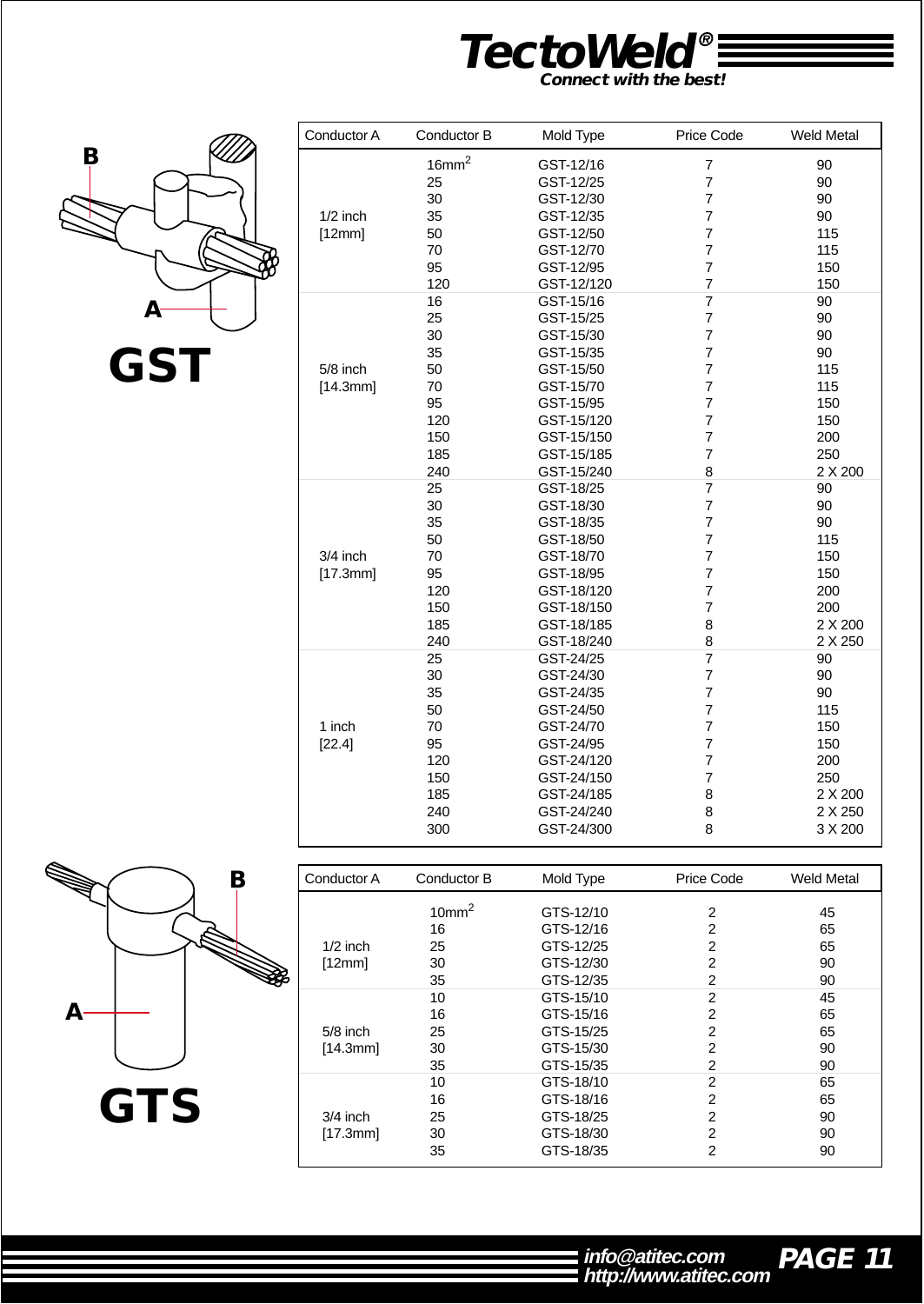



| Conductor A | Conductor B       | Mold Type  | Price Code     | <b>Weld Metal</b> |
|-------------|-------------------|------------|----------------|-------------------|
|             | 16mm <sup>2</sup> | GEY-12/16  | 5              | 90                |
|             | 25                | GEY-12/25  | 5              | 90                |
|             | 30                | GEY-12/30  | 5              | 90                |
| $1/2$ inch  | 35                | GEY-12/35  | 5              | 115               |
| [12mm]      | 50                | GEY-12/50  | 5              | 115               |
|             | 70                | GEY-12/70  | 5              | 150               |
|             | 95                | GEY-12/95  | 5              | 200               |
|             | 16                | GEY-15/16  | 5              | 90                |
|             | 25                | GEY-15/25  | 5              | 90                |
|             | 30                | GEY-15/30  | 5              | 115               |
|             | 35                | GEY-15/35  | 5              | 115               |
| 5/8 inch    | 50                | GEY-15/50  | 5              | 150               |
| [14.3mm]    | 70                | GEY-15/70  | 5              | 200               |
|             | 95                | GEY-15/95  | 5              | 250               |
|             | 120               | GEY-15/120 | 6              | 2 X 150           |
|             | 150               | GEY-15/150 | 6              | 2 X 200           |
|             | 185               | GEY-15/185 | 6              | 2 X 150           |
|             | 240               | GEY-15/240 | 6              | 3 X 200           |
|             | 25                | GEY-18/25  | 5              | 115               |
|             | 30                | GEY-18/30  | 5              | 115               |
|             | 35                | GEY-18/35  | 5              | 150               |
|             | 50                | GEY-18/50  | 5              | 150               |
| $3/4$ inch  | 70                | GEY-18/70  | 6              | 200               |
| [17.3mm]    | 95                | GEY-18/95  | 6              | 250               |
|             | 120               | GEY-18/120 | 6              | 2 X 150           |
|             | 150               | GEY-18/150 | 6              | 2 X 200           |
|             | 185               | GEY-18/185 | 6              | 3 X 150           |
|             | 240               | GEY-18/240 | 6              | 3 X 200           |
|             | 25                | GEY-24/25  | $\overline{5}$ | 115               |
|             | 30                | GEY-24/30  | 5              | 150               |
|             | 35                | GEY-24/35  | 5              | 150               |
|             | 50                | GEY-24/50  | 5              | 200               |
| 1 inch      | 70                | GEY-24/70  | 5              | 250               |
| [22.4mm]    | 95                | GEY-24/95  | 6              | 2 X 150           |
|             | 120               | GEY-24/120 | 6              | 2 X 200           |
|             | 150               | GEY-24/150 | 6              | 3 X 150           |
|             | 185               | GEY-24/185 | 6              | 3 X 200           |
|             | 240               | GEY-24/240 | 6              | 3 X 250           |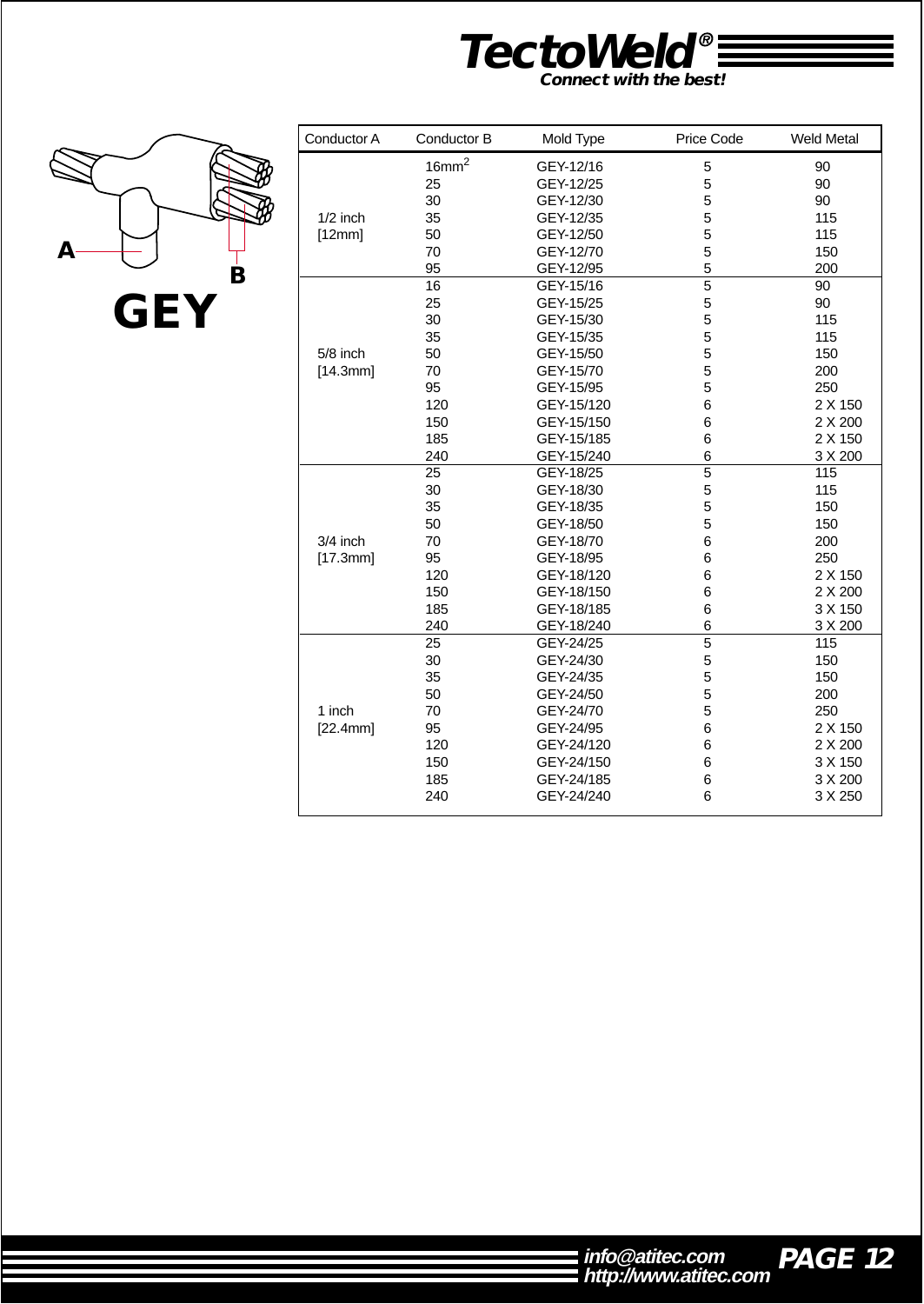



| Conductor A | Conductor B       | Mold Type  | Price Code | <b>Weld Metal</b> |
|-------------|-------------------|------------|------------|-------------------|
|             | 16mm <sup>2</sup> | GEP-12/16  | 5          | 90                |
|             | 25                | GEP-12/25  | 5          | 115               |
|             | 30                | GEP-12/30  | 5          | 115               |
| $1/2$ inch  | 35                | GEP-12/35  | 5          | 115               |
| [12mm]      | 50                | GEP-12/50  | 5          | 150               |
|             | 70                | GEP-12/70  | 5          | 200               |
|             | 95                | GEP-12/95  | 5          | 250               |
|             | 16                | GEP-15/16  | 5          | 90                |
|             | 25                | GEP-15/25  | 5          | 115               |
|             | 30                | GEP-15/30  | 5          | 150               |
|             | 35                | GEP-15/35  | 5          | 150               |
| $5/8$ inch  | 50                | GEP-15/50  | 5          | 200               |
| [14.3mm]    | 70                | GEP-15/70  | 5          | 250               |
|             | 95                | GEP-15/95  | 6          | 2 X 150           |
|             | 120               | GEP-15/120 | 6          | 2 X 200           |
|             | 150               | GEP-15/150 | 6          | 3 X 150           |
|             | 185               | GEP-15/185 | 6          | 2 X 250           |
|             | 240               | GEP-15/240 | 6          | 3 X 250           |
|             | 25                | GEP-18/25  | 5          | 115               |
|             | 30                | GEP-18/30  | 5          | 150               |
|             | 35                | GEP-18/35  | 5          | 150               |
|             | 50                | GEP-18/50  | 5          | 200               |
| 3/4 inch    | 70                | GEP-18/70  | 6          | 250               |
| [17.3mm]    | 95                | GEP-18/95  | 6          | 2 X 150           |
|             | 120               | GEP-18/120 | 6          | 2 X 200           |
|             | 150               | GEP-18/150 | 6          | 3 X 150           |
|             | 185               | GEP-18/185 | 6          | 3 X 200           |
|             | 240               | GEP-18/240 | 6          | 3 X 250           |
|             | 25                | GEP-24/25  | 5          | 150               |
|             | 30                | GEP-24/30  | 5          | 200               |
|             | 35                | GEP-24/35  | 5          | 200               |
|             | 50                | GEP-24/50  | 5          | 250               |
| 1 inch      | 70                | GEP-24/70  | 6          | 2 X 150           |
| [22.4mm]    | 95                | GEP-24/95  | 6          | 2 X 200           |
|             | 120               | GEP-24/120 | 6          | 2 X 250           |
|             | 150               | GEP-24/150 | 6          | 3 X 200           |
|             | 185               | GEP-24/185 | 6          | 3 X 250           |
|             | 240               | GEP-24/240 | 6          | 4 X 250           |
|             |                   |            |            |                   |

| VE<br>G<br>1 |
|--------------|

| Mold Type     | Price Code | <b>Weld Metal</b> |
|---------------|------------|-------------------|
| <b>GVE-12</b> | 3          | 150               |
| <b>GVE-15</b> | 4          | 200               |
| <b>GVE-18</b> | 4          | 250               |
|               |            |                   |

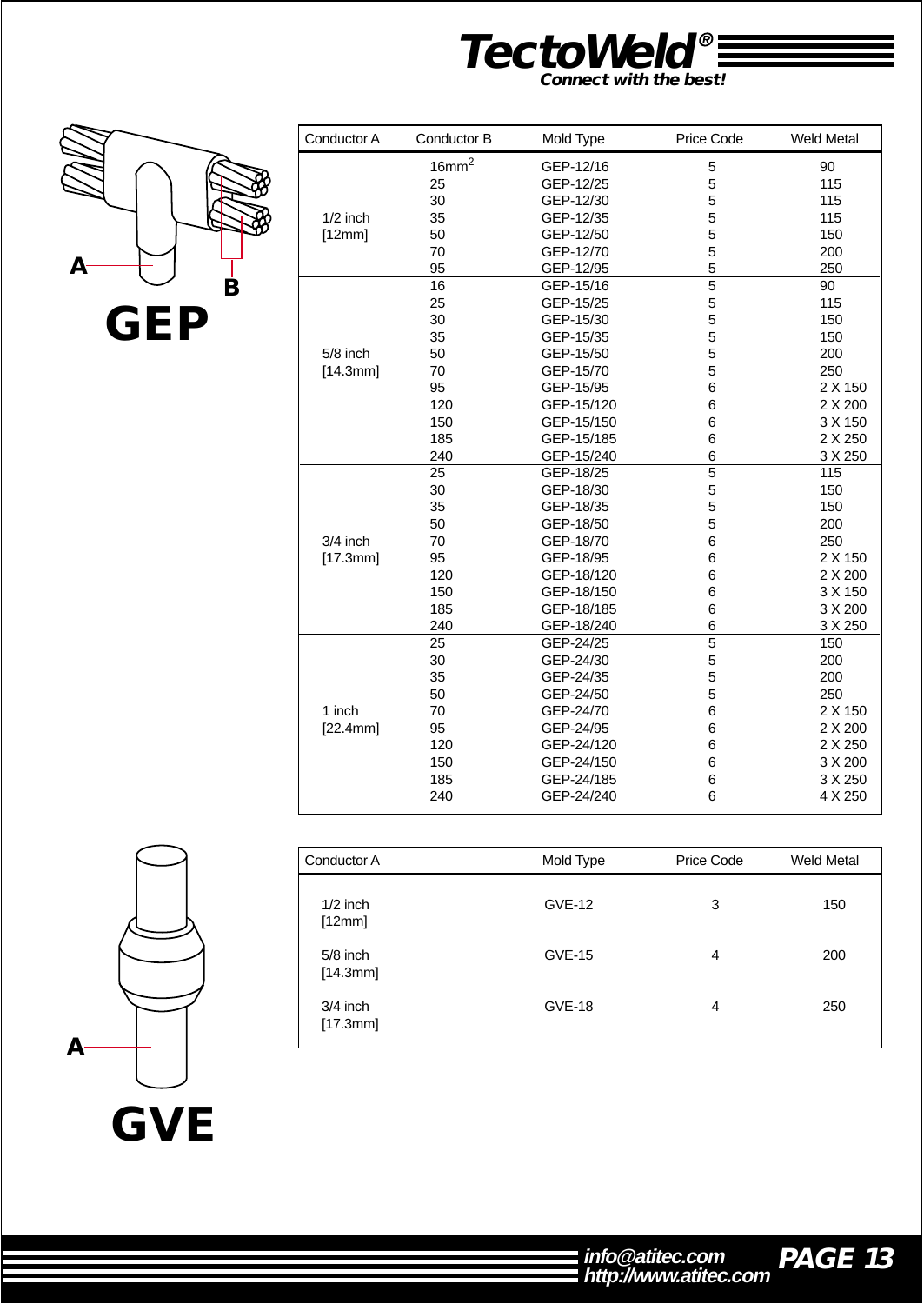![](_page_14_Picture_0.jpeg)

![](_page_14_Picture_1.jpeg)

|  | ,<br>I. | $\overline{\phantom{a}}$ |
|--|---------|--------------------------|
|--|---------|--------------------------|

| Conductor A | Conductor B                   | Mold Type   | Price Code     | <b>Weld Metal</b> |
|-------------|-------------------------------|-------------|----------------|-------------------|
|             | $2 \times 20$ mm <sup>2</sup> | GBN-12/0220 | 3              | 65                |
|             | 2 X 25                        | GBN-12/0225 | 3              | 65                |
|             | 2 X 30                        | GBN-12/0230 | 3              | 90                |
| $1/2$ inch  | 3 X 20                        | GBN-12/0320 | 3              | 90                |
| [12mm]      | 3 X 25                        | GBN-12/0325 | 3              | 90                |
|             | 3 X 30                        | GBN-12/0330 | 3              | 90                |
|             | 3 X 40                        | GBN-12/0340 | 3              | 90                |
|             | 3 X 50                        | GBN-12/0350 | 3              | 115               |
|             | 4 X 20                        | GBN-12/0420 | 3              | 90                |
|             | 4 X 25                        | GBN-12/0425 | 3              | 90                |
|             | 2 X 30                        | GBN-15/0230 | 3              | 115               |
|             | 3 X 20                        | GBN-15/0320 | 3              | 90                |
|             | 3 X 25                        | GBN-15/0325 | 3              | 90                |
|             | 3 X 30                        | GBN-15/0330 | 3              | 115               |
|             | 3 X 40                        | GBN-15/0340 | 3              | 115               |
|             | 3 X 50                        | GBN-15/0350 | 3              | 150               |
|             | $4 \times 20$                 | GBN-15/0420 | 3              | 90                |
|             | 4 X 25                        | GBN-15/0425 | 3              | 115               |
| 5/8 inch    | 5 X 25                        | GBN-15/0525 | 3              | 115               |
| [14.3mm]    | 5 X 30                        | GBN-15/0530 | 3              | 150               |
|             | 5 X 40                        | GBN-15/0540 | 3              | 150               |
|             | 5 X 50                        | GBN-15/0550 | 3              | 200               |
|             | 6 X 25                        | GBN-15/0625 | 3              | 150               |
|             | 6 X 30                        | GBN-15/0630 | 3              | 150               |
|             | 6 X 40                        | GBN-15/0640 | 3              | 200               |
|             | 6 X 50                        | GBN-15/0650 | 3              | 200               |
|             | 2 X 30                        | GBN-18/0230 | $\overline{3}$ | 150               |
|             | 3 X 20                        | GBN-18/0320 | 3              | 115               |
|             | 3 X 25                        | GBN-18/0325 | 3              | 150               |
| 3/4 inch    | 3 X 30                        | GBN-18/0330 | 3              | 150               |
| (17.3mm)    | 3 X 40                        | GBN-18/0340 | 3              | 200               |
|             | 3 X 50                        | GBN-18/0350 | 4              | 2 X 150           |
|             | $4 \times 20$                 | GBN-18/0420 | 3              | 150               |
|             | 4 X 25                        | GBN-18/0425 | 3              | 150               |
|             | 5 X 25                        | GBN-18/0525 | 3              | 150               |
|             | 5 X 30                        | GBN-18/0530 | 3              | 200               |
|             | 5 X 40                        | GBN-18/0540 | 3              | 200               |
| 3/4 inch    | 5 X 50                        | GBN-18/0550 | 4              | 2 X 150           |
|             | 6 X 25                        | GBN-18/0625 | 3              | 200               |
|             | 6 X 30                        | GBN-18/0630 | 3              | 250               |
|             | 6 X 40                        | GBN-18/0640 | 4              | 2 X 200           |
|             | 6 X 50                        | GBN-18/0650 | 4              | 2 X 200           |

![](_page_14_Picture_5.jpeg)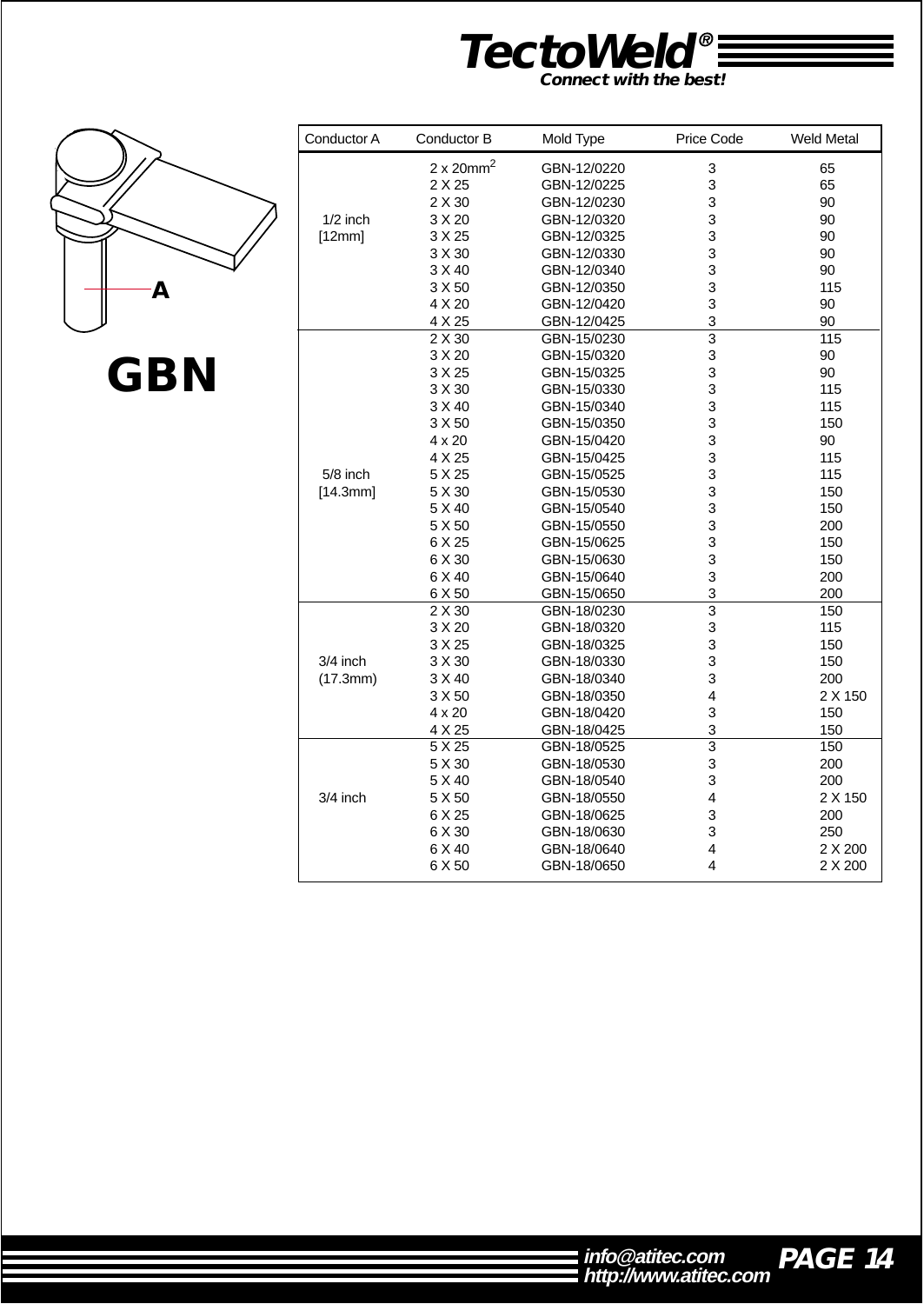![](_page_15_Picture_0.jpeg)

**A**

| Conductor A | Conductor B   | Mold Type   | <b>Price Code</b>       | <b>Weld Metal</b> |
|-------------|---------------|-------------|-------------------------|-------------------|
|             | 2x20mm        | GBT-12/0220 | 3                       | 65                |
|             | 2 X 25        | GBT-12/0225 | 3                       | 65                |
|             | 2 X 30        | GBT-12/0230 | 3                       | 90                |
| $1/2$ inch  | 3 X 20        | GBT-12/0320 | 3                       | 90                |
|             | 3 X 25        | GBT-12/0325 | 3                       | 90                |
|             | 3 X 30        | GBT-12/0330 | 3                       | 90                |
|             | 3 X 40        | GBT-12/0340 | 3                       | 90                |
|             | 3 X 50        | GBT-12/0350 | 3                       | 115               |
|             | 4 X 20        | GBT-12/0420 | 3                       | 90                |
|             | 4 X 25        | GBT-12/0425 | 3                       | 90                |
|             | 2 X 30        | GBT-15/0230 | $\overline{3}$          | 90                |
|             | 3 X 20        | GBT-15/0320 | 3                       | 90                |
|             | 3 X 25        | GBT-15/0325 | 3                       | 90                |
|             | 3 X 30        | GBT-15/0330 | 3                       | 115               |
|             | 3 X 40        | GBT-15/0340 | 3                       | 115               |
|             | 3 X 50        | GBT-15/0350 | 3                       | 200               |
|             | $4 \times 20$ | GBT-15/0420 | 3                       | 90                |
|             | 4 X 25        | GBT-15/0425 | 3                       | 115               |
| $5/8$ inch  | 5 X 25        | GBT-15/0525 | 3                       | 115               |
|             | 5 X 30        | GBT-15/0530 | 3                       | 150               |
|             | 5 X 40        | GBT-15/0540 | 3                       | 150               |
|             | 5 X 50        | GBT-15/0550 | 3                       | 200               |
|             | 6 X 25        | GBT-15/0625 | 3                       | 150               |
|             | 6 X 30        | GBT-15/0630 | 3                       | 150               |
|             | 6 X 40        | GBT-15/0640 | 3                       | 200               |
|             | 6 X 50        | GBT-15/0650 | 3                       | 250               |
|             | 2 X 30        | GBT-18/0230 | $\overline{3}$          | 150               |
|             | 3 X 20        | GBT-18/0320 | 3                       | 150               |
|             | 3 X 25        | GBT-18/0325 | 3                       | 150               |
|             | 3 X 30        | GBT-18/0330 | 3                       | 150               |
| 3/4 inch    | 3 X 40        | GBT-18/0340 | 3                       | 200               |
|             | 3 X 50        | GBT-18/0350 | 4                       | 2 X 150           |
|             | $4 \times 20$ | GBT-18/0420 | 3                       | 150               |
|             | 4 X 25        | GBT-18/0425 | 3                       | 200               |
|             | 5 X 25        | GBT-18/0525 | $\overline{3}$          | 150               |
|             | 5 X 30        | GBT-18/0530 | 3                       | 200               |
|             | 5 X 40        | GBT-18/0540 | 3                       | 200               |
|             | 5 X 50        | GBT-18/0550 | $\overline{\mathbf{4}}$ | 2 X 150           |
| 3/4 inch    | 6 X 25        | GBT-18/0625 | 3                       | 200               |
|             | 6 X 30        | GBT-18/0630 | 3                       | 250               |
|             | 6 X 40        | GBT-18/0640 | 3                       | 250               |
|             | 6 X 50        | GBT-18/0650 | 4                       | 2 X 150           |

![](_page_15_Picture_5.jpeg)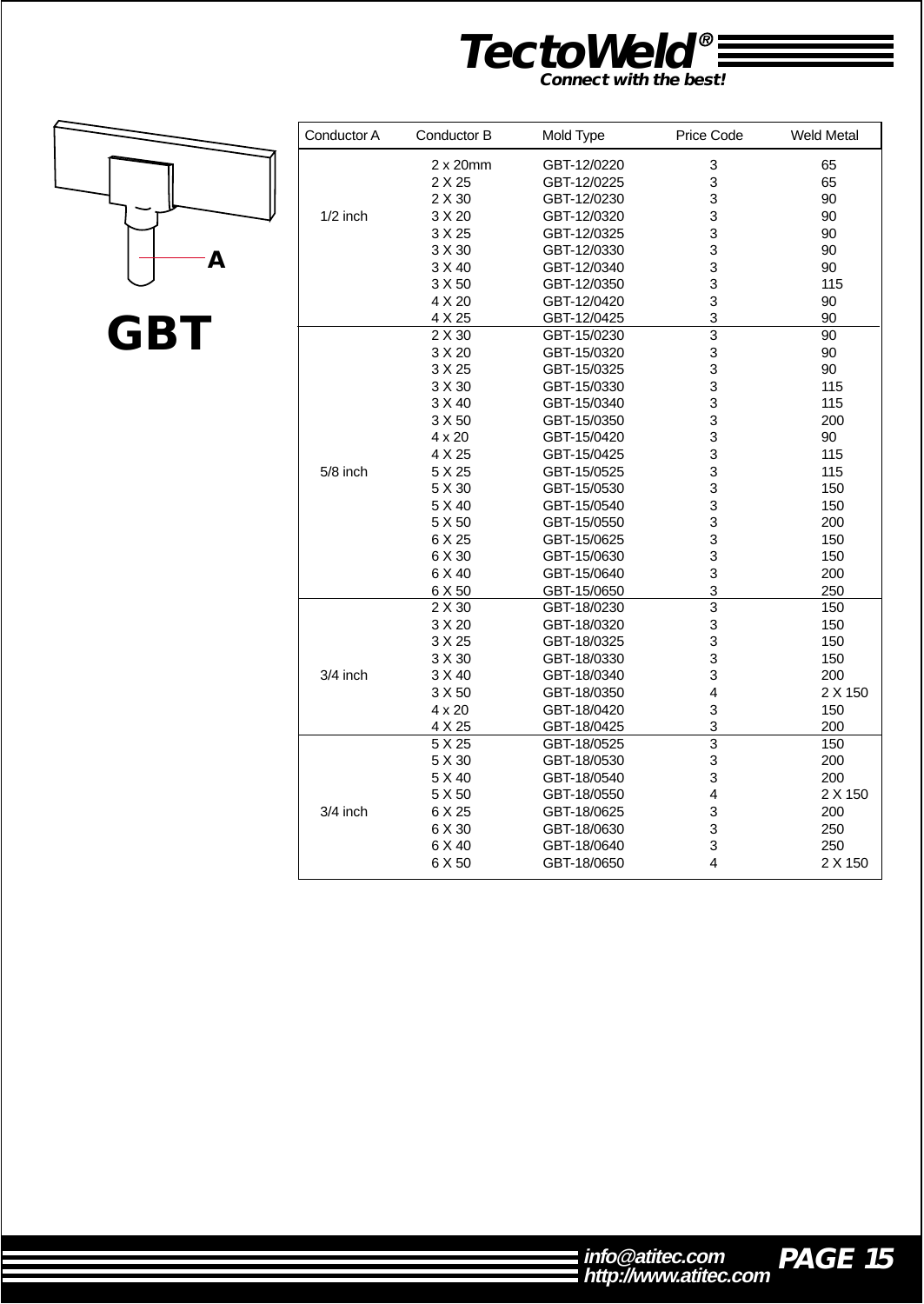![](_page_16_Picture_0.jpeg)

![](_page_16_Picture_1.jpeg)

| Ą |  |
|---|--|
|   |  |
|   |  |

| Mold Type       | Price Code | Weld Metal | <b>DuxSeal</b> |
|-----------------|------------|------------|----------------|
| SHEA-16         |            | 45         |                |
| SHEA-25         |            | 45         |                |
| SHEA-30         |            | 45         |                |
| SHEA-35         |            | 65         | $DX - 3$       |
| SHEA-50         | 3          | 90         | $DX - 3$       |
| SHEA-70         | 3          | 115        | $DX - 3$       |
| SHEA-95         | 3          | 115        | $DX - 3$       |
| <b>SHEA-120</b> | 3          | 115        | $DX - 3$       |
| <b>SHEA-150</b> | 3          | 150        | $DX - 3$       |
| <b>SHEA-185</b> | 3          | 200        | $DX - 3$       |
| SHEA-240        | 3          | 200        | $DX - 3$       |
| <b>SHEA-300</b> | 3          | 250        | $DX - 3$       |
|                 |            |            |                |

| Conductor A  | Mold Type         | Price Code | Weld Metal | <b>DuxSeal</b> |
|--------------|-------------------|------------|------------|----------------|
| $16$ mm $^2$ | SHEA-16-D         |            | 45         |                |
| 25           | SHEA-25-D         |            | 45         |                |
| 30           | SHEA-30-D         |            | 45         |                |
| 35           | SHEA-35-D         |            | 65         | $DX - 3$       |
| 50           | SHEA-50-D         | 3          | 90         | $DX - 3$       |
| 70           | SHEA-70-D         | 3          | 115        | $DX - 3$       |
| 95           | SHEA-95-D         | 3          | 115        | $DX - 3$       |
| 120          | SHEA-120-D        | 3          | 115        | $DX - 3$       |
| 150          | <b>SHEA-150-D</b> | 3          | 150        | $DX - 3$       |
| 185          | <b>SHEA-185-D</b> | 3          | 200        | $DX - 3$       |
| 240          | SHEA-240-D        | 3          | 200        | $DX - 3$       |
| 300          | SHEA-300-D        | 3          | 250        | $DX - 3$       |

![](_page_16_Picture_5.jpeg)

![](_page_16_Picture_6.jpeg)

| Conductor A       | Mold Type         | Price Code     | <b>Weld Metal</b> |  |
|-------------------|-------------------|----------------|-------------------|--|
| 16mm <sup>2</sup> | SHEB-16           | $\overline{c}$ | 45                |  |
| 25                | SHEB-25           | $\overline{c}$ | 45                |  |
| 30                | SHEB-30           | $\overline{c}$ | 45                |  |
| 35                | SHEB-35           | $\overline{2}$ | 65                |  |
| 50                | SHEB-50           | 3              | 90                |  |
| 70                | SHEB-70           | 3              | 115               |  |
| 95                | SHEB-95           | 3              | 115               |  |
| 120               | <b>SHEB-120</b>   | 3              | 115               |  |
| 150               | <b>SHEB-150</b>   | 3              | 150               |  |
| 185               | <b>SHEB-185</b>   | 3              | 200               |  |
| 240               | <b>SHEB-240</b>   | 3              | 200               |  |
| 300               | <b>SHEB-300</b>   | 3              | 250               |  |
|                   |                   |                |                   |  |
| Conductor A       | Mold Type         | Price Code     | <b>Weld Metal</b> |  |
| 16mm <sup>2</sup> | SHEB-16-D         | $\overline{c}$ | 45                |  |
| 25                | SHEB-25-D         | $\overline{c}$ | 45                |  |
| 30                | SHEB-30-D         | $\overline{2}$ | 45                |  |
| 35                | SHEB-35-D         | $\overline{2}$ | 65                |  |
| 50                | SHEB-50-D         | 3              | 90                |  |
| 70                | SHEB-70-D         | 3              | 115               |  |
| 95                | SHEB-95-D         | 3              | 115               |  |
| 120               | <b>SHEB-120-D</b> | 3              | 115               |  |
| 150               | <b>SHEB-150-D</b> | 3              | 150               |  |
| 185               | SHEB-185-D        | 3              | 200               |  |
| 240               | SHEB-240-D        | 3              | 200               |  |
| 300               | <b>SHEB-300-D</b> | 3              | 250               |  |

# **PAGE 16 http://www.atitec.com info@atitec.com**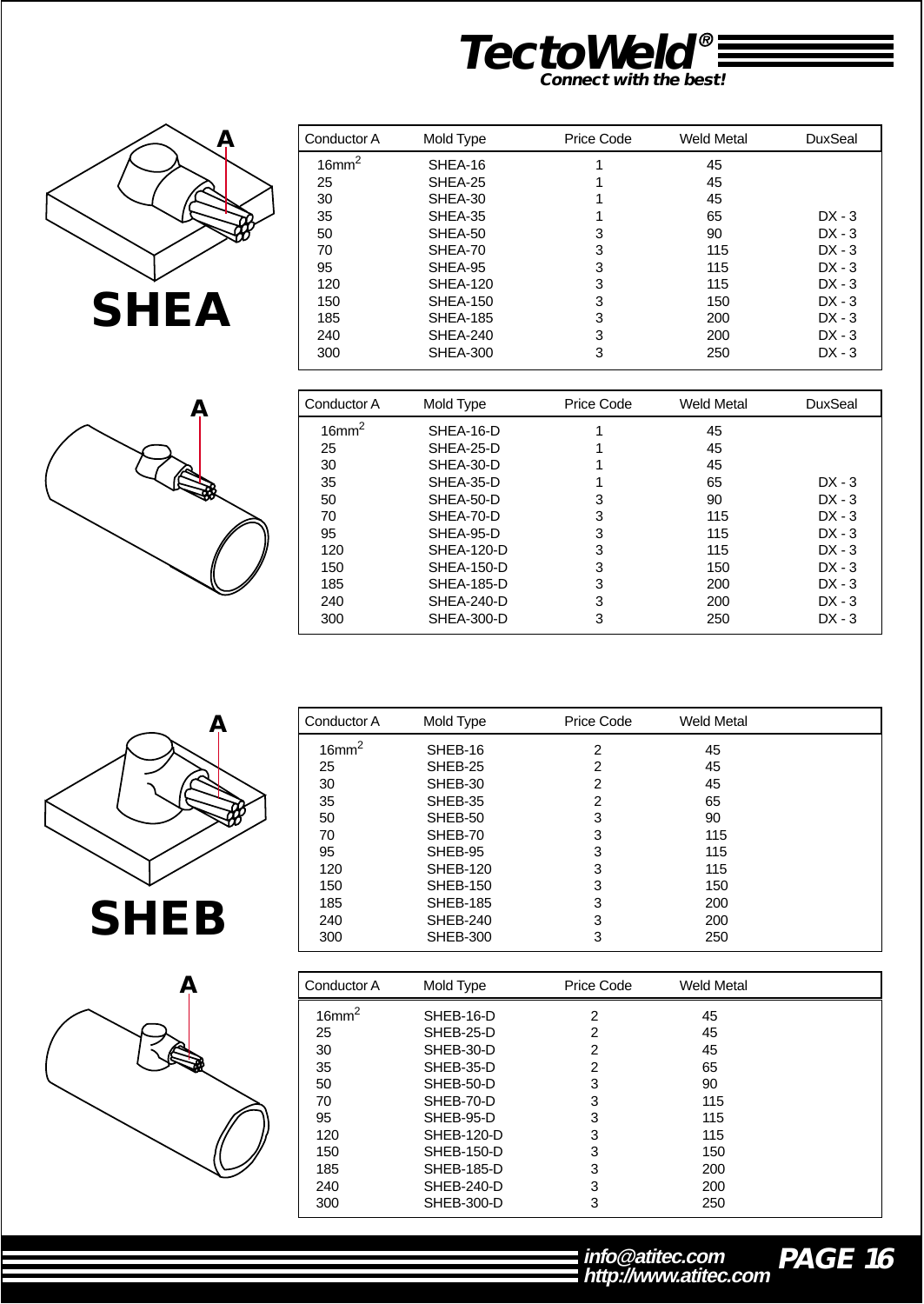![](_page_17_Picture_0.jpeg)

![](_page_17_Picture_1.jpeg)

![](_page_17_Picture_2.jpeg)

| Conductor A       | Mold Type       | Price Code | Weld Metal | DuxSeal  |
|-------------------|-----------------|------------|------------|----------|
| 16mm <sup>2</sup> | SHTA-16         |            | 45         |          |
| 25                | SHTA-25         |            | 45         |          |
| 30                | SHTA-30         |            | 45         |          |
| 35                | SHTA-35         |            | 65         | $DX - 3$ |
| 50                | SHTA-50         | 3          | 90         | $DX - 3$ |
| 70                | SHTA-70         | 3          | 115        | $DX - 3$ |
| 95                | SHTA-95         | 3          | 150        | $DX - 3$ |
| 120               | <b>SHTA-120</b> | 3          | 150        | $DX - 3$ |
| 150               | <b>SHTA-150</b> | 3          | 200        | $DX - 3$ |
| 185               | <b>SHTA-185</b> | 3          | 250        | $DX - 3$ |
| 240               | SHTA-240        | 4          | 2 X 150    | $DX - 3$ |
| 300               | <b>SHTA-300</b> | 4          | 2 X 200    | $DX - 3$ |

| Conductor A        | Mold Type         | Price Code | Weld Metal | DuxSeal  |
|--------------------|-------------------|------------|------------|----------|
| 16 mm <sup>2</sup> | SHTA-16-D         |            | 45         |          |
| 25                 | S HTA-25-D        |            | 45         |          |
| 30                 | S HTA-30-D        |            | 45         |          |
| 35                 | S HTA-35-D        |            | 65         | $DX - 3$ |
| 50                 | $S$ HTA-50-D      | 3          | 90         | $DX - 3$ |
| 70                 | SHTA-70-D         | 3          | 115        | $DX - 3$ |
| 95                 | S HTA-95-D        | 3          | 150        | $DX - 3$ |
| 120                | <b>SHTA-120-D</b> | 3          | 150        | $DX - 3$ |
| 150                | <b>SHTA-150-D</b> | 3          | 200        | $DX - 3$ |
| 185                | <b>SHTA-185-D</b> | 3          | 250        | $DX - 3$ |
| 240                | SHTA-240-D        | 4          | 2 X 150    | $DX - 3$ |
| 300                | <b>SHTA-300-D</b> | 4          | 2 X 200    | $DX - 3$ |

![](_page_17_Picture_5.jpeg)

![](_page_17_Picture_6.jpeg)

| Conductor A        | Mold Type       | Price Code | <b>Weld Metal</b> |  |
|--------------------|-----------------|------------|-------------------|--|
| 16 mm <sup>2</sup> | SHTB-16         | 2          | 45                |  |
| 25                 | SHTB-25         | 2          | 45                |  |
| 30                 | SHTB-30         | 2          | 45                |  |
| 35                 | SHTB-35         | 2          | 65                |  |
| 50                 | SHTB-50         | 3          | 115               |  |
| 70                 | SHTB-70         | 3          | 115               |  |
| 95                 | SHTB-95         | 3          | 150               |  |
| 120                | <b>SHTB-120</b> | 3          | 150               |  |
| 150                | <b>SHTB-150</b> | 3          | 200               |  |
| 185                | <b>SHTB-185</b> | 3          | 250               |  |
| 240                | <b>SHTB-240</b> | 4          | 2 X 150           |  |
| 300                | <b>SHTB-300</b> | 4          | 2 X 200           |  |
|                    |                 |            |                   |  |

| Conductor A       | Mold Type         | Price Code | Weld Metal |  |
|-------------------|-------------------|------------|------------|--|
| $16 \text{ mm}^2$ | SHTB-16-D         | 2          | 45         |  |
| 25                | SHTB-25-D         | 2          | 45         |  |
| 30                | SHTB-30-D         | 2          | 45         |  |
| 35                | SHTB-35-D         | 2          | 65         |  |
| 50                | SHTB-50-D         | 3          | 90         |  |
| 70                | SHTB-70-D         | 3          | 115        |  |
| 95                | SHTB-95-D         | 3          | 150        |  |
| 120               | SHTB-120-D        | 3          | 150        |  |
| 150               | SHTB-150-D        | 3          | 200        |  |
| 185               | <b>SHTB-185-D</b> | 3          | 250        |  |
| 240               | SHTB-240-D        | 4          | 2 X 150    |  |
| 300               | <b>SHTB-300-D</b> | 4          | 2 X 200    |  |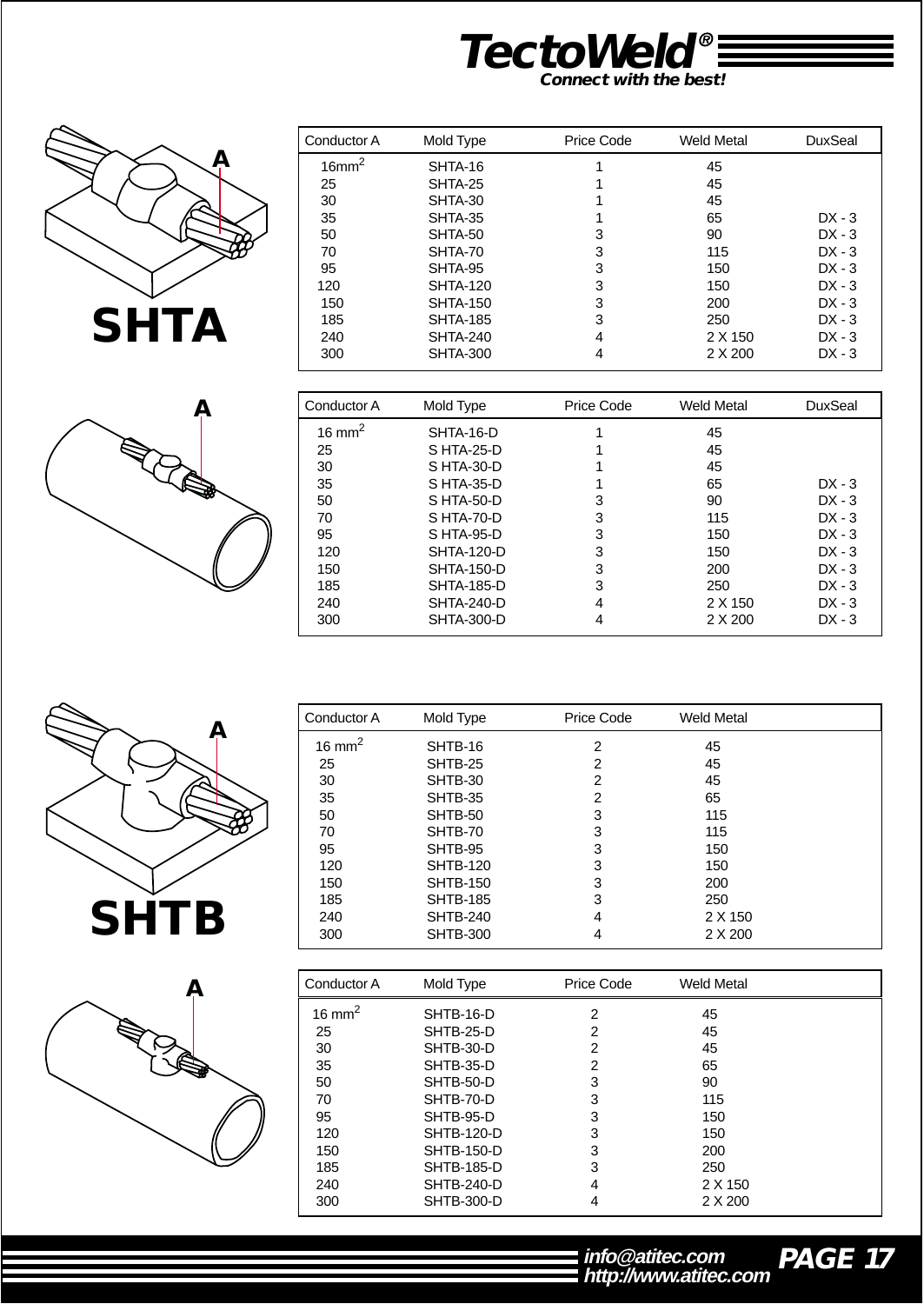![](_page_18_Picture_0.jpeg)

![](_page_18_Picture_1.jpeg)

![](_page_18_Picture_2.jpeg)

![](_page_18_Picture_3.jpeg)

The part numbers for the range of mold types are just a suffix with the diameter range. i.e. SVES-95-1-4 (SVES 95 $mm^2$  wire for pipes 1" dia - 4" dia.).

| Conductor A       | Mold Type         | Price Code | Weld Metal |  |
|-------------------|-------------------|------------|------------|--|
| $16 \text{ mm}^2$ | SVES-16-D         | 3          | 45         |  |
| 25                | SVES-25-D         | 3          | 45         |  |
| 30                | SVES-30-D         | 3          | 45         |  |
| 35                | SVES-35-D         | 3          | 65         |  |
| 50                | SVES-50-D         | 3          | 90         |  |
| 70                | SVES-70-D         | 3          | 115        |  |
| 95                | SVES-95-D         | 3          | 115        |  |
| 120               | SVES-120-D        | 3          | 115        |  |
| 150               | SVES-150-D        | 3          | 150        |  |
| 185               | SVES-185-D        | 3          | 200        |  |
| 240               | <b>SVES-240-D</b> | 3          | 200        |  |
| 300               | SVES-300-D        | 3          | 250        |  |

| Conductor A          | Mold Type       | Price Code | Weld Metal | <b>DuxSeal</b> |
|----------------------|-----------------|------------|------------|----------------|
| $16$ mm <sup>2</sup> | SVED-16         | 3          | 65         |                |
| 25                   | SVED-25         | 3          | 65         |                |
| 30                   | SVED-30         | 3          | 65         |                |
| 35                   | SVED-35         | 3          | 90         |                |
| 50                   | SVED-50         | 3          | 90         | $DX - 3$       |
| 70                   | SVED-70         | 3          | 150        | $DX - 3$       |
| 95                   | SVED-95         | 3          | 150        | $DX - 3$       |
| 120                  | <b>SVED-120</b> | 3          | 200        | $DX - 3$       |
| 150                  | <b>SVED-150</b> | 3          | 200        | $DX - 3$       |
| 185                  | <b>SVED-185</b> | 3          | 250        | $DX - 3$       |
| 240                  | <b>SVED-240</b> | 5          | 2 X 150    | $DX - 3$       |
| 300                  | <b>SVED-300</b> | 5          | 2 X 200    | $DX - 3$       |

| Conductor A        | Mold Type  | Price Code | Weld Metal |  |
|--------------------|------------|------------|------------|--|
| 16 mm <sup>2</sup> | SVED-16-D  | 3          | 65         |  |
| 25                 | SVED-25-D  | 3          | 65         |  |
| 30                 | SVED-30-D  | 3          | 65         |  |
| 35                 | SVED-35-D  | 3          | 90         |  |
| 50                 | SVED-50-D  | 3          | 90         |  |
| 70                 | SVED-70-D  | 3          | 150        |  |
| 95                 | SVED-95-D  | 3          | 150        |  |
| 120                | SVED-120-D | 3          | 200        |  |
| 150                | SVED-150-D | 3          | 200        |  |
| 185                | SVED-185-D | 3          | 250        |  |
| 240                | SVED-240-D | 5          | 2 X 150    |  |
| 300                | SVED-300-D | 5          | 2 X 200    |  |

![](_page_18_Picture_8.jpeg)

![](_page_18_Picture_9.jpeg)

![](_page_18_Picture_10.jpeg)

**PAGE 18 http://www.atitec.com info@atitec.com**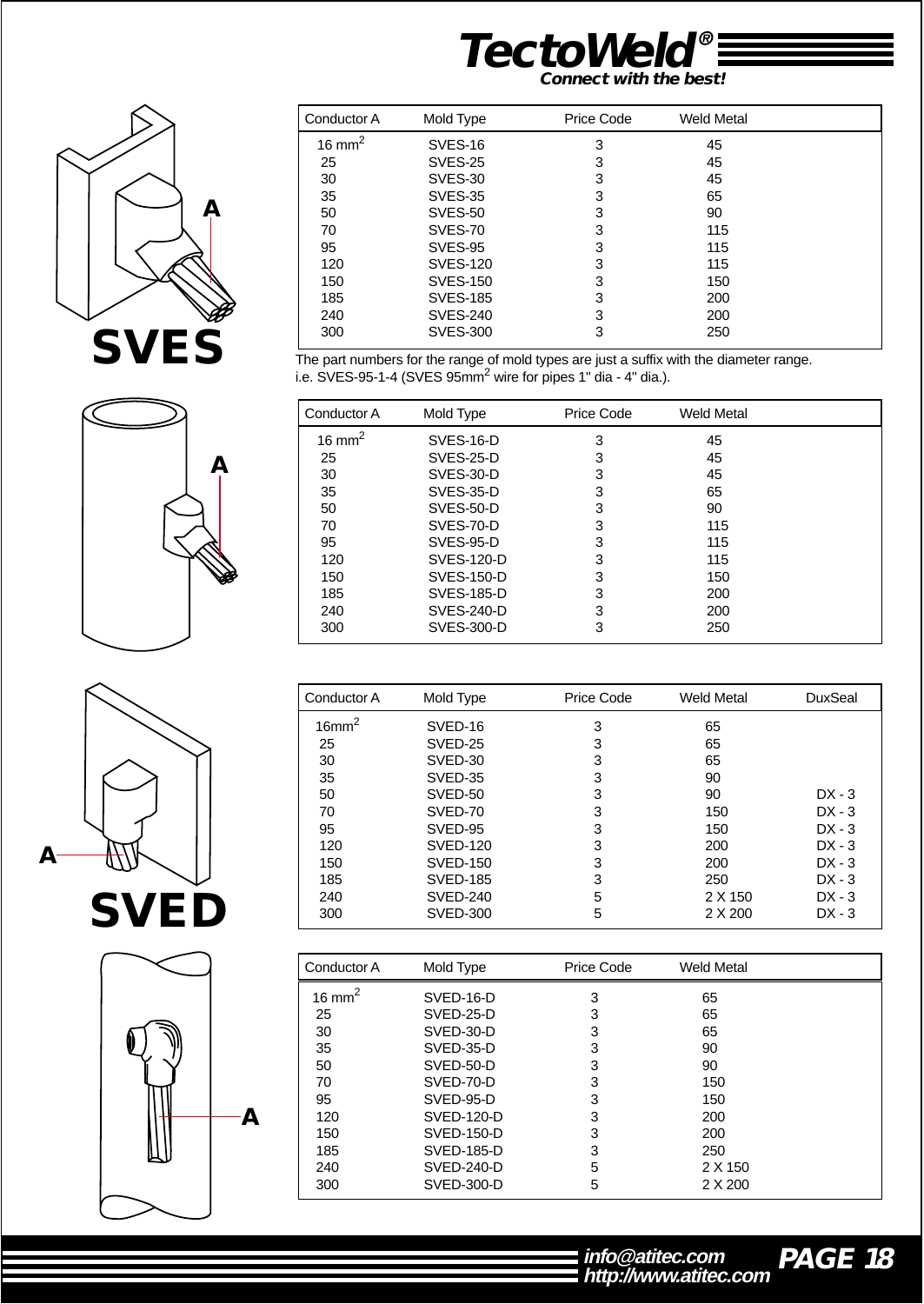![](_page_19_Picture_0.jpeg)

![](_page_19_Picture_1.jpeg)

| Conductor A       | Mold Type       | Price Code | <b>Weld Metal</b> |  |
|-------------------|-----------------|------------|-------------------|--|
| 16mm <sup>2</sup> | SVEU-16         | 3          | 65                |  |
| 25                | SVEU-25         | 3          | 65                |  |
| 30                | SVEU-30         | 3          | 65                |  |
| 35                | SVEU-35         | 3          | 90                |  |
| 50                | SVEU-50         | 3          | 90                |  |
| 70                | SVEU-70         | 3          | 150               |  |
| 95                | SVEU-95         | 3          | 150               |  |
| 120               | <b>SVEU-120</b> | 3          | 200               |  |
| 150               | <b>SVEU-150</b> | 3          | 200               |  |
| 185               | <b>SVEU-185</b> | 3          | 250               |  |
| 240               | SVEU-240        | 5          | 2 X 150           |  |
| 300               | <b>SVEU-300</b> | 5          | 2 X 200           |  |

![](_page_19_Picture_3.jpeg)

| Conductor A          | Mold Type         | Price Code | <b>Weld Metal</b> |  |
|----------------------|-------------------|------------|-------------------|--|
| $16$ mm <sup>2</sup> | SVEU-16-D         | 3          | 65                |  |
| 25                   | SVEU-25-D         | 3          | 65                |  |
| 30                   | SVEU-30-D         | 3          | 65                |  |
| 35                   | SVEU-35-D         | 3          | 90                |  |
| 50                   | SVEU-50-D         | 3          | 90                |  |
| 70                   | SVEU-70-D         | 3          | 150               |  |
| 95                   | SVEU-95-D         | 3          | 150               |  |
| 120                  | <b>SVEU-120-D</b> | 3          | 200               |  |
| 150                  | SVEU-150-D        | 3          | 200               |  |
| 185                  | SVEU-185-D        | 3          | 250               |  |
| 240                  | SVEU-240-D        | 5          | 2 X 150           |  |
| 300                  | SVEU-300-D        | 5          | 2 X 200           |  |

![](_page_19_Picture_5.jpeg)

| Conductor A       | Mold Type       | Price Code | <b>Weld Metal</b> |  |
|-------------------|-----------------|------------|-------------------|--|
| 16mm <sup>2</sup> | SVTV-16         | 3          | 90                |  |
| 25                | SVTV-25         | 3          | 90                |  |
| 30                | SVTV-30         | 3          | 90                |  |
| 35                | <b>SVTV-35</b>  | 3          | 115               |  |
| 50                | SVTV-50         | 5          | 150               |  |
| 70                | SVTV-70         | 5          | 200               |  |
| 95                | SVTV-95         | 5          | 250               |  |
| 120               | <b>SVTV-120</b> | 5          | 250               |  |
| 150               | <b>SVTV-150</b> | 5          | 2 X 150           |  |
|                   |                 |            |                   |  |
|                   |                 |            |                   |  |
|                   |                 |            |                   |  |

![](_page_19_Picture_8.jpeg)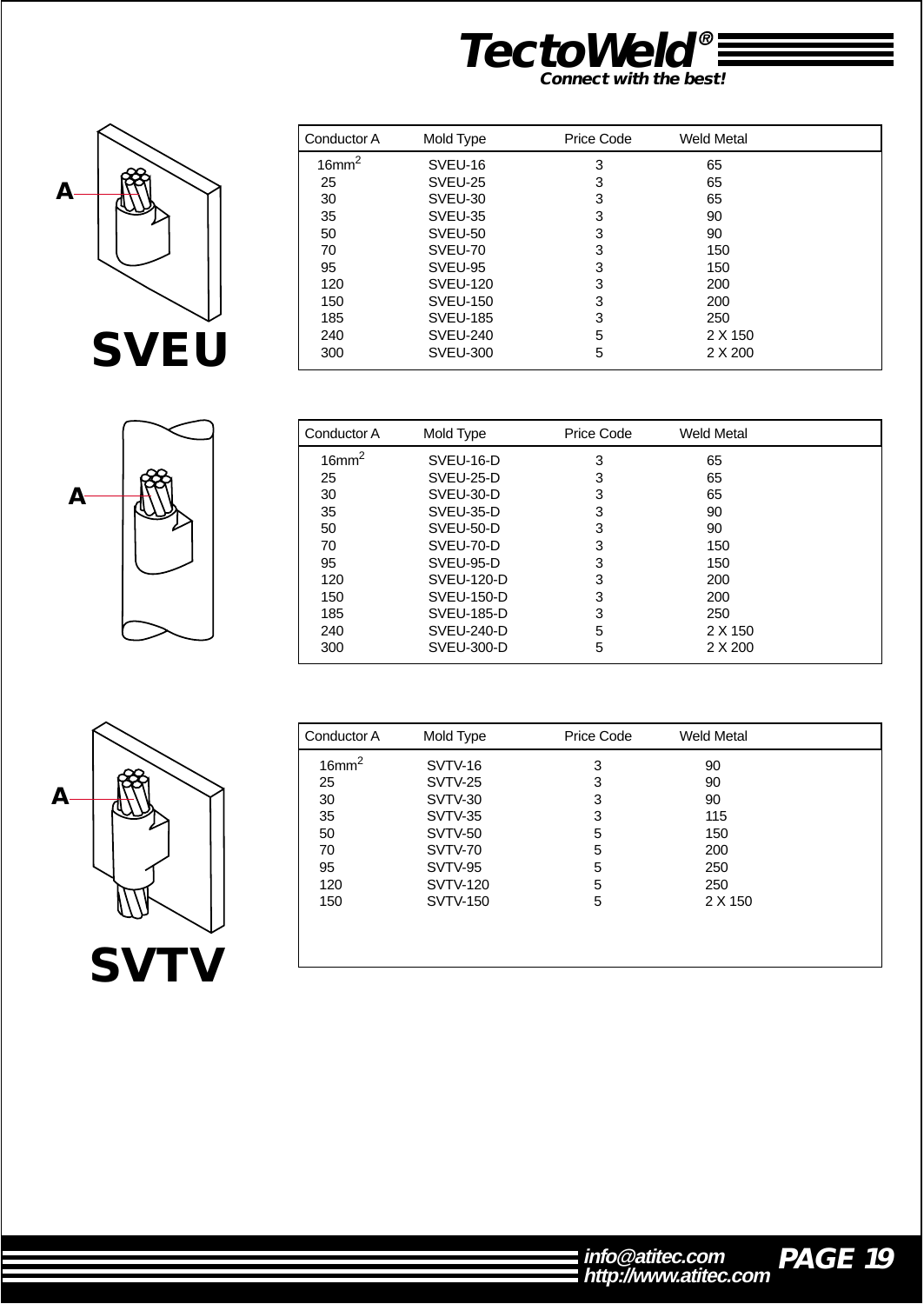![](_page_20_Picture_0.jpeg)

![](_page_20_Picture_1.jpeg)

![](_page_20_Picture_2.jpeg)

![](_page_20_Picture_3.jpeg)

| Conductor A | Mold Type        | Price Code | Weld Metal | DuxSeal  |
|-------------|------------------|------------|------------|----------|
| 16 mm $^2$  | SVTHA-16         | 3          | 45         |          |
| 25          | SVTHA-25         | 3          | 45         |          |
| 30          | SVTHA-30         | 3          | 45         |          |
| 35          | SVTHA-35         | 3          | 65         |          |
| 50          | SVTHA-50         | 3          | 90         | $DX - 3$ |
| 70          | SVTHA-70         | 3          | 115        | $DX - 3$ |
| 95          | SVTHA-95         | 3          | 150        | $DX - 3$ |
| 120         | SVTHA-120        | 3          | 150        | $DX - 3$ |
| 150         | SVTHA-150        | 3          | 200        | $DX - 3$ |
| 185         | <b>SVTHA-185</b> | 3          | 200        | $DX - 3$ |
| 240         | SVTHA-240        | 3          | 250        | $DX - 3$ |
| 300         | SVTHA-300        | 3          | 2 X 200    | $DX - 3$ |

| Conductor A          | Mold Type   | Price Code | Weld Metal | DuxSeal  |
|----------------------|-------------|------------|------------|----------|
| $16$ mm <sup>2</sup> | SVTHA-16-D  | 3          | 45         |          |
| 25                   | SVTHA-25-D  | 3          | 45         |          |
| 30                   | SVTHA-30-D  | 3          | 45         |          |
| 35                   | SVTHA-35-D  | 3          | 60         |          |
| 50                   | SVTHA-50-D  | 3          | 90         | $DX - 3$ |
| 70                   | SVTHA-70-D  | 3          | 115        | $DX - 3$ |
| 95                   | SVTHA-95-D  | 3          | 150        | $DX - 3$ |
| 120                  | SVTHA-120-D | 3          | 150        | $DX - 3$ |
| 150                  | SVTHA-150-D | 3          | 200        | $DX - 3$ |
| 185                  | SVTHA-185-D | 3          | 250        | $DX - 3$ |
| 240                  | SVTHA-240-D | 4          | 2 X 150    | $DX - 3$ |
| 300                  | SVTHA-300-D | 4          | 2 X 200    | $DX - 3$ |

| Α |  |  |
|---|--|--|
|   |  |  |

![](_page_20_Picture_7.jpeg)

![](_page_20_Picture_8.jpeg)

| Conductor A        | Mold Type        | Price Code | <b>Weld Metal</b> |  |
|--------------------|------------------|------------|-------------------|--|
| 16 mm <sup>2</sup> | SVTHB-16         | 3          | 65                |  |
| 25                 | SVTHB-25         | 3          | 65                |  |
| 30                 | SVTHB-30         | 3          | 65                |  |
| 35                 | SVTHB-35         | 3          | 90                |  |
| 50                 | SVTHB-50         | 3          | 115               |  |
| 70                 | SVTHB-70         | 3          | 150               |  |
| 95                 | SVTHB-95         | 3          | 150               |  |
| 120                | SVTHB-120        | 3          | 150               |  |
| 150                | SVTHB-150        | 3          | 200               |  |
| 185                | <b>SVTHB-185</b> | 3          | 250               |  |
| 240                | SVTHB-240        | 5          | 2 X 150           |  |
| 300                | SVTHB-300        | 5          | 2 X 200           |  |

| Conductor A        | Mold Type          | Price Code | <b>Weld Metal</b> |  |
|--------------------|--------------------|------------|-------------------|--|
| 16 mm <sup>2</sup> | SVTHB-16-D         | 3          | 65                |  |
| 25                 | SVTHB-25-D         | 3          | 65                |  |
| 30                 | SVTHB-30-D         | 3          | 65                |  |
| 35                 | SVTHB-35-D         | 3          | 90                |  |
| 50                 | SVTHB-50-D         | 3          | 90                |  |
| 70                 | SVTHB-70-D         | 3          | 115               |  |
| 95                 | SVTHB-95-D         | 3          | 150               |  |
| 120                | SVTHB-120-D        | 3          | 150               |  |
| 150                | <b>SVTHB-150-D</b> | 3          | 200               |  |
| 185                | SVTHB-185-D        | 3          | 250               |  |
| 240                | SVTHB-240-D        | 4          | 2 X 150           |  |
| 300                | SVTHB-300-D        | 4          | 2 X 200           |  |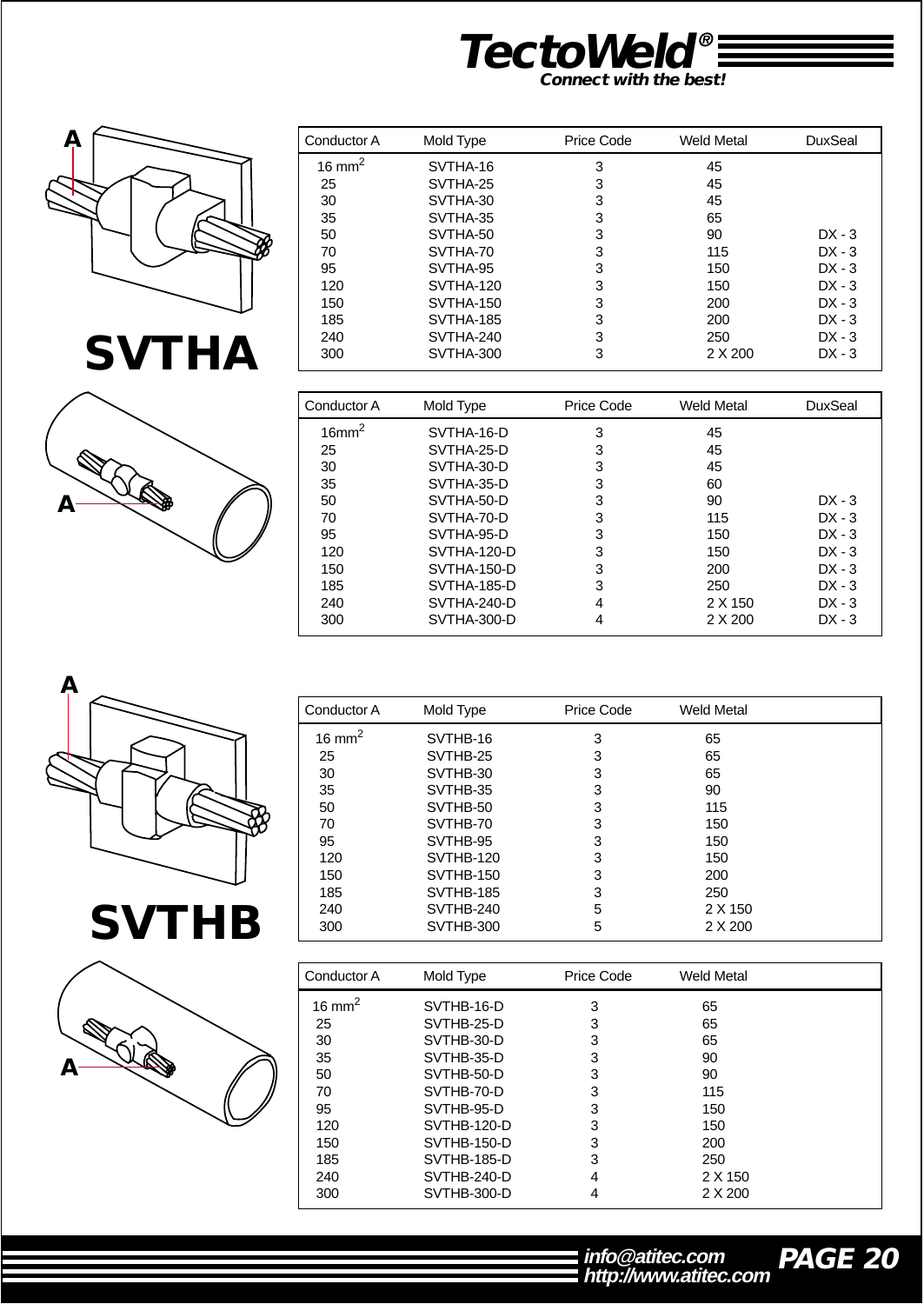![](_page_21_Picture_0.jpeg)

![](_page_21_Picture_1.jpeg)

| Conductor A          | Mold Type            | Price Code | <b>Weld Metal</b> | DuxSeal  |
|----------------------|----------------------|------------|-------------------|----------|
| $16$ mm <sup>2</sup> | $SVEH-16-(L/R)$      | 3          | 45                |          |
| 25                   | SVEH-25-(L/R)        | 3          | 45                |          |
| 30                   | SVEH-30-(L/R)        | 3          | 45                |          |
| 35                   | SVEH-35-(L/R)        | 3          | 65                |          |
| 50                   | SVEH-50-(L/R)        | 3          | 90                | $DX - 3$ |
| 70                   | <b>SVEH-70-(L/R)</b> | 3          | 115               | $DX - 3$ |
| 95                   | SVEH-95-(L/R)        | 3          | 115               | $DX - 3$ |
| 120                  | SVEH-120-(L/R)       | 3          | 115               | $DX - 3$ |
| 150                  | SVEH-150-(L/R)       | 3          | 150               | $DX - 3$ |
| 185                  | SVEH-185-(L/R)       | 3          | 200               | $DX - 3$ |
| 240                  | SVEH-240-(L/R)       | 3          | 200               | $DX - 3$ |
| 300                  | SVEH-300-(L/R)       | 3          | 250               | $DX - 3$ |

![](_page_21_Picture_3.jpeg)

| Conductor A                           | Mold Type        | Price Code<br>Weld Metal |     | <b>DuxSeal</b> |
|---------------------------------------|------------------|--------------------------|-----|----------------|
| 16 mm <sup>2</sup><br>$SVEH16-(L/R)D$ |                  | 3                        | 45  |                |
| 25                                    | $SVEH-25-(L/R)D$ | 3                        | 45  |                |
| 30                                    | $SVEH-30-(L/R)D$ | 3                        | 45  |                |
| 35                                    | $SVEH-35-(L/R)D$ | 3                        | 65  |                |
| 50                                    | $SVEH-50-(L/R)D$ | 3                        | 90  | $DX - 3$       |
| 70                                    | $SVEH-70-(L/R)D$ | 3                        | 115 | $DX - 3$       |
| 95                                    | $SVEH-95-(L/R)D$ | 3                        | 115 | $DX - 3$       |
| 120                                   | SVEH-120-(L/R)D  | 3                        | 115 | $DX - 3$       |
| 150                                   | SVEH-150-(L/R)D  | 3                        | 150 | $DX - 3$       |
| 185                                   | SVEH-185-(L/R)D  | 3                        | 200 | $DX - 3$       |
| $SVEH-240-(L/R)D$<br>240              |                  | 3                        | 200 | $DX - 3$       |
| 300                                   | SVEH-300-(L/R)D  | 3                        | 250 | $DX - 3$       |

![](_page_21_Picture_5.jpeg)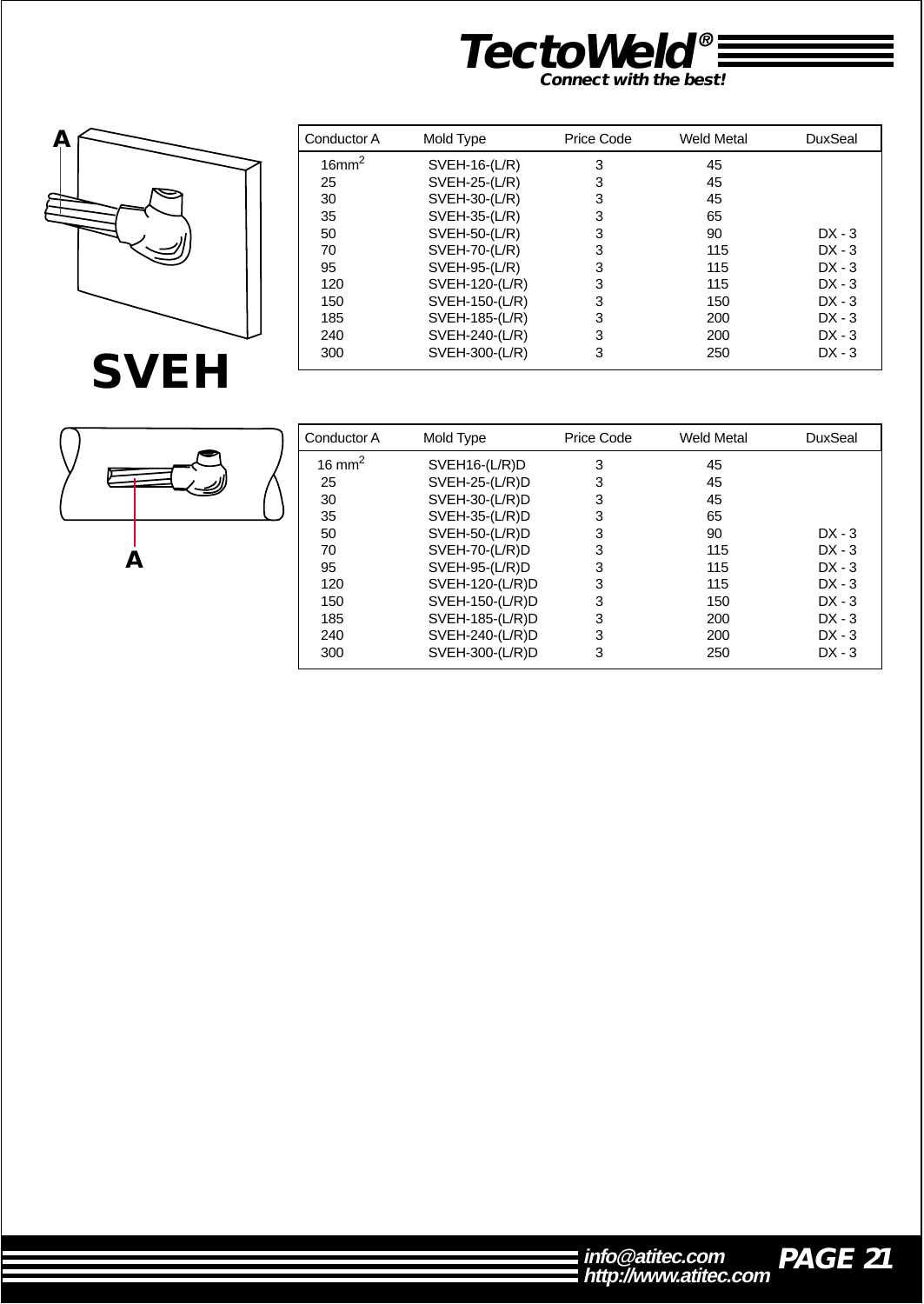![](_page_22_Picture_0.jpeg)

![](_page_22_Picture_1.jpeg)

| Conductor A      | Conductor B       | Mold Type         | Price Code                | <b>Weld Metal</b> | <b>DuxSeal</b> |
|------------------|-------------------|-------------------|---------------------------|-------------------|----------------|
|                  | 16mm <sup>2</sup> | RHEH-10/16        | 3                         | 25                | $DX-3$         |
|                  | 25                | RHEH-10/25        | 3                         | 32                | $DX-3$         |
|                  | 30                | RHEH-10/30        | 3                         | 45                | $DX-3$         |
| 10 <sub>mm</sub> | 35                | RHEH-10/35        | 3                         | 65                | $DX-3$         |
| (diameter)       | 50                | RHEH-10/50        | 3                         | 90                | $DX-3$         |
|                  | 70                | RHEH-10/70        | 3                         | 90                | $DX-3$         |
|                  | 95                | RHEH-10/95        | 3                         | 115               | $DX-3$         |
|                  | 120               | RHEH-10/120       | 3                         | 150               | $DX-3$         |
|                  | 16                | RHEH-13/16        | 3                         | 25                | $DX-3$         |
|                  | 25                | RHEH-13/25        | 3                         | 32                | $DX-3$         |
|                  | 30                | RHEH-13/30        | 3                         | 45                | $DX-3$         |
| 13mm             | 35                | RHEH-13/35        | 3                         | 65                | $DX-3$         |
| (diameter)       | 50                | RHEH-13/50        | 3                         | 90                | $DX-3$         |
|                  | 70                | RHEH-13/70        | 3                         | 90                | $DX-3$         |
|                  | 95                | RHEH-13/95        | 3                         | 115               | $DX-3$         |
|                  | 120               | RHEH-13/120       | 3                         | 150               | $DX-3$         |
|                  | 16                | RHEH-16/16        | 3                         | 25                | $DX-3$         |
|                  | 25                | RHEH-16/25        | 3                         | 32                | $DX-3$         |
|                  | 30                | RHEH-16/30        | 3                         | 45                | $DX-3$         |
| 16 <sub>mm</sub> | 35                | RHEH-16/35        | 3                         | 65                | $DX-3$         |
| (diameter)       | 50                | RHEH-16/50        | 3                         | 90                | $DX-3$         |
|                  | 70                | RHEH-16/70        | 3                         | 90                | $DX-3$         |
|                  | 95                | RHEH-16/95        | 3                         | 115               | $DX-3$         |
|                  | 120               | RHEH-16/120       | 3                         | 150               | $DX-3$         |
|                  | $\overline{16}$   | RHEH-19/16        | $\overline{\overline{3}}$ | $\overline{25}$   | $DX-3$         |
|                  | 25                | <b>RHEH-19/25</b> | 3                         | 32                | $DX-3$         |
|                  | 30                | RHEH-19/30        | 3                         | 45                | $DX-3$         |
| 19mm             | 35                | RHEH-19/35        | 3                         | 65                | $DX-3$         |
| (diameter)       | 50                | RHEH-19/50        | 9                         | 90                | $DX-3$         |
|                  | 70                | RHEH-19/70        | 9                         | 90                | $DX-3$         |
|                  | 95                | RHEH-19/95        | 9                         | 115               | $DX-3$         |
|                  | 120               | RHEH-19/120       | 9                         | 150               | $DX-3$         |
|                  | 16                | RHEH-22/16        | 3                         | 25                | $DX-3$         |
|                  | 25                | <b>RHEH-22/25</b> | 3                         | 32                | $DX-3$         |
|                  | 30                | RHEH-22/30        | 3                         | 45                | $DX-3$         |
| 22mm             | 35                | RHEH-22/35        | 3                         | 65                | $DX-3$         |
| (diameter)       | 50                | <b>RHEH-22/50</b> | 9                         | 90                | $DX-3$         |
|                  | 70                | RHEH-22/70        | 9                         | 90                | $DX-3$         |
|                  | 95                | <b>RHEH-22/95</b> | 9                         | 115               | $DX-3$         |
|                  | 120               | RHEH-22/120       | 9                         | 150               | $DX-3$         |

![](_page_22_Picture_4.jpeg)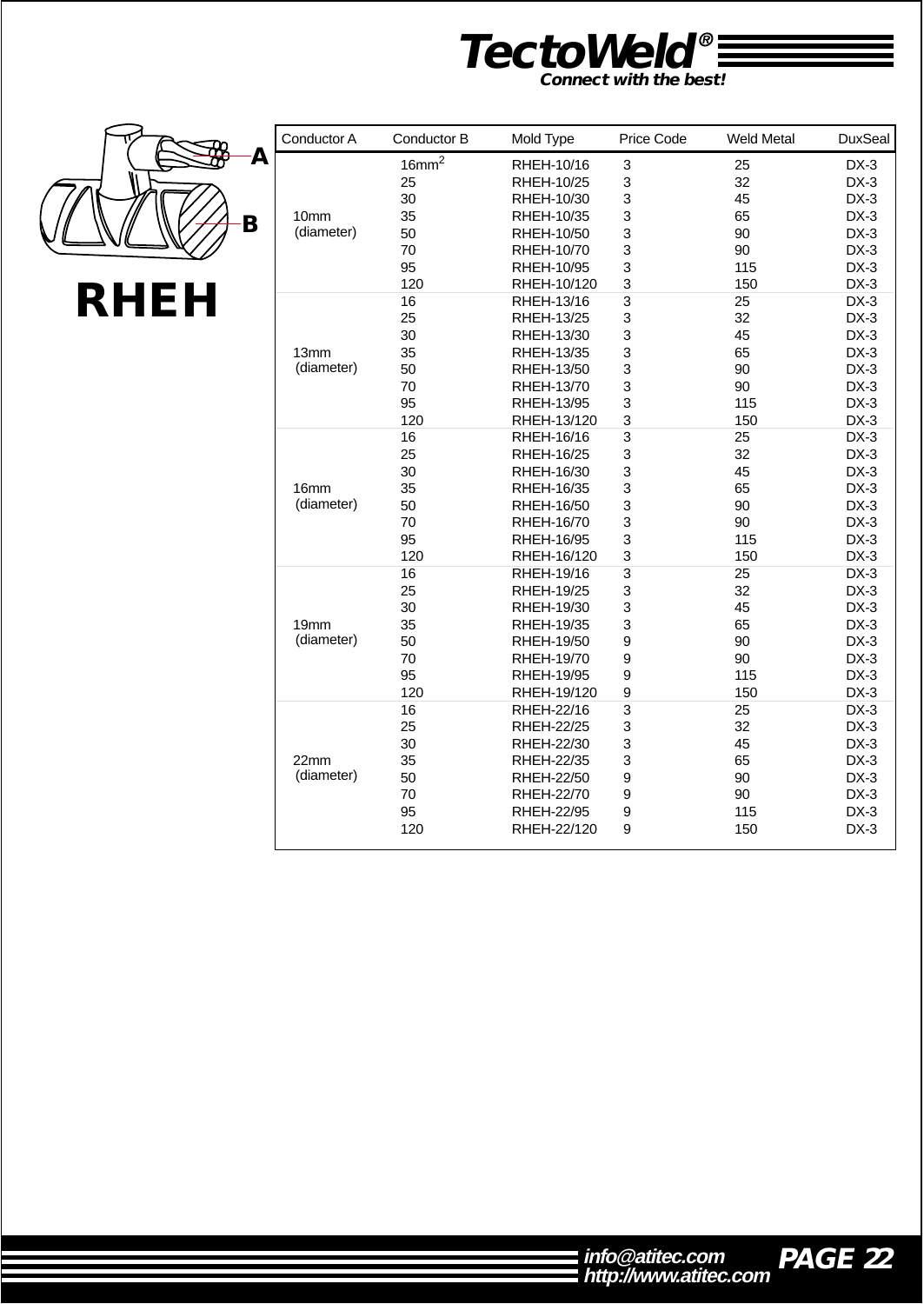![](_page_23_Picture_0.jpeg)

![](_page_23_Picture_1.jpeg)

| Conductor A | Conductor B       | Mold Type         | Price Code     | <b>Weld Metal</b> | <b>DuxSeal</b> |
|-------------|-------------------|-------------------|----------------|-------------------|----------------|
|             | 30mm <sup>2</sup> | RHEH-25/30        | 3              | 45                | $DX-3$         |
|             | 35                | RHEH-25/35        | 3              | 65                | $DX-3$         |
| 25mm        | 50                | RHEH-25/50        | 3              | 90                | $DX-3$         |
| (diameter)  | 70                | RHEH-25/70        | 3              | 115               | $DX-3$         |
|             | 95                | <b>RHEH-25/95</b> | 3              | 115               | $DX-3$         |
|             | 120               | RHEH-25/120       | 3              | 150               | $DX-3$         |
|             | 30                | RHEH-29/30        | 1              | $\overline{45}$   | $DX-3$         |
|             | 35                | RHEH-29/35        | 1              | 65                | $DX-3$         |
| 29mm        | 50                | RHEH-29/50        | 3              | 90                | $DX-3$         |
| (diameter)  | 70                | RHEH-29/70        | 3              | 115               | $DX-3$         |
|             | 95                | RHEH-29/95        | 3              | 115               | $DX-3$         |
|             | 120               | RHEH-29/120       | 3              | 150               | $DX-3$         |
|             | 30                | RHEH-32/30        | 1              | 45                | $DX-3$         |
|             | 35                | RHEH-32/35        | 1              | 65                | $DX-3$         |
| 32mm        | 50                | RHEH-32/50        | 3              | 90                | $DX-3$         |
| (diameter)  | 70                | RHEH-32/70        | 3              | 115               | $DX-3$         |
|             | 95                | RHEH-32/95        | 3              | 115               | $DX-3$         |
|             | 120               | RHEH-32/120       | 3              | 150               | $DX-3$         |
|             | 30                | RHEH-36/30        | 1              | 45                | $DX-3$         |
|             | 35                | RHEH-36/35        | 1              | 65                | $DX-3$         |
| 36mm        | 50                | RHEH-36/50        | 9              | 90                | $DX-3$         |
| (diameter)  | 70                | RHEH-36/70        | 9              | 115               | $DX-3$         |
|             | 95                | RHEH-36/95        | 9              | 115               | $DX-3$         |
|             | 120               | RHEH-36/120       | 9              | 150               | $DX-3$         |
|             | 30                | RHEH-43/30        | 9              | 45                | $DX-3$         |
|             | 35                | RHEH-43/35        | 9              | 65                | $DX-3$         |
| 43mm        | 50                | RHEH-43/50        | 9              | 90                | $DX-3$         |
| (diameter)  | 70                | RHEH-43/70        | 9              | 115               | $DX-3$         |
|             | 95                | RHEH-43/95        | 9              | 115               | $DX-3$         |
|             | 120               | RHEH-43/120       | 9              | 150               | $DX-3$         |
|             | 50                | RHEH-57/50        | $\overline{9}$ | 90                | $DX-3$         |
| 57mm        | 70                | RHEH-57/70        | 9              | 115               | $DX-3$         |
| (diameter)  | 95                | RHEH-57/95        | 9              | 115               | $DX-3$         |
|             | 120               | RHEH-57/120       | 9              | 150               | $DX-3$         |

![](_page_23_Picture_4.jpeg)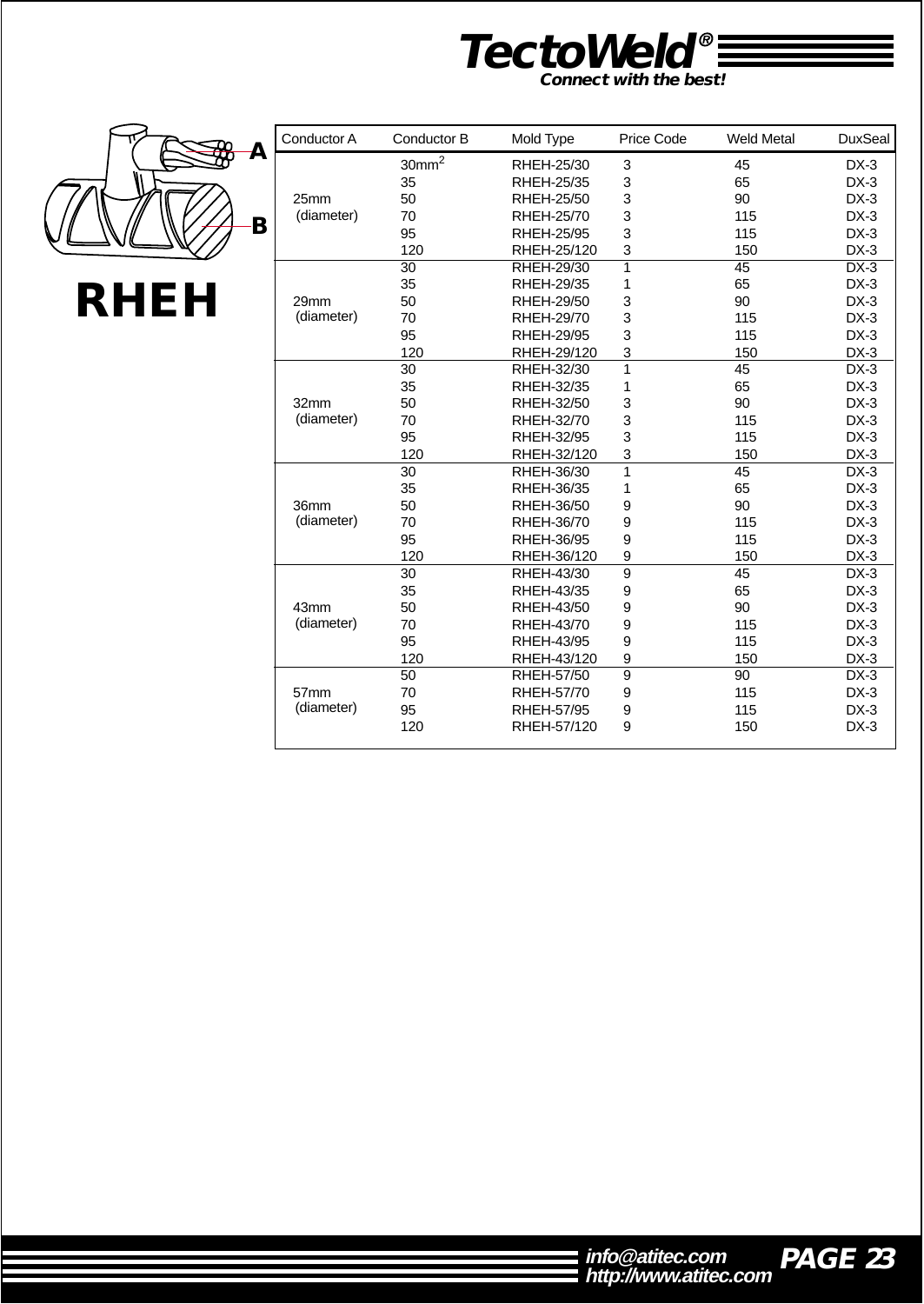![](_page_24_Picture_0.jpeg)

![](_page_24_Picture_1.jpeg)

**RHXH**

| Conductor A      | Conductor B       | Mold Type         | Price Code     | <b>Weld Metal</b> | <b>DuxSeal</b> |
|------------------|-------------------|-------------------|----------------|-------------------|----------------|
|                  | 16mm <sup>2</sup> | RHXH-10/16        | 3              | 65                | $DX-3$         |
|                  | 25                | RHXH-10/25        | 3              | 65                | $DX-3$         |
|                  | 30                | RHXH-10/30        | 3              | 90                | $DX-3$         |
| 10mm             | 35                | RHXH-10/35        | 3              | 90                | $DX-3$         |
| (diameter)       | 50                | RHXH-10/50        | 10             | 115               | $DX-3$         |
|                  | 70                | RHXH-10/70        | 10             | 115               | $DX-3$         |
|                  | 95                | RHXH-10/95        | 10             | 150               | $DX-3$         |
|                  | 120               | RHXH-10/120       | 10             | 200               | $DX-3$         |
|                  | 16                | RHXH-13/16        | 3              | 65                | $DX-3$         |
|                  | 25                | RHXH-13/25        | 3              | 65                | $DX-3$         |
|                  | 30                | RHXH-13/30        | 3              | 90                | $DX-3$         |
| 13 <sub>mm</sub> | 35                | RHXH-13/35        | 10             | 90                | $DX-3$         |
| (diameter)       | 50                | RHXH-13/50        | 10             | 115               | $DX-3$         |
|                  | 70                | RHXH-13/70        | 10             | 115               | $DX-3$         |
|                  | 95                | RHXH-13/95        | 10             | 150               | $DX-3$         |
|                  | 120               | RHXH-13/120       | 10             | 200               | $DX-3$         |
|                  | 16                | RHXH-16/16        | 3              | 65                | $DX-3$         |
|                  | 25                | RHXH-16/25        | 3              | 65                | $DX-3$         |
|                  | 30                | RHXH-16/30        | 3              | 90                | $DX-3$         |
| 16 <sub>mm</sub> | 35                | RHXH-16/35        | 10             | 90                | $DX-3$         |
| (diameter)       | 50                | RHXH-16/50        | 10             | 115               | $DX-3$         |
|                  | 70                | RHXH-16/70        | 10             | 115               | $DX-3$         |
|                  | 95                | RHXH-16/95        | 10             | 150               | $DX-3$         |
|                  | 120               | RHXH-16/120       | 10             | 200               | $DX-3$         |
|                  | 16                | RHXH-19/16        | 9              | 65                | $DX-3$         |
|                  | 25                | <b>RHXH-19/25</b> | 9              | 65                | $DX-3$         |
|                  | 30                | RHXH-19/30        | 9              | 90                | $DX-3$         |
| 19 <sub>mm</sub> | 35                | RHXH-19/35        | 9              | 90                | $DX-3$         |
| (diameter)       | 50                | RHXH-19/50        | 9              | 115               | $DX-3$         |
|                  | 70                | RHXH-19/70        | 9              | 115               | $DX-3$         |
|                  | 95                | <b>RHXH-19/95</b> | 9              | 150               | $DX-3$         |
|                  | 120               | RHXH-19/120       | 9              | 200               | $DX-3$         |
|                  | $\overline{16}$   | RHXH-22/16        | $\overline{9}$ | 65                | $DX-3$         |
|                  | 25                | <b>RHXH-22/25</b> | 9              | 65                | $DX-3$         |
|                  | 30                | RHXH-22/30        | 9              | 90                | $DX-3$         |
| 22mm             | 35                | RHXH-22/35        | 9              | 90                | $DX-3$         |
| (diameter)       | 50                | <b>RHXH-22/50</b> | 9              | 115               | $DX-3$         |
|                  | 70                | RHXH-22/70        | 9              | 115               | $DX-3$         |
|                  | 95                | <b>RHXH-22/95</b> | 9              | 150               | $DX-3$         |
|                  | 120               | RHXH-22/120       | 9              | 200               | $DX-3$         |
|                  |                   |                   |                |                   |                |

![](_page_24_Picture_5.jpeg)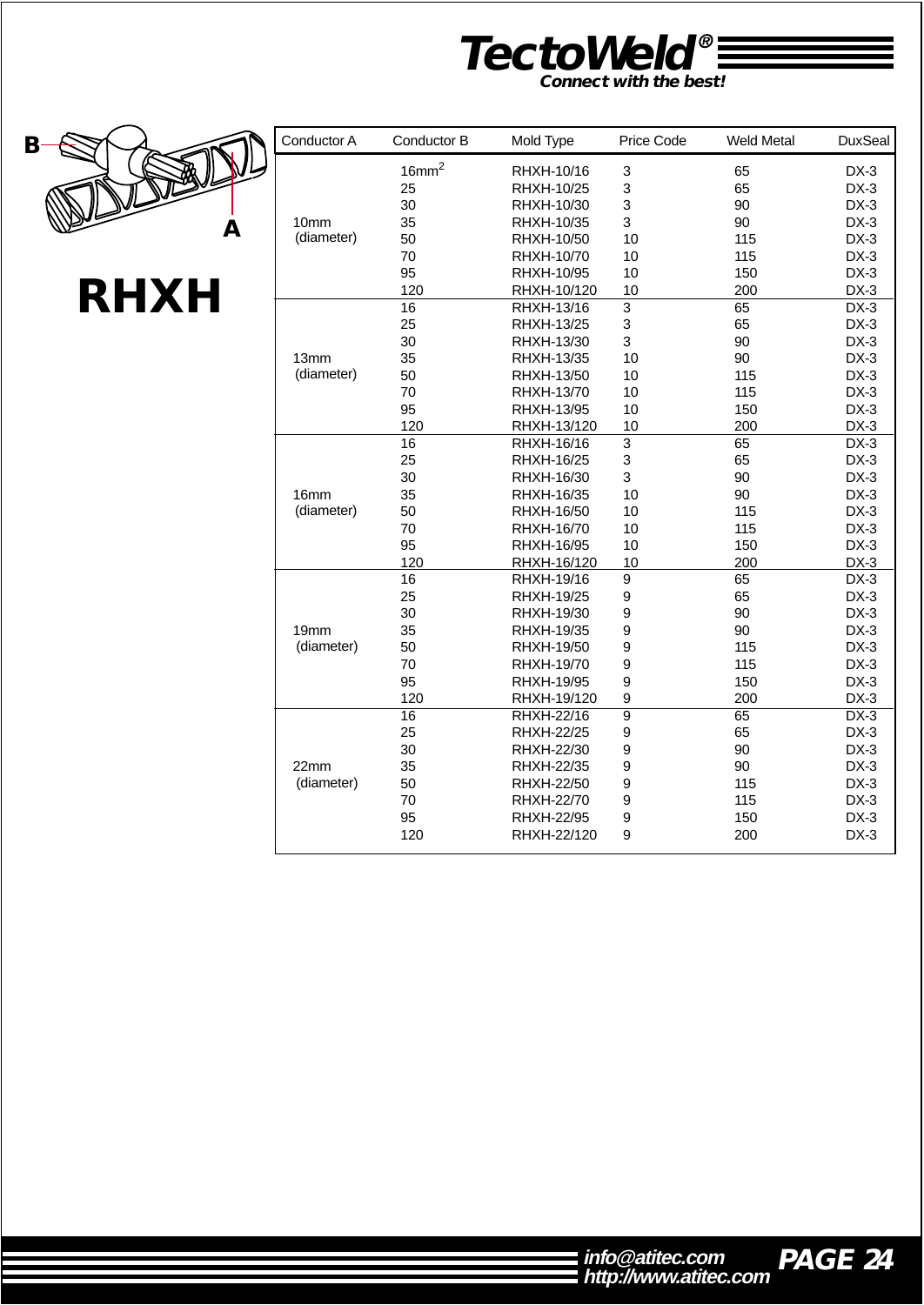![](_page_25_Picture_0.jpeg)

![](_page_25_Picture_1.jpeg)

| Conductor A      | Conductor B       | Mold Type         | <b>Price Code</b> | <b>Weld Metal</b> | <b>DuxSeal</b> |
|------------------|-------------------|-------------------|-------------------|-------------------|----------------|
|                  | 30mm <sup>2</sup> | RHXH-25/30        | 9                 | 90                | $DX-3$         |
|                  | 35                | RHXH-25/35        | 9                 | 90                | $DX-3$         |
| 25 <sub>mm</sub> | 50                | RHXH-25/50        | 9                 | 115               | $DX-3$         |
| (diameter)       | 70                | RHXH-25/70        | 9                 | 115               | $DX-3$         |
|                  | 95                | <b>RHXH-25/95</b> | 9                 | 150               | $DX-3$         |
|                  | 120               | RHXH-25/120       | 9                 | 200               | $DX-3$         |
|                  | 30                | RHXH-29/30        | 9                 | 90                | $DX-3$         |
|                  | 35                | RHXH-29/35        | 9                 | 90                | $DX-3$         |
| 29mm             | 50                | RHXH-29/50        | 9                 | 115               | $DX-3$         |
| (diameter)       | 70                | RHXH-29/70        | 9                 | 115               | $DX-3$         |
|                  | 95                | <b>RHXH-29/95</b> | 9                 | 150               | $DX-3$         |
|                  | 120               | RHXH-29/120       | 9                 | 20\0              | $DX-3$         |
|                  | 30                | RHXH-32/30        | 9                 | 90                | $DX-3$         |
|                  | 35                | RHXH-32/35        | 9                 | 90                | $DX-3$         |
| 32mm             | 50                | RHXH-32/50        | 9                 | 115               | $DX-3$         |
| (diameter)       | 70                | RHXH-32/70        | 9                 | 115               | $DX-3$         |
|                  | 95                | RHXH-32/95        | 9                 | 150               | $DX-3$         |
|                  | 120               | RHXH-32/120       | 9                 | 200               | $DX-3$         |
|                  | 30                | RHXH-36/30        | 9                 | 90                | $DX-3$         |
|                  | 35                | RHXH-36/35        | 9                 | 90                | $DX-3$         |
| 36mm             | 50                | RHXH-36/50        | 9                 | 115               | $DX-3$         |
| (diameter)       | 70                | RHXH-36/70        | 9                 | 115               | $DX-3$         |
|                  | 95                | RHXH-36/95        | 9                 | 150               | $DX-3$         |
|                  | 120               | RHXH-36/120       | 9                 | 200               | $DX-3$         |
|                  | 30                | RHXH-43/30        | 9                 | 90                | $DX-3$         |
|                  | 35                | RHXH-43/35        | 9                 | 90                | $DX-3$         |
| 43mm             | 50                | RHXH-43/50        | 9                 | 115               | $DX-3$         |
| (diameter)       | 70                | RHXH-43/70        | 9                 | 115               | $DX-3$         |
|                  | 95                | RHXH-43/95        | 9                 | 150               | $DX-3$         |
|                  | 120               | RHXH-43/120       | 9                 | 200               | $DX-3$         |
|                  | 50                | <b>RHXH-57/50</b> | 9                 | 115               | $DX-3$         |
| 57mm             | 70                | RHXH-57/70        | 9                 | 115               | $DX-3$         |
| (diameter)       | 95                | <b>RHXH-57/95</b> | 9                 | 150               | $DX-3$         |
|                  | 120               | RHXH-57/120       | 9                 | 200               | $DX-3$         |
|                  |                   |                   |                   |                   |                |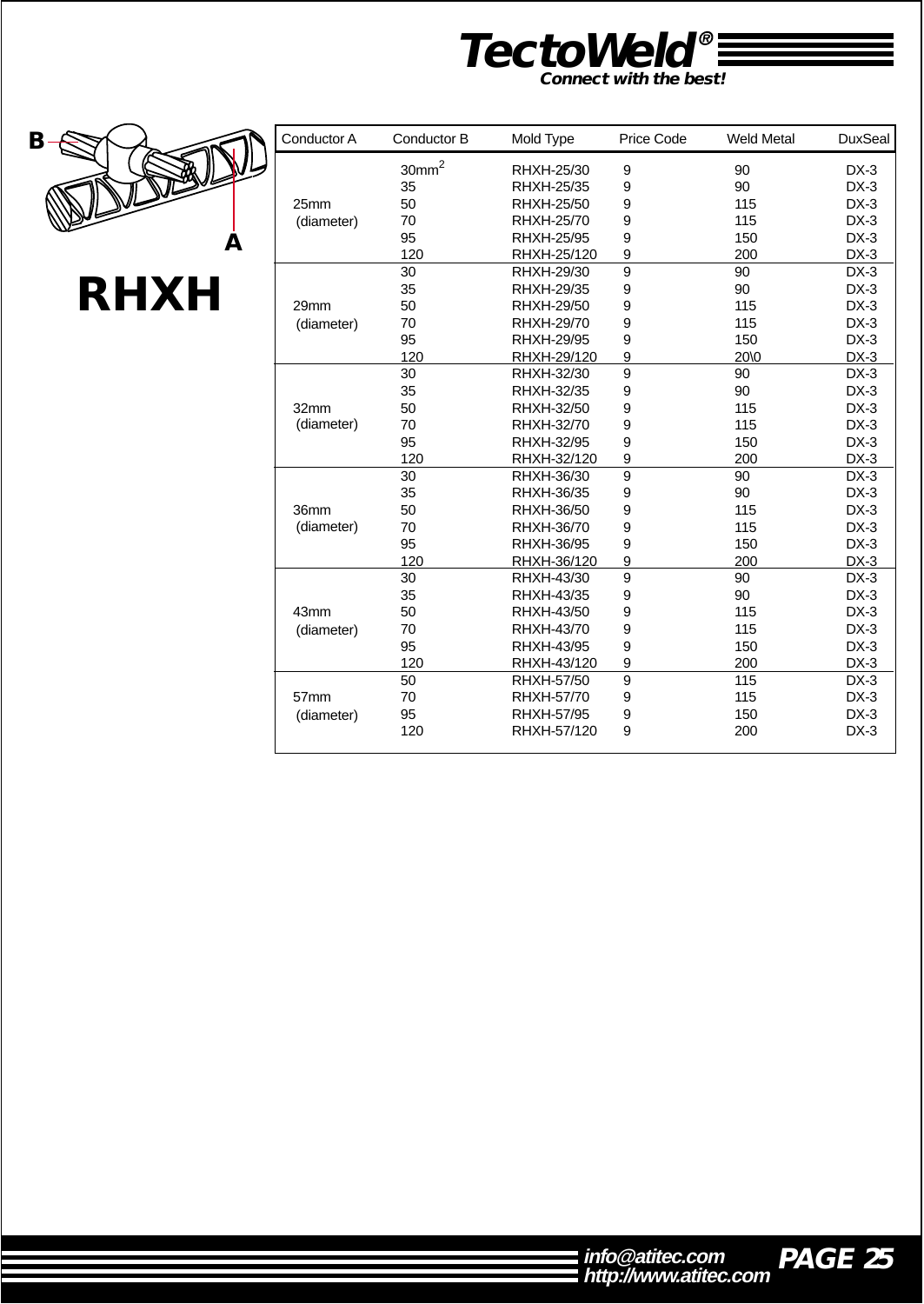![](_page_26_Picture_0.jpeg)

![](_page_26_Picture_1.jpeg)

| Conductor A | Conductor B       | Mold Type         | Price Code              | <b>Weld Metal</b> | <b>DuxSeal</b> |
|-------------|-------------------|-------------------|-------------------------|-------------------|----------------|
|             | 16mm <sup>2</sup> | RVXH-10/16        | $\overline{7}$          | 90                | $DX-3$         |
|             | 25                | RVXH-10/25        | $\overline{7}$          | 90                | $DX-3$         |
|             | 30                | RVXH-10/30        | $\overline{7}$          | 90                | $DX-3$         |
| 10mm        | 35                | RVXH-10/35        | 7                       | 90                | $DX-3$         |
| (diameter)  | 50                | RVXH-10/50        | $\overline{7}$          | 115               | $DX-3$         |
|             | 70                | RVXH-10/70        | $\overline{7}$          | 150               | $DX-3$         |
|             | 95                | RVXH-10/95        | 7                       | 150               | $DX-3$         |
|             | 120               | RVXH-10/120       | 7                       | 200               | $DX-3$         |
|             | 16                | RVXH-13/16        | $\overline{7}$          | 90                | $DX-3$         |
|             | 25                | RVXH-13/25        | $\overline{7}$          | 90                | $DX-3$         |
|             | 30                | RVXH-13/30        | $\overline{7}$          | 90                | $DX-3$         |
| 13mm        | 35                | RVXH-13/35        | $\overline{7}$          | 90                | $DX-3$         |
| (diameter)  | 50                | RVXH-13/50        | $\overline{7}$          | 115               | $DX-3$         |
|             | 70                | RVXH-13/70        | $\overline{7}$          | 150               | $DX-3$         |
|             | 95                | RVXH-13/95        | 7                       | 150               | $DX-3$         |
|             | 120               | RVXH-13/120       | $\overline{7}$          | 200               | $DX-3$         |
|             | 16                | RVXH-16/16        | 7                       | $\overline{90}$   | $DX-3$         |
|             | 25                | <b>RVXH-16/25</b> | $\overline{\mathbf{7}}$ | 90                | $DX-3$         |
|             | 30                | RVXH-16/30        | $\overline{7}$          | 90                | $DX-3$         |
| 16mm        | 35                | RVXH-16/35        | 7                       | 90                | $DX-3$         |
| (diameter)  | 50                | RVXH-16/50        | $\overline{7}$          | 115               | $DX-3$         |
|             | 70                | RVXH-16/70        | $\overline{7}$          | 150               | $DX-3$         |
|             | 95                | <b>RVXH-16/95</b> | $\overline{7}$          | 150               | $DX-3$         |
|             | 120               | RVXH-16/120       | 7                       | 200               | $DX-3$         |
|             | 16                | RVXH-19/16        | $\overline{7}$          | 90                | $DX-3$         |
|             | 25                | <b>RVXH-19/25</b> | $\overline{7}$          | 90                | $DX-3$         |
|             | 30                | RVXH-19/30        | 7                       | 90                | $DX-3$         |
| 19mm        | 35                | RVXH-19/35        | 7                       | 90                | $DX-3$         |
| (diameter)  | 50                | RVXH-19/50        | $\overline{7}$          | 115               | $DX-3$         |
|             | 70                | RVXH-19/70        | $\overline{7}$          | 150               | $DX-3$         |
|             | 95                | RVXH-19/95        | 7                       | 150               | $DX-3$         |
|             | 120               | RVXH-19/120       | 7                       | 200               | $DX-3$         |
|             | 16                | <b>RVXH-22/16</b> | $\overline{7}$          | 90                | $DX-3$         |
|             | 25                | <b>RVXH-22/25</b> | $\overline{7}$          | 90                | $DX-3$         |
|             | 30                | RVXH-22/30        | $\overline{7}$          | 90                | $DX-3$         |
| 22mm        | 35                | RVXH-22/35        | 7                       | 90                | $DX-3$         |
| (diameter)  | 50                | <b>RVXH-22/50</b> | $\overline{7}$          | 115               | $DX-3$         |
|             | 70                | <b>RVXH-22/70</b> | 7                       | 150               | $DX-3$         |
|             | 95                | RVXH-22/95        | $\overline{7}$          | 150               | $DX-3$         |
|             | 120               | RVXH-22/120       | 7                       | 200               | $DX-3$         |
|             |                   |                   |                         |                   |                |

![](_page_26_Picture_4.jpeg)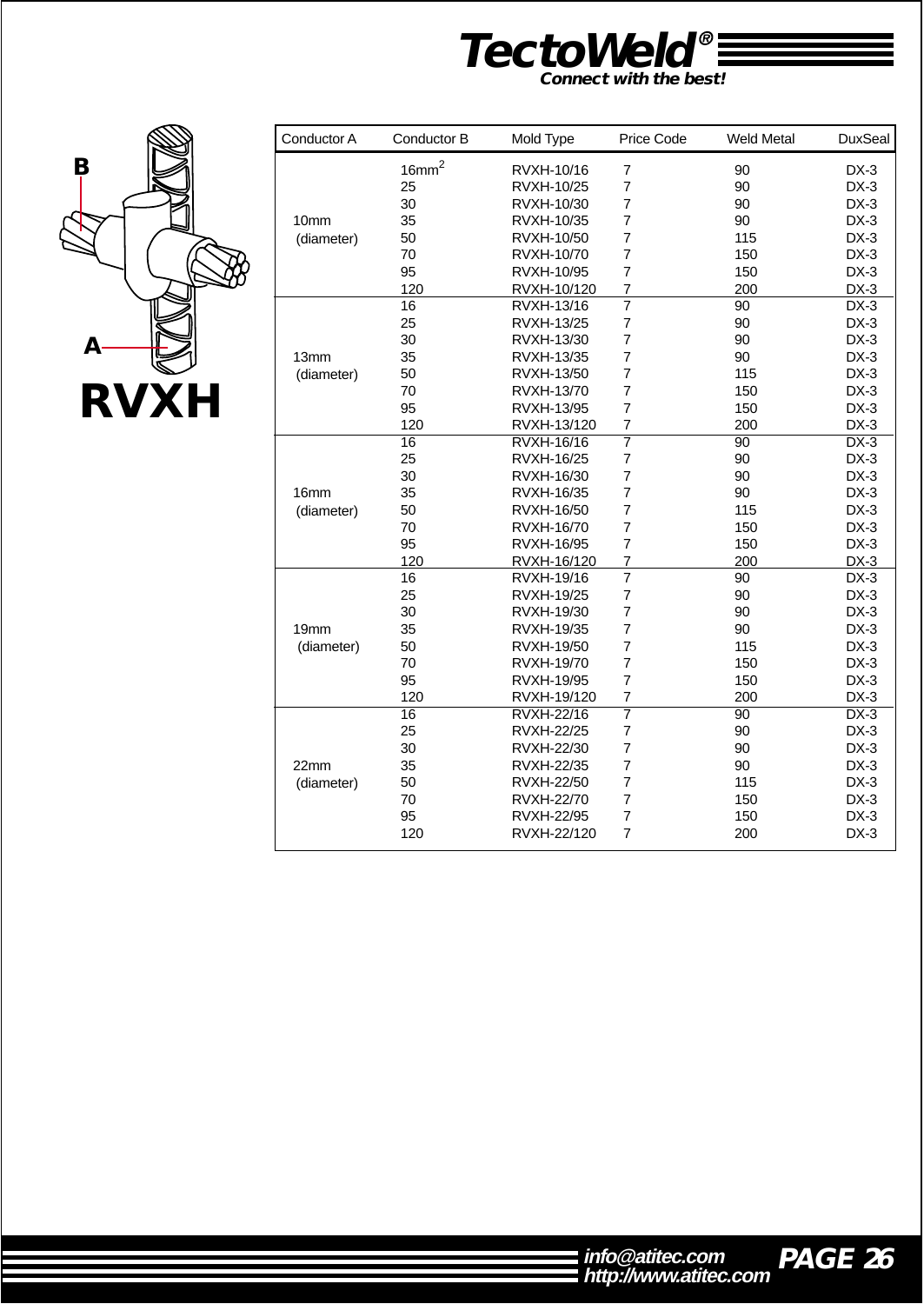![](_page_27_Picture_0.jpeg)

![](_page_27_Picture_1.jpeg)

| Conductor A | Conductor B       | Mold Type         | Price Code     | <b>Weld Metal</b> | <b>DuxSeal</b> |
|-------------|-------------------|-------------------|----------------|-------------------|----------------|
|             | 30mm <sup>2</sup> | RVXH-25/30        | $\overline{7}$ | 90                | $DX-3$         |
|             | 35                | RVXH-25/35        | $\overline{7}$ | 90                | $DX-3$         |
| 25mm        | 50                | RVXH-25/50        | 7              | 115               | $DX-3$         |
| (diameter)  | 70                | <b>RVXH-25/70</b> | 7              | 150               | $DX-3$         |
|             | 95                | <b>RVXH-25/95</b> | $\overline{7}$ | 150               | $DX-3$         |
|             | 120               | RVXH-25/120       | 7              | 200               | $DX-3$         |
|             | 30                | RVXH-29/30        | $\overline{7}$ | 90                | $DX-3$         |
|             | 35                | RVXH-29/35        | 7              | 90                | $DX-3$         |
| 29mm        | 50                | RVXH-29/50        | 7              | 115               | $DX-3$         |
| (diameter)  | 70                | RVXH-29/70        | 7              | 150               | $DX-3$         |
|             | 95                | <b>RVXH-29/95</b> | 7              | 150               | $DX-3$         |
|             | 120               | RVXH-29/120       | 7              | 200               | $DX-3$         |
|             | 30                | RVXH-32/30        | $\overline{7}$ | 90                | $DX-3$         |
|             | 35                | RVXH-32/35        | $\overline{7}$ | 90                | $DX-3$         |
| 32mm        | 50                | RVXH-32/50        | 7              | 115               | $DX-3$         |
| (diameter)  | 70                | RVXH-32/70        | $\overline{7}$ | 150               | $DX-3$         |
|             | 95                | RVXH-32/95        | $\overline{7}$ | 150               | $DX-3$         |
|             | 120               | RVXH-32/120       | 7              | 200               | $DX-3$         |
|             | 30                | RVXH-36/30        | $\overline{7}$ | 90                | $DX-3$         |
|             | 35                | RVXH-36/35        | $\overline{7}$ | 90                | $DX-3$         |
| 36mm        | 50                | RVXH-36/50        | 7              | 115               | $DX-3$         |
| (diameter)  | 70                | RVXH-36/70        | 7              | 150               | $DX-3$         |
|             | 95                | RVXH-36/95        | $\overline{7}$ | 150               | $DX-3$         |
|             | 120               | RVXH-36/120       | $\overline{7}$ | 200               | $DX-3$         |
|             | 30                | RVXH-43/30        | $\overline{7}$ | 90                | $DX-3$         |
|             | 35                | RVXH-43/35        | 7              | 90                | $DX-3$         |
| 43mm        | 50                | RVXH-43/50        | $\overline{7}$ | 115               | $DX-3$         |
| (diameter)  | 70                | RVXH-43/70        | 7              | 150               | $DX-3$         |
|             | 95                | RVXH-43/95        | 7              | 150               | $DX-3$         |
|             | 120               | RVXH-43/120       | 7              | 200               | $DX-3$         |
|             | 50                | RVXH-57/50        | $\overline{7}$ | 115               | $DX-3$         |
| 57mm        | 70                | <b>RVXH-57/70</b> | $\overline{7}$ | 150               | $DX-3$         |
| (diameter)  | 95                | <b>RVXH-57/95</b> | $\overline{7}$ | 150               | $DX-3$         |
|             | 120               | RVXH-57/120       | $\overline{7}$ | 200               | $DX-3$         |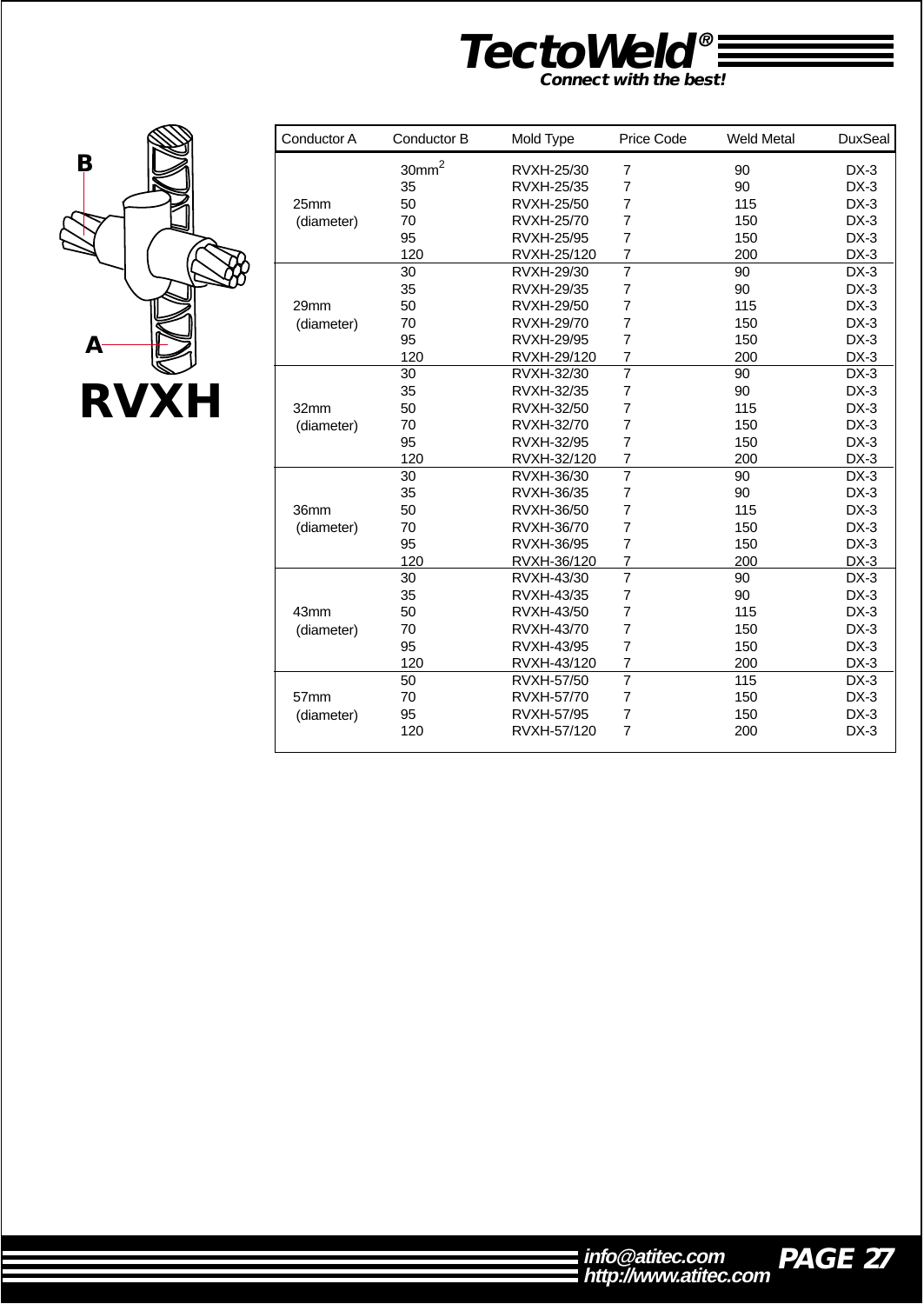![](_page_28_Picture_0.jpeg)

![](_page_28_Picture_1.jpeg)

**PK**

| Conductor A       | Conductor B       | Mold Type                  | Price Code              | <b>Weld Metal</b>  |
|-------------------|-------------------|----------------------------|-------------------------|--------------------|
| 10mm <sup>2</sup> | 2 X 20mm          | PK-10/0220                 | 3                       | 32                 |
| 16                | 3 X 25            | PK-16/0325                 | 3                       | 45                 |
| 25                | 3 X 25            | PK-25/0325                 | 3                       | 45                 |
| 30                | 3 X 25            | PK-30/0325                 | 3                       | 45                 |
| 35                | 3 X 25            | PK-35/0325                 | 3                       | 45                 |
|                   | 3 X 25            | PK-50/0325                 | $\overline{3}$          | 65                 |
| 50                | 4 X 25            | PK-50/0425                 | 3                       | 65                 |
|                   | 5 X 25            | PK-50/0525                 | 3                       | 65                 |
|                   | 3 X 25            | PK-70/0325                 | $\overline{3}$          | 65                 |
| 70                | 4 X 25            | PK-70/0425                 | 3                       | 65                 |
|                   | 5 X 25            | PK-70/0525                 | 3                       | 65                 |
|                   | 4 X 25            | PK-95/0425                 | $\overline{3}$          | 90                 |
|                   | 5 X 25            | PK-95/0525                 | 3                       | 90                 |
|                   | 5 X 30            | PK-95/0530                 | 3                       | 90                 |
| 95                | 5 X 40            | PK-95/0540                 | 3                       | 90                 |
|                   | 5 X 50            | PK-95-0550                 | 3                       | 90                 |
|                   | 6 X 50            | PK-95/0650                 | 3                       | 90                 |
|                   | 6 X 75            | PK-95/0675                 | 3                       | 90                 |
|                   | 5 X 25            | PK-120/0525                | 3                       | 90                 |
|                   | 5 X 30            | PK-120/0530                | 3                       | 90                 |
| 120               | 5 X 40            | PK-120/0540                | 3                       | 115                |
|                   | 5 X 50            | PK-120/0550                | 3                       | 115                |
|                   | 6 X 50            | PK-120/0650                | 3                       | 115                |
|                   | 6 X 75            | PK-120/0675                | 3                       | 115                |
|                   | 5 X 30            | PK-150/0530                | $\overline{3}$          | 150                |
|                   | 5 X 40            | PK-150/0540                | 3                       | 150                |
| 150               | 5 X 50            | PK-150/0550                | 3                       | 150                |
|                   | 6 X 50            | PK-150/0650                | 3                       | 150                |
|                   | 6 X 75            | PK-150/0675                | 3                       | 150                |
|                   | 5 X 40            | PK-185/0540                | $\overline{3}$          | 150                |
|                   | 5 X 50            | PK-185/0550                | 3                       | 200                |
| 185               | 6 X 50            | PK-185/0650                | 3                       | 200                |
|                   | 8 X 50            | PK-185/0850                | 3                       | 200                |
|                   | 6 X 75            | PK-185/0675                | 3                       | 200                |
|                   | 8 X 75            | PK-185/0875                | 3                       | 200                |
|                   | 5 X 50            | PK-240/0550                | $\overline{3}$          | 250                |
|                   | 6 X 50            | PK-240/0650                | 3                       | 250                |
| 240               | 8 X 50            | PK-240/0850                | $\overline{\mathbf{4}}$ | 2 X 150            |
|                   | 6 X 75            | PK-240/0675                | 3                       | 250                |
|                   |                   | PK-240/0875                |                         | 2 X 150            |
|                   | 8 X 75<br>6 X 50  | PK-300/0650                | 4<br>$\overline{4}$     | 2 X 150            |
|                   |                   |                            | 4                       |                    |
|                   | 8 X 50<br>10 X 50 | PK-300/0850<br>PK-300/1050 |                         | 2 X 200<br>2 X 200 |
| 300               |                   |                            | 4                       |                    |
|                   | 6 X 75            | PK-300/0675                | 4                       | 2 X 150            |
|                   | 8 X 75            | PK-300/0875                | 4                       | 2 X 200            |
|                   | 10 X 50           | PK-500/1050                | 4                       | 2 X 200            |
|                   | 12 X 50           | PK-500/1250                | 4                       | 2 X 250            |
| 500               | 8 X 75            | PK-500/0875                | 4                       | 2 X 200            |
|                   | 10 X 75           | PK-500/1075                | 4                       | 2 X 200            |
|                   | 12 X 75           | PK-500/1275                | 4                       | 2 X 250            |

![](_page_28_Picture_5.jpeg)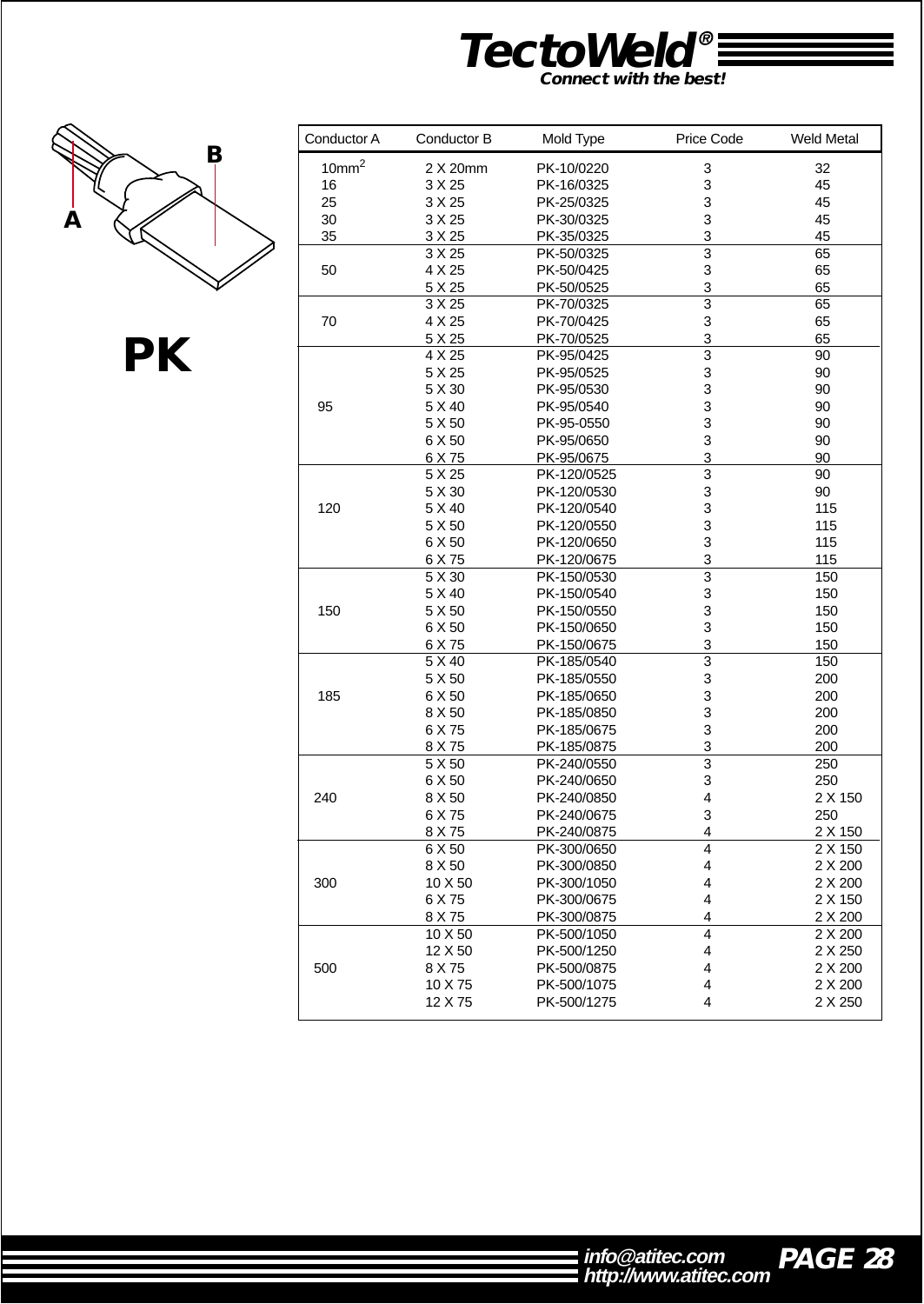![](_page_29_Picture_0.jpeg)

![](_page_29_Picture_1.jpeg)

![](_page_29_Picture_2.jpeg)

| Conductor A                    | Conductor B | Mold Type   | Price Code     | <b>Weld Metal</b> |
|--------------------------------|-------------|-------------|----------------|-------------------|
| 10mm <sup>2</sup>              | 2 X 25mm    | PV-10/0225  | 3              | 45                |
| 16                             | 2 X 25      | PV-16/0225  | 3              | 45                |
| 25                             | 2 X 25      | PV-25/0225  | 3              | 45                |
| 30                             | 2 X 25      | PV-30/0225  | 3              | 65                |
| 50                             | 2 X 25      | PV-50/0225  | 3              | 65                |
| 30                             | 3 X 25      | PV-30/0325  | 3              | 65                |
| 35                             | 3 X 25      | PV-35/0325  | 3              | 65                |
| 50                             | 3 X 25      | PV-50/0325  | 3              | 90                |
| 70                             | 3 X 25      | PV-70/0325  | 3              | 90                |
| 70                             | 4 X 25      | PV-70/0425  | 3              | 115               |
| 95                             | 4 X 25      | PV-95/0425  | 3              | 150               |
| 95                             | 5 X 25      | PV-95/0525  | 3              | 150               |
| 120                            | 5 X 25      | PV-120/0525 | 3              | 150               |
| 120                            | 5 X 30      | PV-120/0530 | 3              | 150               |
| 150                            | 5 X 30      | PV-150/0530 | $\overline{7}$ | 200               |
| 150                            | 5 X 40      | PV-150/0540 | 7              | 200               |
| 185                            | 5 X 40      | PV-150/0540 | $\overline{7}$ | 200               |
| 185                            | 5 X 50      | PV-185/0550 | 7              | 200               |
| 240                            | 5 X 50      | PV-240/0550 | $\overline{7}$ | 250               |
| 240                            | 6 X 50      | PV-240/0650 | $\overline{7}$ | 250               |
| 300                            | 6 X 50      | PV-300/0650 | 8              | 2 X 200           |
| 300                            | 8 X 50      | PV-300/0850 | 8              | 2 X 200           |
| 10mm<br>(diameter)             | 3 X 25      | PV-10ø/0325 | 3              | 115               |
| 10 <sub>mm</sub><br>(diameter) | 4 X 25      | PV-100/0425 | 3              | 150               |

| Conductor A                    | Conductor B | Mold Type   | Price Code | <b>Weld Metal</b> |
|--------------------------------|-------------|-------------|------------|-------------------|
| 10mm <sup>2</sup>              | 2 X 20mm    | PY-10/0220  | 3          | 45                |
| 16                             | 2 X 20      | PY-16/0220  | 3          | 45                |
| 25                             | 2 X 20      | PY-25/0220  | 3          | 45                |
| 35                             | 2 X 20      | PY-35/0220  | 3          | 45                |
| 30                             | 2 X 25      | PY-30/0225  | 3          | 65                |
| 50                             | 2 X 25      | PY-50/0225  | 3          | 65                |
| 50                             | 3 X 25      | PY-50/0325  | 3          | 65                |
| 70                             | 3 X 25      | PY-70/0325  | 3          | 90                |
| 70                             | 4 X 25      | PY-70/0425  | 3          | 115               |
| 95                             | 4 X 25      | PY-95/0425  | 3          | 150               |
| 95                             | 5 X 25      | PY-95/0525  | 3          | 150               |
| 120                            | 5 X 25      | PY-120/0525 | 3          | 150               |
| 120                            | 5 X 30      | PY-120/0530 | 3          | 200               |
| 150                            | 5 X 30      | PY-150/0530 | 3          | 200               |
| 150                            | 5 X 40      | PY-150/0540 | 3          | 250               |
| 185                            | 5 X 40      | PY-185/0540 | 3          | 250               |
| 185                            | 5 X 50      | PY-185/0550 | 4          | 2 X 150           |
| 240                            | 5 X 50      | PY-240/0550 | 4          | 2 X 150           |
| 240                            | 6 X 50      | PY-240/0650 | 4          | 2 X 200           |
| 300                            | 6 X 50      | PY-300/0650 | 4          | 2 X 250           |
| 300                            | 8 X 50      | PY-300/0850 | 4          | 2 X 250           |
| 8 <sub>mm</sub><br>(diameter)  | 2 X 25      | PY-8ø/0225  | 3          | 65                |
| 8 <sub>mm</sub><br>(diameter)  | 3 X 25      | PY-8ø/0325  | 3          | 65                |
| 10 <sub>mm</sub><br>(diameter) | 3 X 25      | PY-10ø/0325 | 3          | 115               |
| 10 <sub>mm</sub><br>(diameter) | 4 X 25      | PY-10ø/0425 | 3          | 150               |

![](_page_29_Picture_5.jpeg)

**PY**

**PAGE 29 http://www.atitec.com info@atitec.com**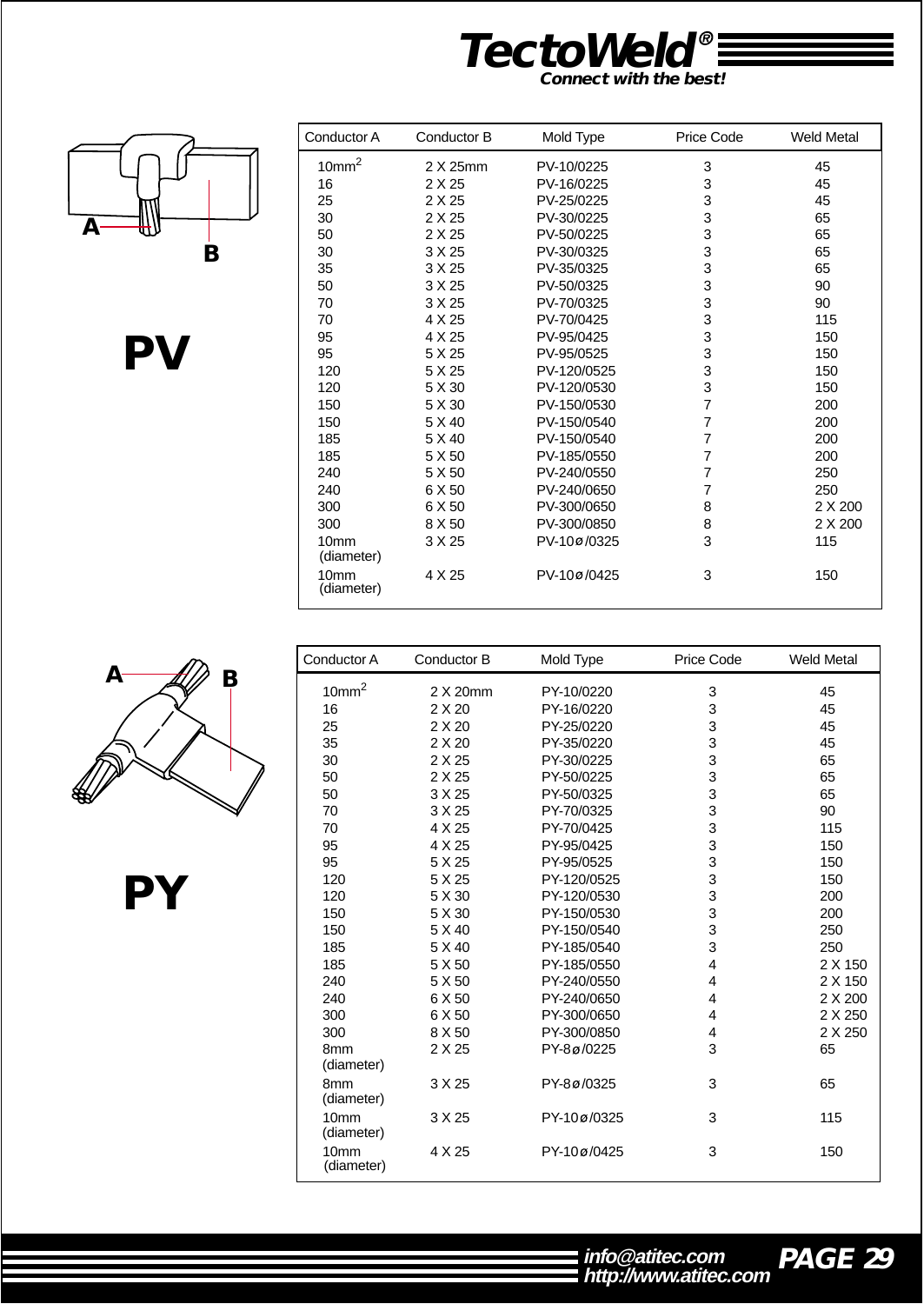![](_page_30_Picture_0.jpeg)

![](_page_30_Picture_1.jpeg)

**PT**

| Conductor A                    | Conductor B   | Mold Type   | Price Code              | <b>Weld Metal</b> |
|--------------------------------|---------------|-------------|-------------------------|-------------------|
| 10mm <sup>2</sup>              | 2 X 20mm      | PT-10/0220  | 3                       | 25                |
| 16                             | 2 X 25        | PT-16/0220  | 3                       | 32                |
| 25                             | 2 X 25        | PT-25/0220  | 3                       | 32                |
| 35                             | 2 X 25        | PT-35/0220  | 3                       | 45                |
| 30                             | 2 X 25        | PT-30/0225  | 3                       | 45                |
| 50                             | 2 X 25        | PT-50/0225  | 3                       | 45                |
| 50                             | 3 X 25        | PT-50/0325  | 3                       | 45                |
| 70                             | 3 X 25        | PT-70/0325  | 3                       | 65                |
| 70                             | 4 X 25        | PT-70/0425  | 3                       | 65                |
| 95                             | 4 X 25        | PT-95/0425  | 3                       | 90                |
| 95                             | 5 X 25        | PT-95/0525  | 3                       | 90                |
| 120                            | 5 X 25        | PT-120/0525 | 3                       | 90                |
| 120                            | 5 X 30        | PT-120/0530 | 3                       | 115               |
| 150                            | 5 X 30        | PT-150/0530 | 3                       | 115               |
| 150                            | 5 X 40        | PT-150/0540 | 3                       | 115               |
| 185                            | 5 X 40        | PT-185/0540 | 3                       | 150               |
| 185                            | 5 X 50        | PT-185/0550 | 3                       | 150               |
| 240                            | 5 X 50        | PT-240/0550 | 3                       | 200               |
| 240                            | 6 X 50        | PT-240/0650 | 3                       | 250               |
| 300                            | 6 X 50        | PT-300/0650 | $\overline{\mathbf{4}}$ | 2 X 150           |
| 300                            | 8 X 50        | PT-300/0850 | 4                       | 2 X 250           |
| 8 <sub>mm</sub><br>(diameter)  | 2 X 25        | PT-80/0225  | 3                       | 45                |
| 8 <sub>mm</sub><br>(diameter)  | 3 X 25        | PT-80/0325  | 3                       | 45                |
| 10 <sub>mm</sub><br>(diameter) | $3 \times 25$ | PT-100/0325 | 3                       | 65                |
| 10 <sub>mm</sub><br>(diameter) | 4 x 25        | PT-100/0425 | 3                       | 65                |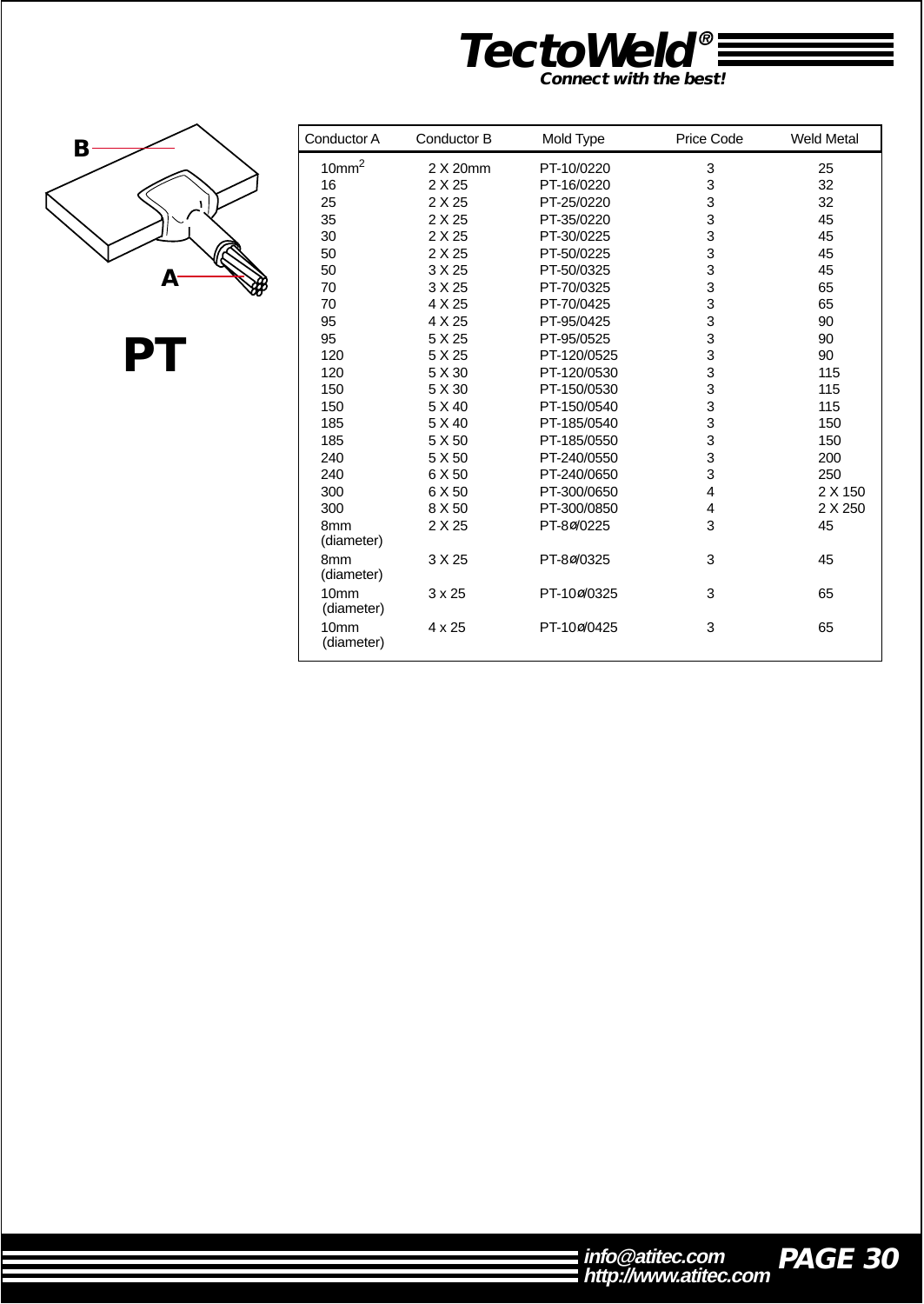![](_page_31_Picture_0.jpeg)

![](_page_31_Figure_1.jpeg)

| Conductor A | Mold Type | Price Code | <b>Weld Metal</b> |
|-------------|-----------|------------|-------------------|
| 2 X 20mm    | BE-0220   | 3          | 45                |
| 3 X 20      | BE-0320   | 3          | 45                |
| 2 X 25      | BE-0225   | 3          | 65                |
| 3 X 25      | BE-0325   | 3          | 65                |
| 4 X 25      | BE-0425   | 3          | 90                |
| 2 X 30      | BE-0230   | 3          | 65                |
| 3 X 30      | BE-0330   | 3          | 90                |
| 4 X 30      | BE-0430   | 3          | 115               |
| 5 X 30      | BE-0530   | 3          | 115               |
| 3 X 40      | BE-0340   | 3          | 115               |
| 4 X 40      | BE-0440   | 3          | 150               |
| 5 X 40      | BE-0540   | 3          | 150               |
| 6 X 40      | BE-0640   | 3          | 200               |
| 5 X 50      | BE-0550   | 3          | 200               |
| 6 X 50      | BE-0650   | 3          | 250               |
| 8 X 50      | BE-0850   | 4          | 2 X 150           |
| 6 X 60      | BE-0660   | 3          | 250               |
| 8 X 60      | BE-0860   | 4          | 2 X 200           |
| 10 X 60     | BE-1060   | 4          | 500               |
| 6 X 80      | BE-0680   | 4          | 2 X 200           |
| 8 X 80      | BE-0880   | 4          | 500               |
| 10 X 80     | BE-1080   | 4          | 3 X 200           |

![](_page_31_Figure_3.jpeg)

| Conductor A | Mold Type       | Price Code | <b>Weld Metal</b> |
|-------------|-----------------|------------|-------------------|
| 2 X 20mm    | <b>BEH-0220</b> | 3          | 45                |
| 3 X 20      | <b>BEH-0320</b> | 3          | 45                |
| 4 X 20      | <b>BEH-0420</b> | 3          | 65                |
| 5 X 20      | <b>BEH-0520</b> | 3          | 90                |
| 2 X 25      | BEH-0225        | 3          | 45                |
| 3 X 25      | <b>BEH-0325</b> | 3          | 65                |
| 4 X 25      | <b>BEH-0425</b> | 3          | 90                |
| 5 X 25      | <b>BEH-0525</b> | 3          | 90                |
| 2 X 30      | <b>BEH-0230</b> | 3          | 65                |
| 3 X 30      | <b>BEH-0330</b> | 3          | 65                |
| 4 X 30      | <b>BEH-0430</b> | 3          | 90                |
| 5 X 30      | <b>BEH-0530</b> | 3          | 115               |
| 3 X 40      | BEH-0340        | 3          | 65                |
| 4 X 40      | <b>BEH-0440</b> | 3          | 65                |
| 5 X 40      | <b>BEH-0540</b> | 3          | 90                |
| 6 X 40      | <b>BEH-0640</b> | 3          | 115               |
| 5 X 50      | <b>BEH-0550</b> | 4          | 200               |
| 6 X 50      | <b>BEH-0650</b> | 4          | 250               |
| 8 X 50      | <b>BEH-0850</b> | 4          | 2 X 150           |
| 6 X 60      | BEH-0660        | 4          | 2 X 150           |
| 8 X 60      | <b>BEH-0860</b> | 4          | 2 X 200           |
| 10 X 60     | <b>BEH-1060</b> | 4          | 500               |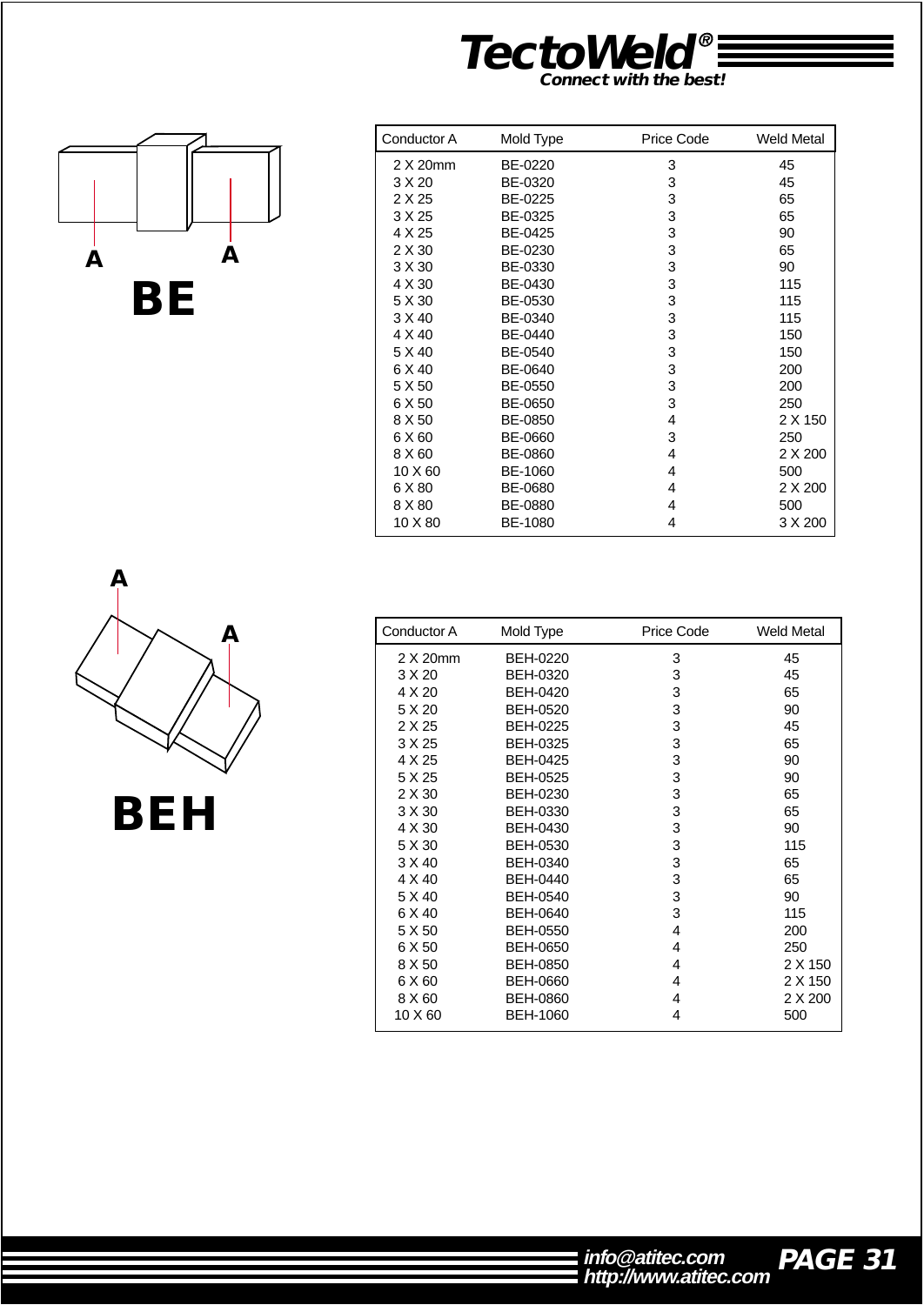![](_page_32_Picture_0.jpeg)

![](_page_32_Picture_1.jpeg)

![](_page_32_Picture_2.jpeg)

| Conductor A | Mold Type       | Price Code | <b>Weld Metal</b> |
|-------------|-----------------|------------|-------------------|
| 2 X 20mm    | BTV-0220        | 3          | 45                |
| 3 X 20      | BTV-0320        | 3          | 65                |
| 2 X 25      | <b>BTV-0225</b> | 3          | 65                |
| 3 X 25      | <b>BTV-0325</b> | 3          | 65                |
| 4 X 25      | <b>BTV-0425</b> | 3          | 90                |
| 2 X 30      | BTV-0230        | 3          | 65                |
| 3 X 30      | <b>BTV-0330</b> | 3          | 90                |
| 4 X 30      | <b>BTV-0430</b> | 3          | 115               |
| 5 X 30      | <b>BTV-0530</b> | 3          | 115               |
| 3 X 40      | BTV-0340        | 3          | 115               |
| 4 X 40      | <b>BTV-0440</b> | 3          | 150               |
| 5 X 40      | <b>BTV-0540</b> | 3          | 150               |
| 6 X 40      | <b>BTV-0640</b> | 3          | 200               |
| 5 X 50      | <b>BTV-0550</b> | 3          | 200               |
| 6 X 50      | <b>BTV-0650</b> | 3          | 250               |
| 8 X 50      | <b>BTV-0850</b> | 3          | 2 X 150           |
| 6 X 60      | <b>BTV-0660</b> | 4          | 2 X 150           |
| 8 X 60      | <b>BTV-0860</b> | 4          | 2 X 200           |
| 10 X 60     | BTV-1060        | 4          | 500               |
| 6 X 80      | <b>BTV-0680</b> | 4          | 2 X 200           |
| 8 X 80      | <b>BTV-0880</b> | 4          | 500               |
| 10 X 80     | <b>BTV-1080</b> | 4          | 3 X 200           |

| Conductor A      | Mold Type      | Price Code | <b>Weld Metal</b> |
|------------------|----------------|------------|-------------------|
| $2 \times 20$ mm | BT-0220        | 3          | 45                |
| 3 X 20           | BT-0320        | 3          | 45                |
| 4 X 20           | BT-0420        | 3          | 65                |
| 5 X 20           | BT-0520        | 3          | 90                |
| 2 X 25           | BT-0225        | 3          | 45                |
| 3 X 25           | BT-0325        | 3          | 65                |
| 4 X 25           | BT-0425        | 3          | 90                |
| 5 X 25           | BT-0525        | 3          | 90                |
| 2 X 30           | BT-0230        | 3          | 65                |
| 3 X 30           | BT-0330        | 3          | 65                |
| 4 X 30           | BT-0430        | 3          | 90                |
| 5 X 30           | BT-0530        | 3          | 115               |
| 3 X 40           | BT-0340        | 3          | 90                |
| 4 X 40           | <b>BT-0440</b> | 3          | 115               |
| 5 X 40           | BT-0540        | 3          | 150               |
| 6 X 40           | BT-0640        | 3          | 200               |
| 5 X 50           | BT-0550        | 4          | 200               |
| 6 X 50           | BT-0650        | 4          | 250               |
| 8 X 50           | BT-0850        | 4          | 2 X 150           |
| 6 X 60           | BT-0660        | 4          | 2 X 150           |
| 8 X 60           | BT-0860        | 4          | 2 X 200           |
| 10 X 60          | BT-1060        | 4          | 500               |

![](_page_32_Picture_5.jpeg)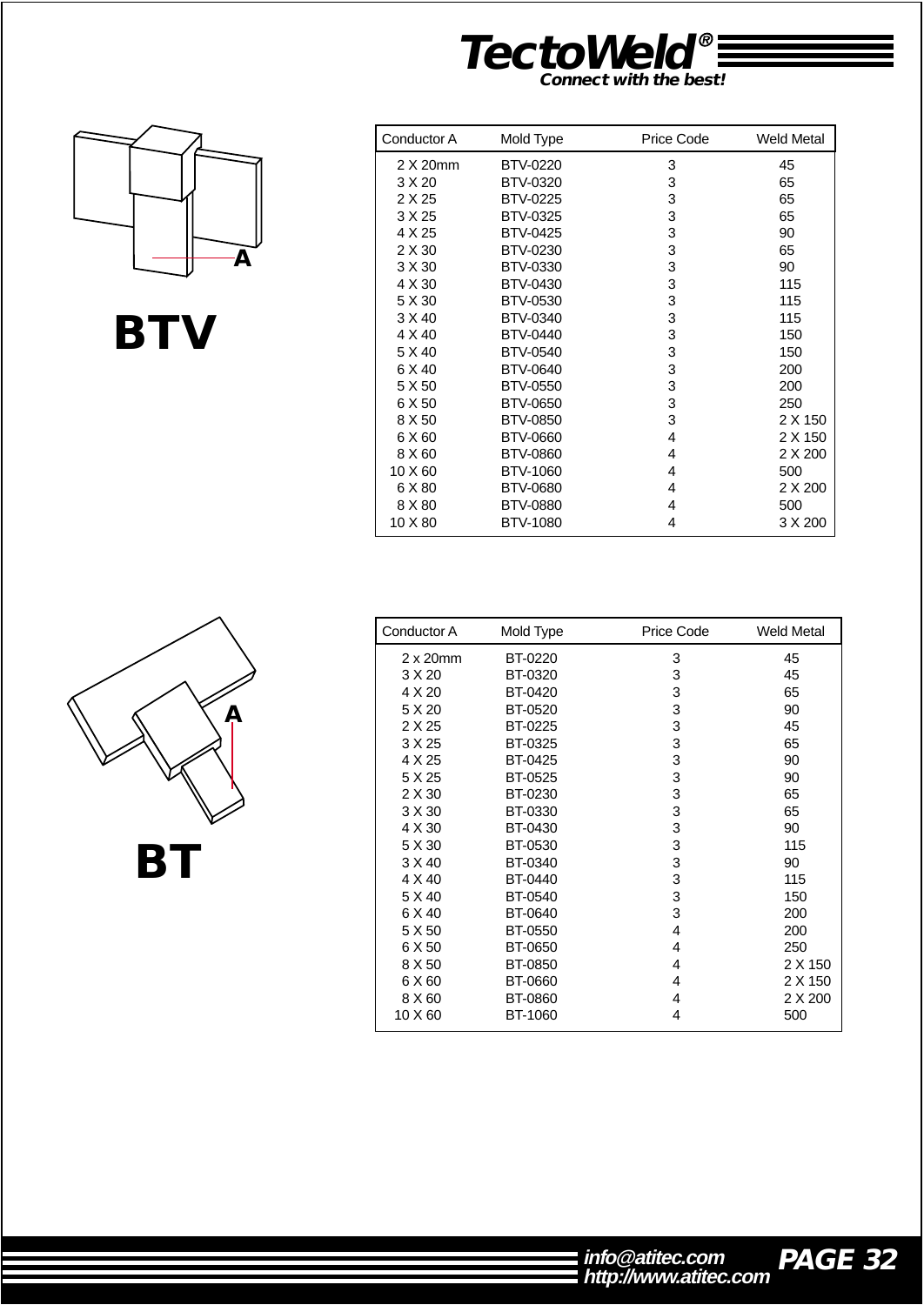![](_page_33_Picture_0.jpeg)

![](_page_33_Picture_1.jpeg)

| Conductor A | Mold Type      | Price Code | Weld Metal |
|-------------|----------------|------------|------------|
| 2 X 20mm    | <b>BS-0220</b> | 3          | 65         |
| 3 X 20      | BS-0320        | 3          | 90         |
| 2 X 25      | <b>BS-0225</b> | 3          | 90         |
| 3 X 25      | <b>BS-0325</b> | 3          | 115        |
| 4 X 25      | <b>BS-0425</b> | 3          | 115        |
| 3 X 30      | <b>BS-0330</b> | 3          | 115        |
| 4 X 30      | <b>BS-0430</b> | 3          | 150        |
| 5 X 30      | <b>BS-0530</b> | 3          | 200        |
| 3 X 40      | <b>BS-0340</b> | 3          | 150        |
| 4 X 40      | <b>BS-0440</b> | 3          | 200        |
| 5 X 40      | <b>BS-0540</b> | 3          | 250        |
| 5 X 50      | <b>BS-0550</b> | 3          | 250        |
| 6 X 50      | <b>BS-0650</b> | 3          | 250        |
| 8 X 60      | <b>BS-0860</b> | 4          | 2 X 150    |
| 10 X 60     | <b>BS-1060</b> | 4          | 2 X 200    |

![](_page_33_Picture_3.jpeg)

**BX**

| Conductor A | Mold Type | Price Code | Weld Metal     |
|-------------|-----------|------------|----------------|
| 2 X 20mm    | BX-0220   | 3          | 45             |
| 3 X 20      | BX-0320   | 3          | 65             |
| 4 X 20      | BX-0420   | 3          | 65             |
| 5 X 20      | BX-0520   | 3          | 65             |
| 2 X 25      | BX-0225   | 3          | 65             |
| 3 X 25      | BX-0325   | 3          | 90             |
| 4 X 25      | BX-0425   | 3          | 150            |
| 5 X 25      | BX-0525   | 3          | 150            |
| 2 X 30      | BX-0230   | 3          | 90             |
| 3 X 30      | BX-0330   | 3          | 115            |
| 4 X 30      | BX-0430   | 3          | 200            |
| 5 X 30      | BX-0530   | 3          | 200            |
| 3 X 40      | BX-0340   | 4          | 250            |
| 4 X 40      | BX-0440   | 4          | $150 \times 2$ |
| 5 X 40      | BX-0540   | 4          | 200 X 2        |
| 6 X 40      | BX-0640   | 4          | $150 \times 3$ |
| 5 X 50      | BX-0550   | 4          | $200 \times 3$ |
| 6 X 50      | BX-0650   | 4          | 200 X 3        |
| 8 X 50      | BX-0850   | 4          | 250 X 3        |

![](_page_33_Picture_7.jpeg)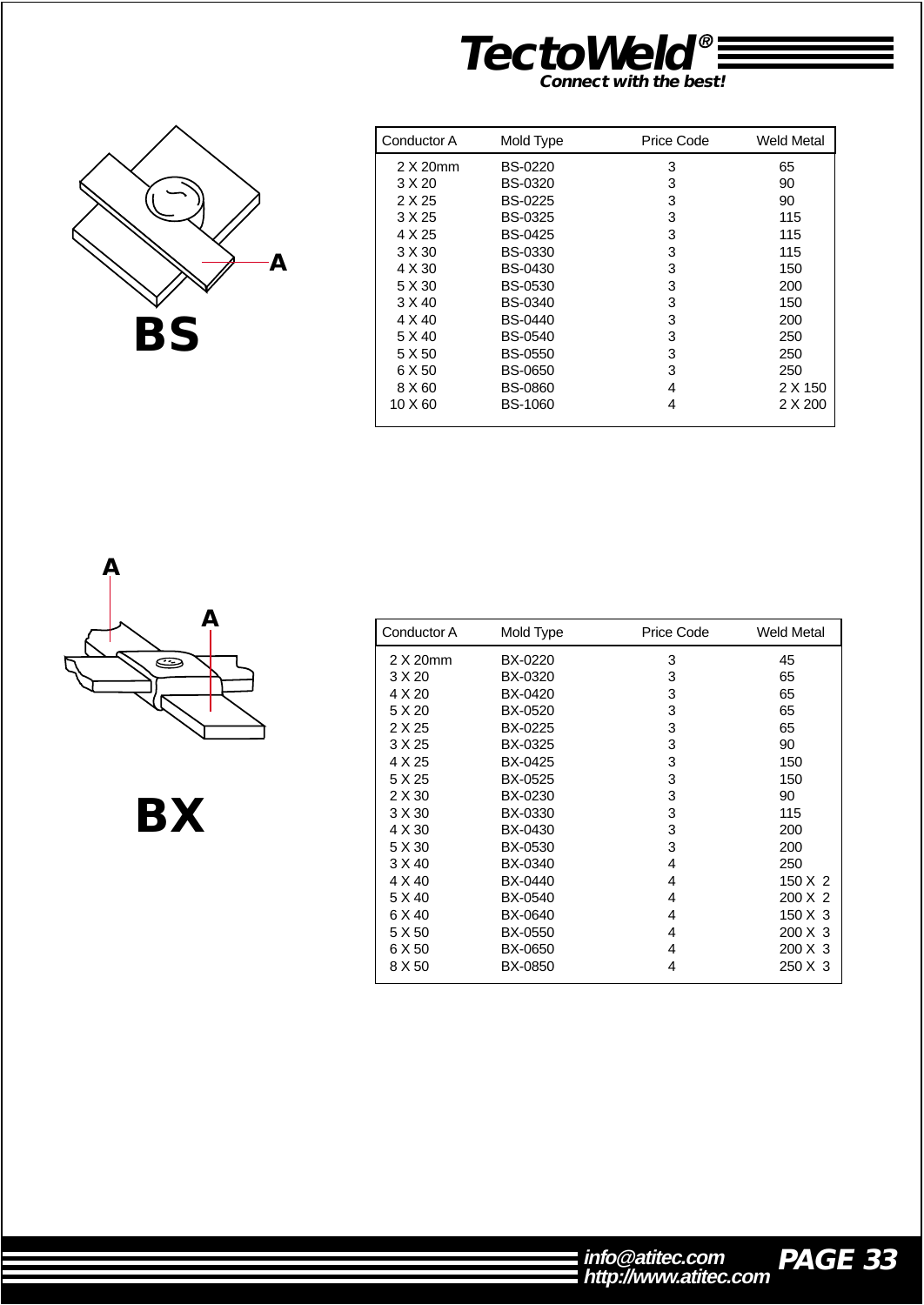![](_page_34_Picture_0.jpeg)

![](_page_34_Picture_1.jpeg)

| Conductor A | Mold Type        | Price Code | <b>Weld Metal</b> |
|-------------|------------------|------------|-------------------|
| 2 X 20mm    | <b>BVSE-0220</b> | 3          | 65                |
| 3 X 20      | <b>BVSE-0320</b> | 3          | 65                |
| 2 X 25      | <b>BVSE-0225</b> | 3          | 90                |
| 3 X 25      | <b>BVSE-0325</b> | 3          | 90                |
| 4 X 25      | <b>BVSE-0425</b> | 3          | 90                |
| 2 X 30      | <b>BVSE-0230</b> | 3          | 90                |
| 3 X 30      | <b>BVSE-0330</b> | 3          | 90                |
| 4 X 30      | <b>BVSE-0430</b> | 3          | 115               |
| 5 X 30      | <b>BVSE-0530</b> | 3          | 150               |
| 3 X 40      | <b>BVSE-0340</b> | 3          | 150               |
| 4 X 40      | <b>BVSE-0440</b> | 3          | 200               |
| 5 X 40      | <b>BVSE-0540</b> | 3          | 200               |
| 6 X 40      | <b>BVSE-0640</b> | 3          | 250               |
| 5 X 50      | <b>BVSE-0550</b> | 3          | 250               |
| 6 X 50      | <b>BVSE-0650</b> | 4          | 2 X 150           |
| 8 X 50      | <b>BVSE-0850</b> | 4          | 2 X 200           |
| 6 X 60      | <b>BVSE-0660</b> | 4          | 2 X 200           |
| 8 X 60      | <b>BVSE-0860</b> | 4          | 2 X 250           |
| 10 X 60     | <b>BVSE-1060</b> | 4          | 3 X 200           |
| 6 X 80      | <b>BVSE-0680</b> | 4          | 2 X 250           |
| 8 X 80      | <b>BVSE-0880</b> | 4          | 3 X 200           |
| 10 X 80     | <b>BVSE-1080</b> | 4          | 3 X 250           |
|             |                  |            |                   |

| info@atitec.com       | PAGE 34 |
|-----------------------|---------|
| http://www.atitec.com |         |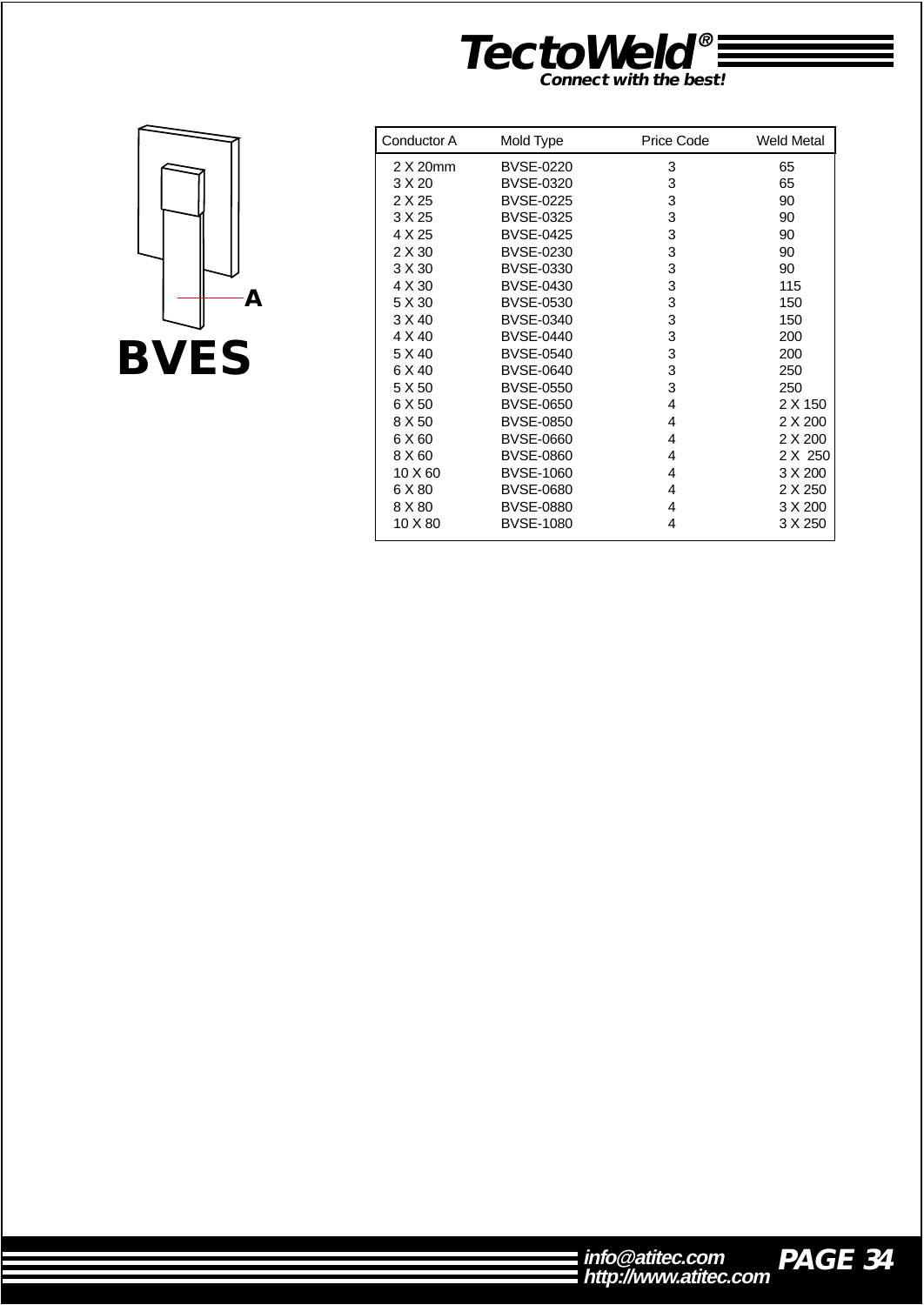![](_page_35_Picture_0.jpeg)

![](_page_35_Picture_1.jpeg)

**ERB**

| Conductor A       | Mold Type        | Price Code | Weld Metal       |
|-------------------|------------------|------------|------------------|
| 10mm <sup>2</sup> | <b>ERB-10</b>    | 1          | B45              |
| 16                | <b>ERB-16</b>    |            | B45              |
| 25                | <b>ERB-25</b>    |            | B45              |
| 35                | <b>ERB-35</b>    |            | B65              |
| 50                | <b>ERB-50</b>    | 3          | B90              |
| 70                | <b>ERB-70</b>    | 3          | B115             |
| 95                | <b>ERB-95</b>    | 3          | B <sub>150</sub> |
| 120               | ERB-120          | 3          | <b>B200</b>      |
| 150               | <b>ERB-150</b>   | 3          | <b>B250</b>      |
| 8mm<br>(diameter) | ERB-8 (diameter) | 3          | B115             |

![](_page_35_Picture_3.jpeg)

| Conductor A<br>Mold Type       |                     | Price Code | <b>Weld Metal</b> |
|--------------------------------|---------------------|------------|-------------------|
| 10mm <sup>2</sup>              | <b>ERW-10</b>       | 5          | <b>B45</b>        |
| 16                             | <b>ERW-16</b>       | 5          | B45               |
| 25                             | <b>ERW-25</b>       | 5          | <b>B45</b>        |
| 35                             | <b>ERW-35</b>       | 5          | B45               |
| 50                             | <b>ERW-50</b>       | 5          | <b>B65</b>        |
| 70                             | <b>ERW-70</b>       | 5          | <b>B90</b>        |
| 95                             | <b>ERW-95</b>       | 5          | <b>B90</b>        |
| 120                            | ERW-120             | 5          | <b>B115</b>       |
| 150                            | <b>ERW-150</b>      | 5          | B <sub>150</sub>  |
| 8mm<br>(diameter)              | ERW-8<br>(diameter) | 5          | <b>B45</b>        |
| 10 <sub>mm</sub><br>(diameter) | ERW10 (diameter)    | 5          | <b>B90</b>        |

![](_page_35_Picture_5.jpeg)

Conductor A Conductor B Mold Type Price Code Weld Metal 25mm2  $225$ mm<sup>2</sup> ERT-25 5 B45<br>ERT-35 5 B45 35 225 ERT-35 5 B45<br>50 225 ERT-50 5 B65 50 225 ERT-50 5 B65 70 225 ERT-70 5 B90 ERT-95 120 225 ERT-120 5 B115

![](_page_35_Picture_7.jpeg)

**PAGE 35 http://www.atitec.com info@atitec.com**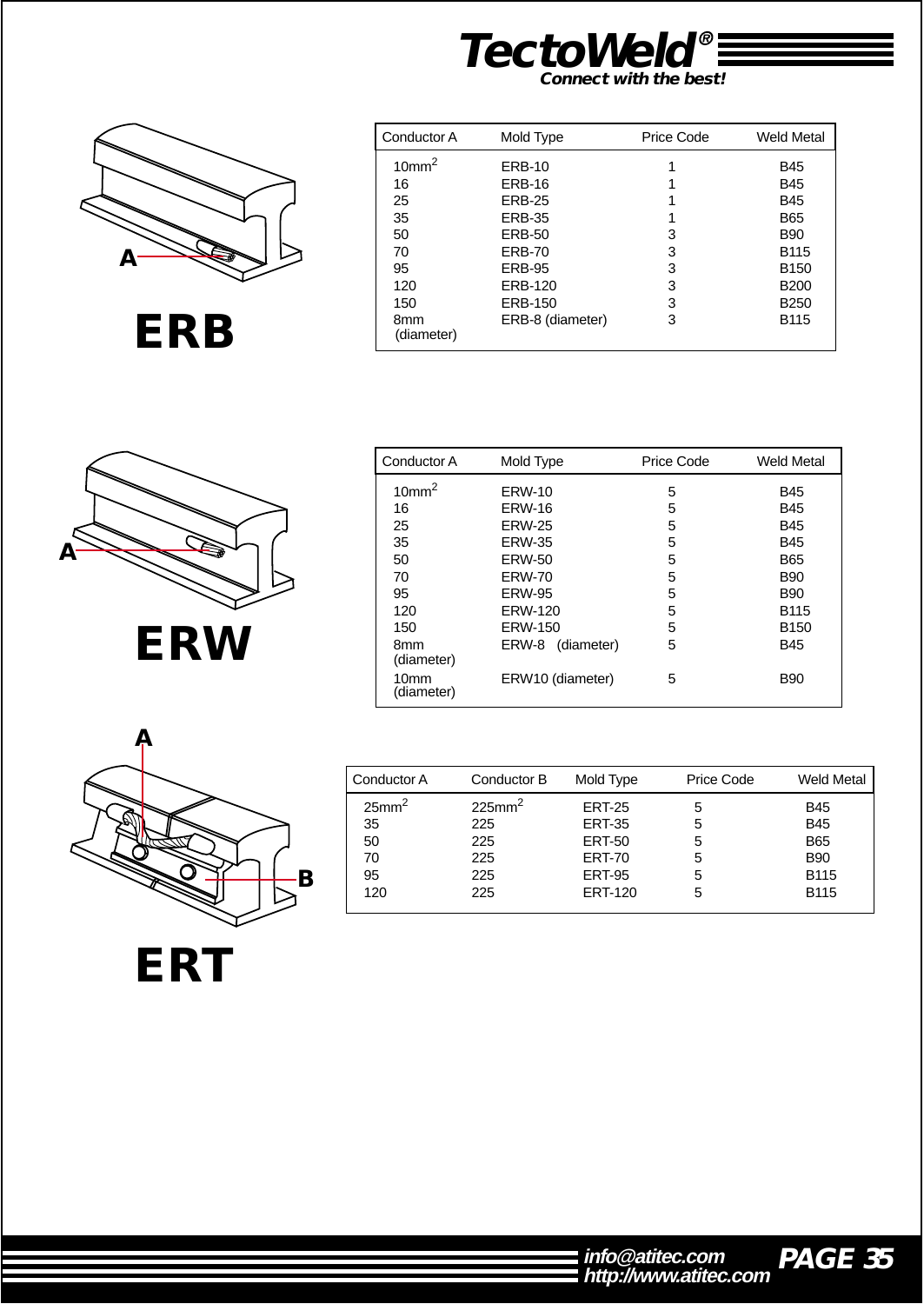![](_page_36_Picture_0.jpeg)

![](_page_36_Picture_1.jpeg)

| Conductor A      | Mold Type  | Price Code | Weld Metal | DuxSeal |
|------------------|------------|------------|------------|---------|
| 4mm <sup>2</sup> | CSHEA-4-D  |            | CP-15      |         |
| 6                | CSHEA-6-D  |            | CP-15      |         |
| 10               | CSHEA-10-D |            | CP-25      |         |
| 16               | CSHEA-16-D |            | CP-32      |         |
| 25               | CSHEA-25-D |            | CP-25      |         |
| 30               | CSHEA-30-D |            | CP-32      |         |
| 35               | CSHEA-35-D |            | CP-35      | DX-3    |
| 50               | CSHEA-50-D |            | CP-45      | $DX-3$  |
| 70               | CSHEA-70-D |            | CP-65      | $DX-3$  |

![](_page_36_Picture_3.jpeg)

| Conductor A      | Mold Type  | Price Code | Weld Metal | DuxSeal |
|------------------|------------|------------|------------|---------|
| 4mm <sup>2</sup> | CSHTA-4-D  |            | CP-25      |         |
| 6                | CSHTA-6-D  |            | CP-25      |         |
| 10               | CSHTA-10-D |            | CP-32      |         |
| 16               | CSHTA-16-D |            | CP-45      |         |
| 25               | CSHTA-25-D |            | CP-45      |         |
| 30               | CSHTA-30-D |            | CP-45      |         |
| 35               | CSHTA-35-D |            | CP-45      | DX-3    |
| 50               | CSHTA-50-D |            | CP-65      | $DX-3$  |
| 70               | CSHTA-70-D |            | CP-65      | $DX-3$  |

![](_page_36_Picture_5.jpeg)

| Conductor A       | Mold Type  | <b>Price Code</b> | <b>Weld Metal</b> |
|-------------------|------------|-------------------|-------------------|
| 10mm <sup>2</sup> | CSVES-10-D |                   | CP-32             |
| 16                | CSVES-16-D | 1                 | CP-32             |
| 25                | CSVES-25-D |                   | CP-45             |
| 30                | CSVES-30-D | 1                 | CP-45             |
| 35                | CSVES-35-D | 1                 | CP-45             |
| 50                | CSVES-50-D |                   | CP-65             |
| 70                | CSVES-70-D |                   | $CP-65$           |
|                   |            |                   |                   |

![](_page_36_Picture_7.jpeg)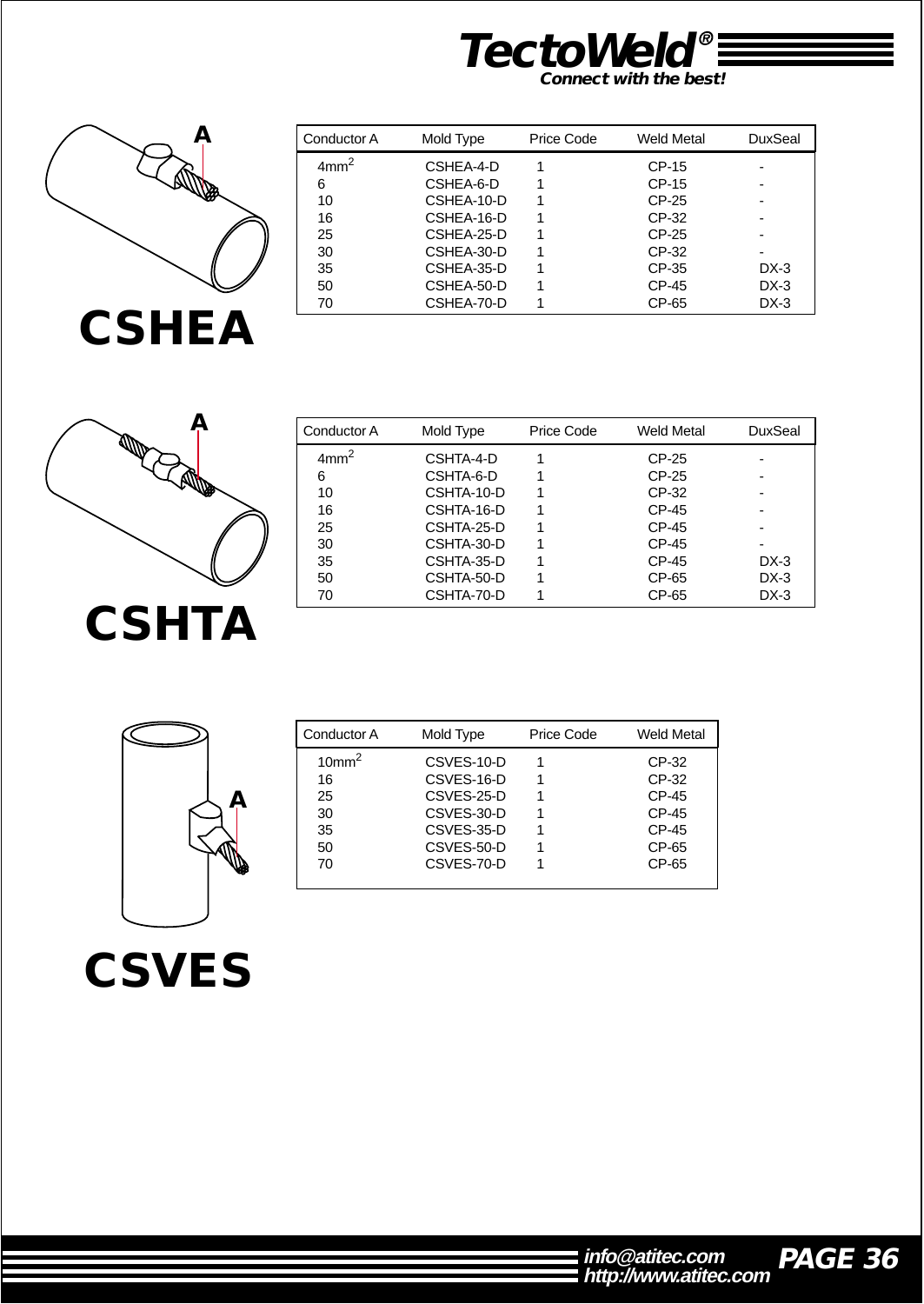![](_page_37_Picture_0.jpeg)

![](_page_37_Picture_1.jpeg)

| Conductor A      | Conductor B      | Mold Type      | Price Code     | <b>Weld Metal</b> |
|------------------|------------------|----------------|----------------|-------------------|
| 6mm <sup>2</sup> | 6mm <sup>2</sup> | <b>CWL-6/6</b> | 2              | CP-25             |
| 10               | 4                | CWL-10/4       | 2              | CP-25             |
| 10               | 6                | CWL-10/6       | 2              | CP-25             |
| 10               | 10               | CWL-10/10      | 2              | CP-25             |
| 16               | 6                | CWL-16/6       | 2              | CP-32             |
| 16               | 10               | CWL-16/10      | 2              | CP-32             |
| 16               | 16               | CWL-16/16      | 2              | CP-32             |
| 25               | 10               | CWL-25/10      | 2              | CP-32             |
| 25               | 16               | CWL-25/16      | 2              | CP-32             |
| 25               | 10               | CWL-25/10      | $\overline{2}$ | CP-45             |
| 30               | 16               | CWL-30/16      | 2              | CP-45             |
| 30               | 25               | CWL-30/25      | 2              | CP-45             |
| 30               | 30               | CWL-30/30      | 2              | CP-65             |

![](_page_37_Picture_3.jpeg)

**CWE**

| Conductor A           | Conductor B   | Mold Type      | Price Code | Weld Metal |
|-----------------------|---------------|----------------|------------|------------|
| $2.5$ mm <sup>2</sup> | $2.5$ mm $^2$ | CWE-2.5/2.5    | 2          | $CP-15$    |
| 4                     | 4             | <b>CWE-4/4</b> | 2          | $CP-15$    |
| 6                     | 6             | <b>CWE-6/6</b> | 2          | $CP-15$    |
| 10                    | 10            | CWE-10/10      | 2          | $CP-25$    |
| 16                    | 16            | CWE-16/16      | 2          | $CP-25$    |
| 25                    | 25            | CWE-25/25      | 2          | CP-25      |
| 30                    | 30            | CWE-30/30      | 2          | CP-32      |
| 35                    | 35            | CWE-35/35      |            | CP-32      |

| info@atitec.com       | <b>PA</b> |
|-----------------------|-----------|
| http://www.atitec.com |           |

![](_page_37_Picture_6.jpeg)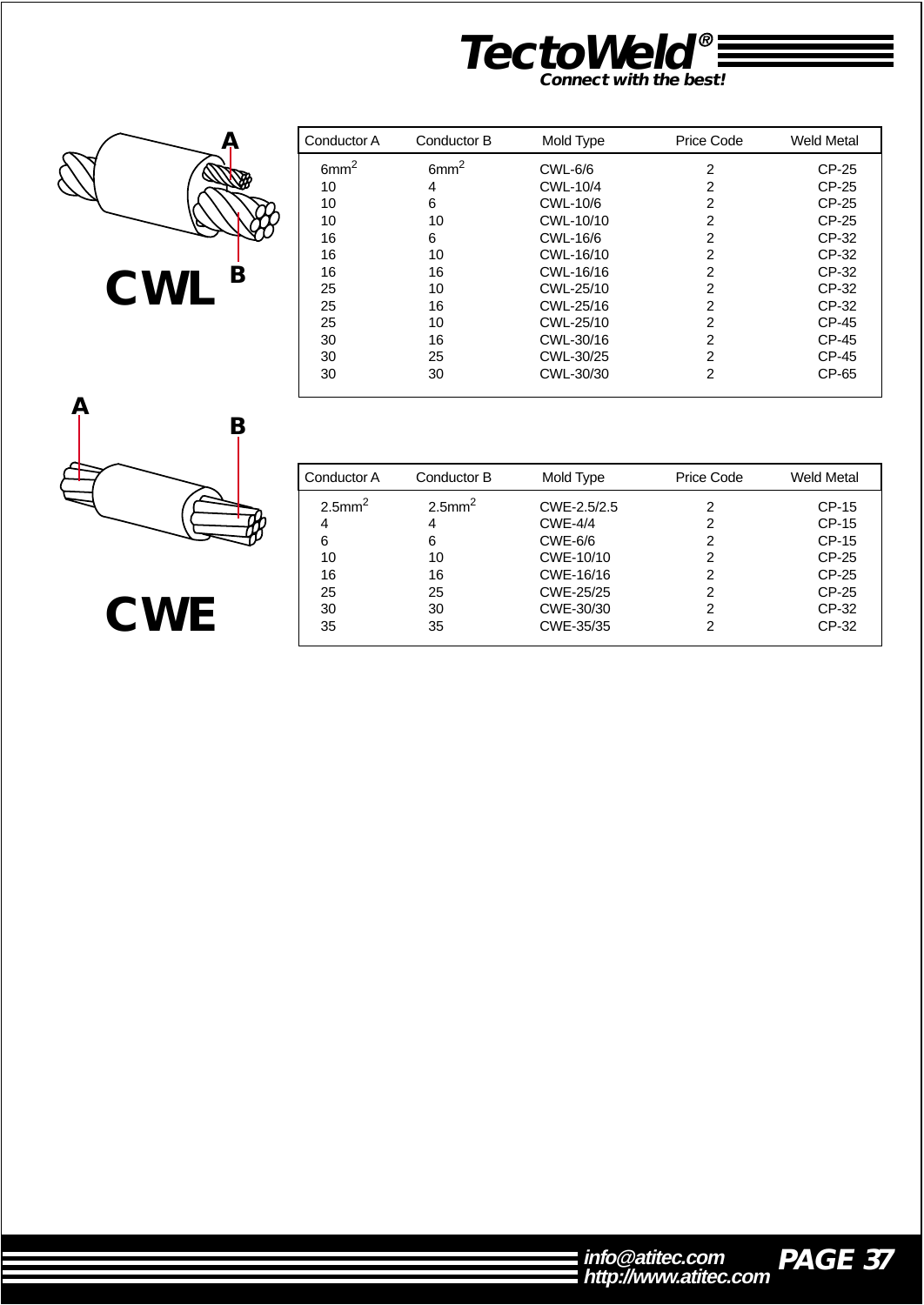![](_page_38_Picture_0.jpeg)

![](_page_38_Figure_1.jpeg)

![](_page_38_Figure_2.jpeg)

![](_page_38_Figure_3.jpeg)

|                 |             | <b>HOLES</b>   | <b>HOLE</b>     | <b>TYPE</b> |               | <b>DIMENSIONS</b> |    |      |    |    |
|-----------------|-------------|----------------|-----------------|-------------|---------------|-------------------|----|------|----|----|
| <b>LUG SIZE</b> | <b>AREA</b> | ৳<br>#         | <b>SIZE</b>     | <b>FLAT</b> | <b>OFFSET</b> | Т                 | W  | A    | B  | C  |
| 3 X 25          | 75          | 1              | M10             | KS-0325-01  | KZ-0325-01    | 3                 | 25 | 12   | 11 | 24 |
|                 |             | 2              | M <sub>12</sub> | KS-0325-02  | KZ-0325-02    | 3                 | 25 | 15.3 | 13 | 75 |
| 4 X 25          | 100         |                | M <sub>10</sub> | KS-0425-01  | KZ-0425-01    | 4                 | 25 | 12   | 11 | 24 |
|                 |             | 2              | M12             | KS-0425-02  | KZ-0425-02    | 4                 | 25 | 15.3 | 13 | 75 |
| 5 X 25          | 125         |                | M12             | KS-0525-01  | KZ-0525-01    | 5                 | 25 | 15   | 13 | 30 |
|                 |             | $\overline{c}$ | M <sub>12</sub> | KS-0525-02  | KZ-0525-02    | 5                 | 25 | 15.3 | 13 | 75 |
| 5 X 30          | 150         | 1              | M <sub>12</sub> | KS-0530-01  | KZ-0530-01    | 5                 | 30 | 15   | 13 | 30 |
|                 |             | $\overline{2}$ | M <sub>12</sub> | KS-0530-02  | KZ-0530-02    | 5                 | 30 | 15.3 | 13 | 75 |
| 5 X 40          | 200         | 1              | M12             | KS-0540-01  | KZ-0540-01    | 5                 | 40 | 20   | 13 | 38 |
|                 |             | $\overline{2}$ | M <sub>12</sub> | KS-0540-02  | KZ-0540-02    | 5                 | 40 | 15.3 | 13 | 75 |
| 5 X 50          | 250         |                | M16             | KS-0550-01  | KZ-0550-01    | 5                 | 50 | 25   | 17 | 54 |
|                 |             | $\overline{2}$ | M12             | KS-0550-02  | KZ-0550-02    | 5                 | 50 | 15.3 | 13 | 75 |
| 6 X 50          | 300         | 1              | M16             | KS-0650-01  | KZ-0650-01    | 6                 | 50 | 25   | 17 | 54 |
|                 |             | $\overline{c}$ | M12             | KS-0650-02  | KZ-0650-02    | 6                 | 50 | 15.3 | 13 | 75 |
| 8 X 50          | 400         |                | M16             | KS-0850-01  | KZ-0850-01    | 8                 | 50 | 25   | 17 | 54 |
|                 |             | 2              | M12             | KS-0850-02  | KZ-0850-02    | 8                 | 50 | 15.3 | 13 | 75 |
| 10 X 50         | 500         | 1              | M16             | KS-1050-01  | KZ-1050-01    | 10                | 50 | 25   | 17 | 54 |
|                 |             | $\overline{c}$ | M12             | KS-1050-02  | KZ-1050-02    | 10                | 50 | 15.3 | 13 | 75 |
| 12 X 50         | 600         | $\mathcal{P}$  | M <sub>12</sub> | KS-1250-02  | KZ-1250-02    | 12                | 50 | 15.3 | 13 | 75 |
| 6 X 75          | 450         | 4              | M12             | KS-0675-04  | KZ-0675-04    | 6                 | 75 | 15.3 | 13 | 75 |
| 8 X 75          | 600         | 4              | M <sub>12</sub> | KS-0875-04  | KZ-0875-04    | 8                 | 75 | 15.3 | 13 | 75 |
| 10 X 75         | 750         | 4              | M <sub>12</sub> | KS-1075-04  | KZ-1075-04    | 10                | 75 | 15.3 | 13 | 75 |
| 12 X 75         | 900         | 4              | M <sub>12</sub> | KS-1275-04  | KZ-1275-04    | 12                | 75 | 15.3 | 13 | 75 |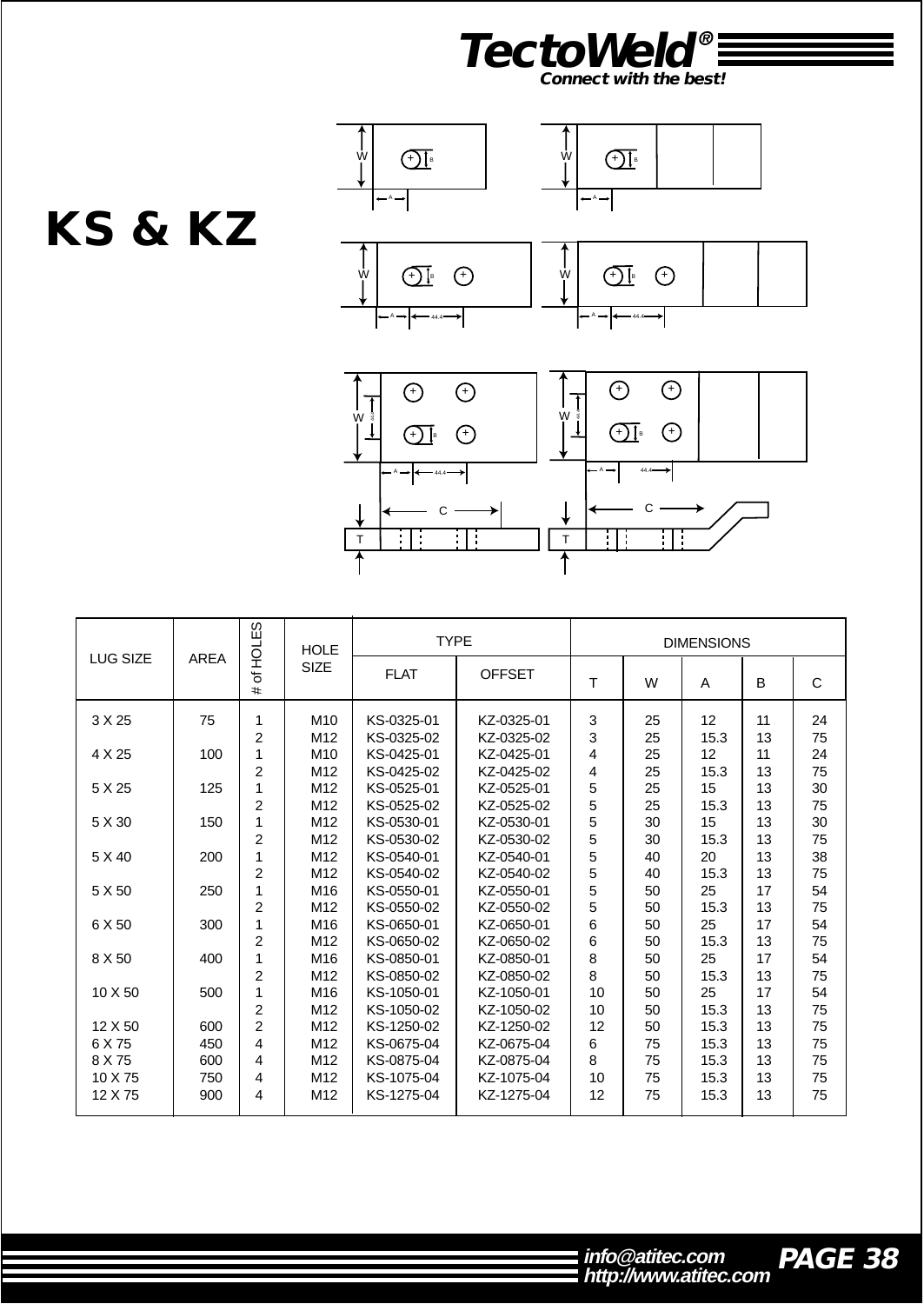![](_page_39_Picture_0.jpeg)

# **Ground Plate**

ATI Tectoniks introduces a new convenient connection termina designed specifically for grounding applications, the Tectoweld Ground Plates. These ground plated are engineered from the finest heavy duty materials and are able to withstand the rigors of an industrial environment. Using only special high grade copper alloys (meets UL specifications) and manufactured under a tighly controlled casting process, these ground plates conform to the NEMA and IEC requirements for electrical terminals.

So as to provide safety and operational efficiency, the ground plates have been designed to be recessed into concrete and set falt with the finished surface. In order to provide flexibility in utilization to the end user these ground plates are available in two different moder, AG201 (2-holed) and AG401 (4-holed). BOth models have been desinged to accept up to 100 mm2 conductors and will therefore be able to accept current flows equal to the conductor. Additionally, a high current capacity version of the model AG401 is available, this version enables connections fo conductors up to 250 mm2.

![](_page_39_Figure_4.jpeg)

To ensure maximum performance and safety these ground plates can be connected to cables, rebars, busbars and pipes. The most common connections utilize types WE or WT Tectoweld moulds to connect ground plates to copper wire while connections of grounding wires to the ground plates are usually achieved with terminal lugs and faastened with M12 type bolts.

> **PAGE 39 http://www.atitec.com info@atitec.com**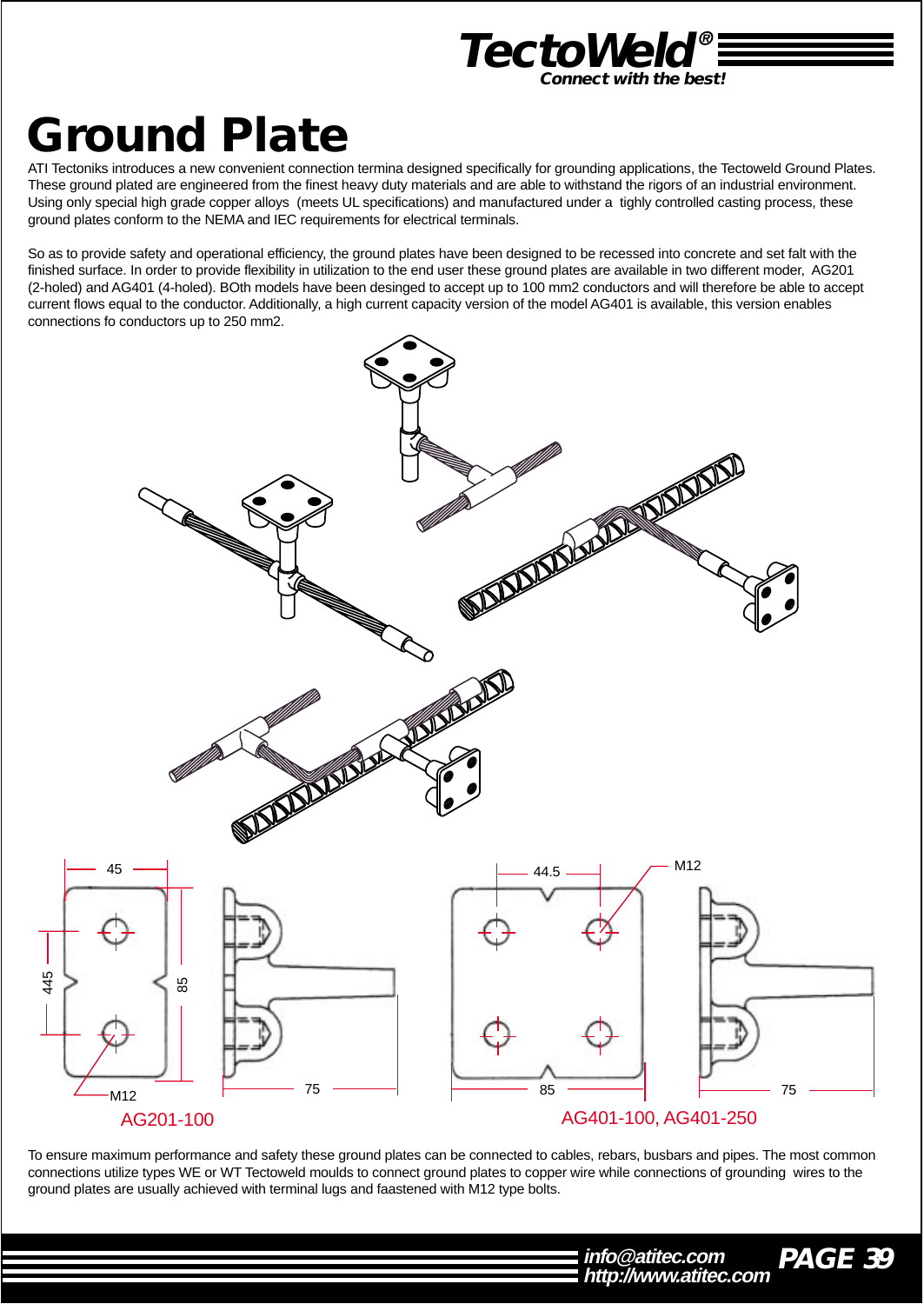![](_page_40_Picture_0.jpeg)

# **Tech Tip: Minimizing Materials and Costs**

#### **Grid Wire to Earthing Rod Connections**

Often times in earthing grids it is common to see main earthing conductors to be sized at 150 mm<sup>2</sup> or larger. When wire sizes are at this level or larger, it becomes very difficult and expensive to weld properly onto earthing rods (type GET). Theoretically a single earthing rod cannot effetively dissipate faults of several thousand amperes, a fault current must be distributed across an entire earthing grid. Therefore it would be safe to use 50mm<sup>2</sup> wires as intermediary leads between the main earthing conductors and the earthing rods. This method not only simplifies the welding procedure, but also offers considerable saving of wire and weld metal.

![](_page_40_Figure_4.jpeg)

#### **Equivalent Connections to Earthing Rods**

There is more than one method of achieving a connection, the examples below all show electrically equivalent connections as those specified in the engineering drawings as represented by the cross and circle symbol.

#### **Specified Connections**

![](_page_40_Figure_8.jpeg)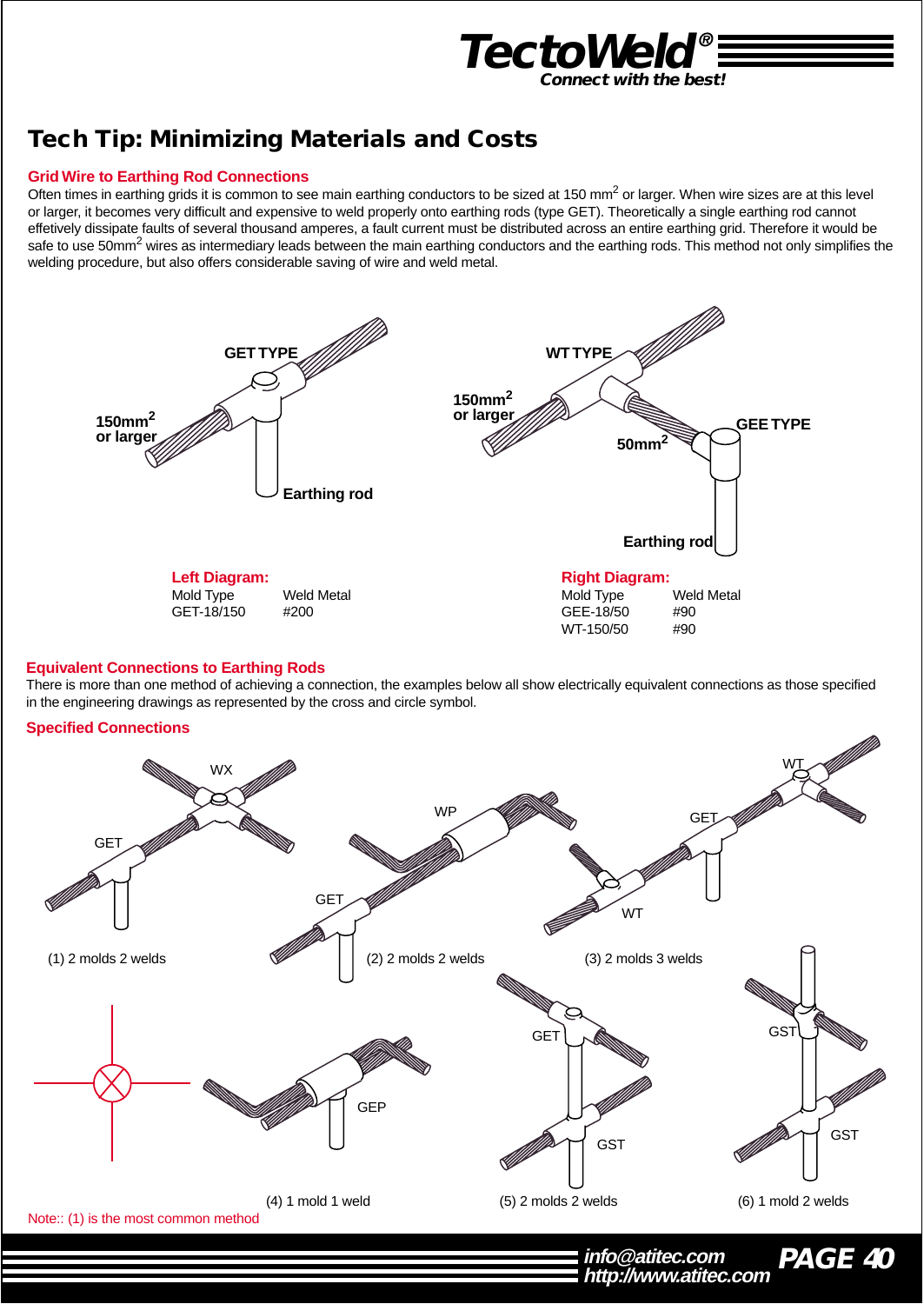![](_page_41_Picture_0.jpeg)

## **Personnel Protection Safety Mesh**

For protection of personnel operating high voltage switch gear and equipment, a prefabricated safety mesh can be installed and bonded directly to the equipment to reduce any potentially lethal electrical potential under fault conditions.

By installing a wire mesh 100mm to 300mm below a layer of crushed rock and bonding it solidly to the switch apparatus, the potential difference between the switch operator and the switch can be suppressed to an acceptable low value. (As per IEEE Std. 80-1986).

Personnel Safety Mats are available in standard 1.5m x 1.5m and 1.5m x 2m sizes. Safety Mats can be supplied on shipping pallets for easy handling.

### **Standard Configurations**

| Mat Size                 | 1.5m x 1.5m or 2m x 2m. Other sizes are also available upon request.<br>Max. size is 2m x 3m. |
|--------------------------|-----------------------------------------------------------------------------------------------|
| <b>Conductor Spacing</b> | 55mm x 55mm minimum 50 300mm x 300mm maximum. (50mm increments).                              |
| Wire Size                | $50mm2$ .                                                                                     |
| Wire Type                | Stranded copper wire.                                                                         |

| Ordering Information: |                                   |
|-----------------------|-----------------------------------|
| Part No.              | Description                       |
| PSM-1.5/1.5-10        | 1.5m x 1.5m size, 10cm on center. |
| PSM-1.5/2.-10         | 1.5m x 2m size, 10cm on center.   |
| PSM-2/2.5-25          | 2m x 2.5m size, 25cm on center.   |
|                       |                                   |

\* Please inquire for current pricing.

S = Conductor Spacing  $L =$  Length W= Width Optional Center Wire Part Number System: PSM-W/L-S-Wire Size/Conductivity

![](_page_41_Picture_11.jpeg)

Typically Silver Brazed (35%, Ag)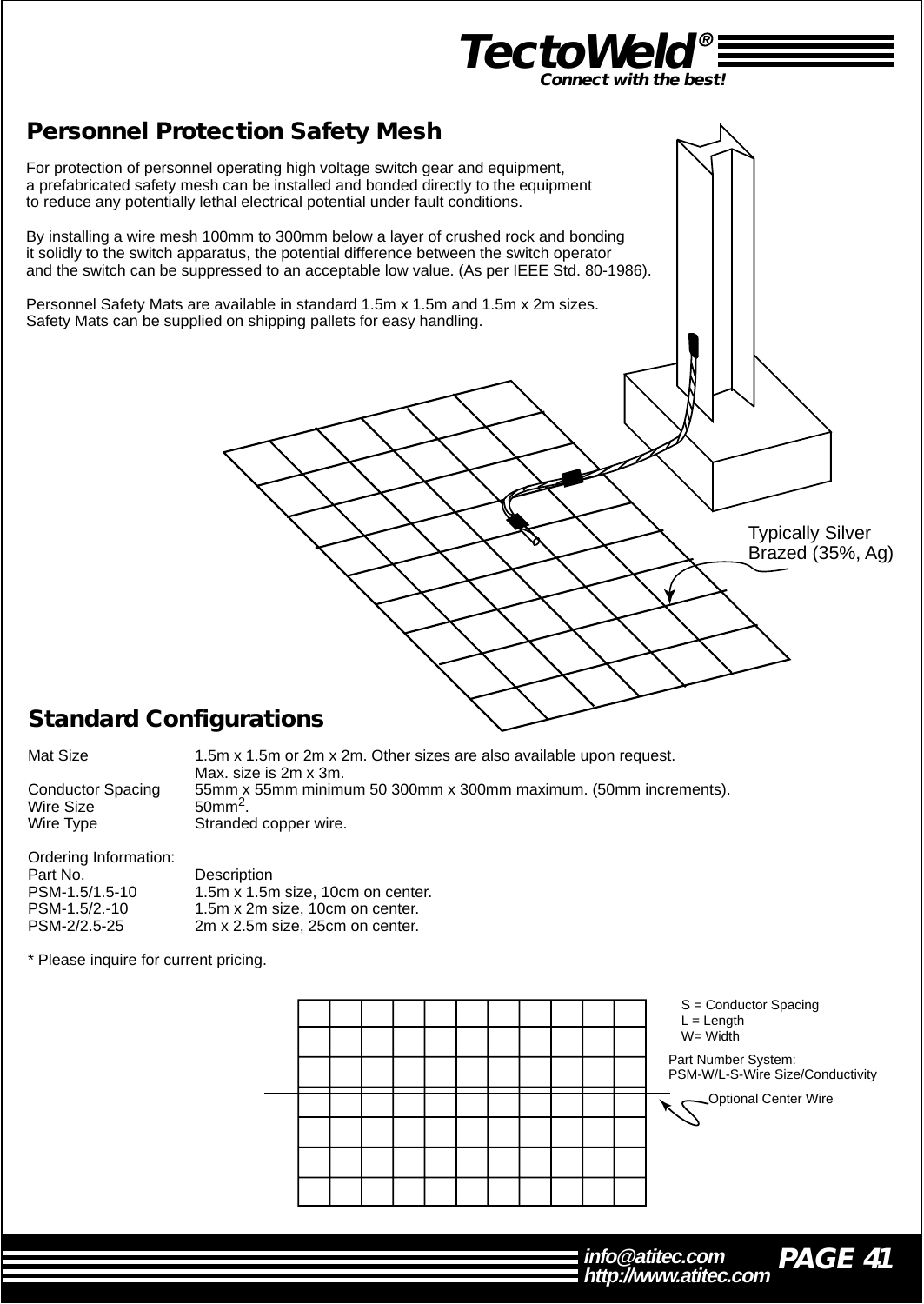![](_page_42_Picture_0.jpeg)

Clay backfill IEA-GM1 Ground enhancement backfill IEA-CV1 Protective cover IEA-CDR Custom or additional conductor

![](_page_42_Picture_3.jpeg)